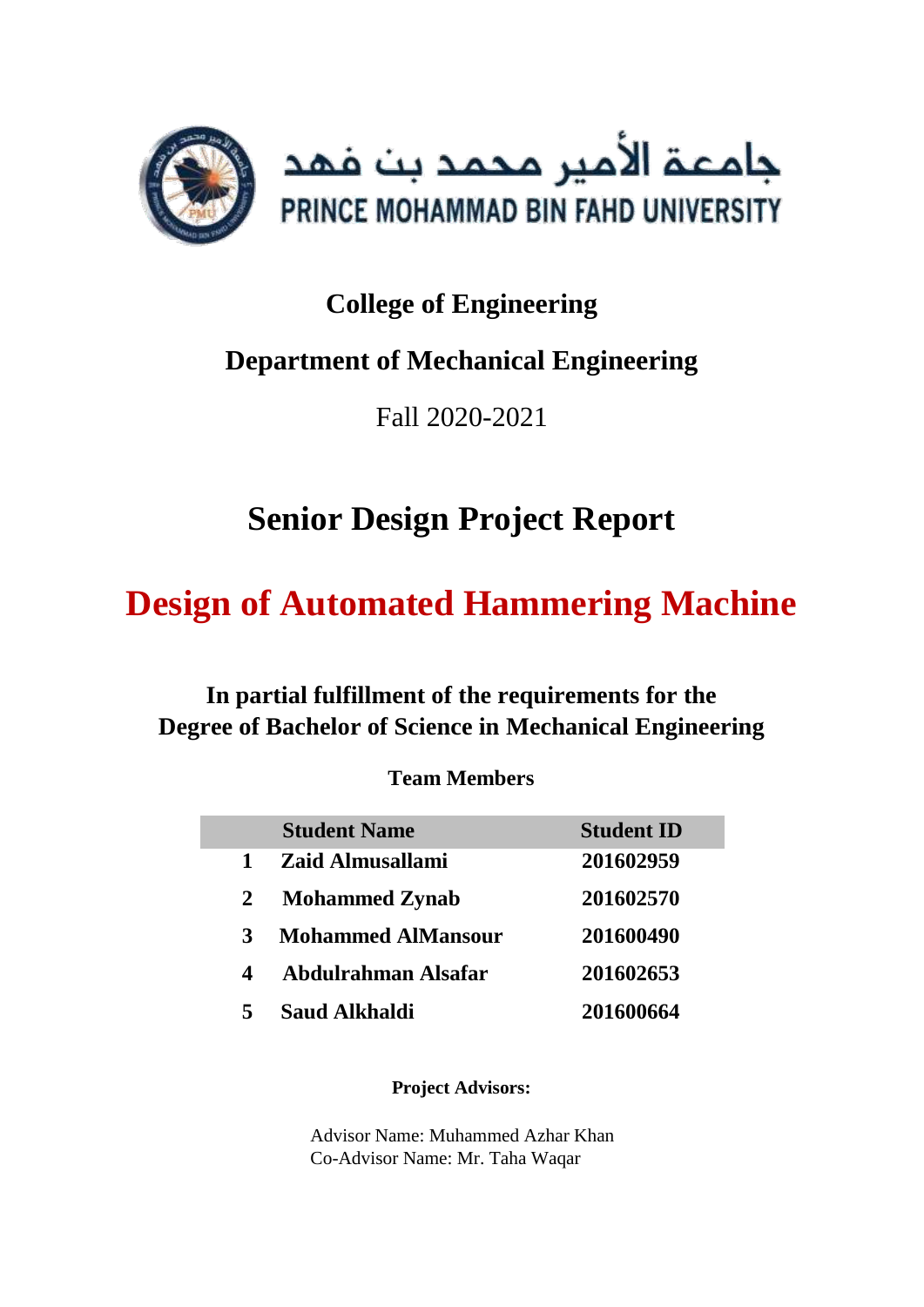#### <span id="page-1-0"></span>**Abstract**

This project aims at designing and fabricating an automated hammering machine that can perform hammering operations without the involvement of any human operator. This project is selected because no such machines are available in these industries. The introduction of an automated hammering machine in the industries will help the industries in prospering and it will make the operations safe and easy. Moreover, the project will have a greater impact on the metal industries. The machine will be capable of performing fast and accurate hammering operations with the help of a 16V battery. Mild steel is used for fabricating the machine. A large pulley and a shaft are connected with the help of a connecting rod. The spinning shaft will provide lateral motion to the rod. A mid-swinging arrangement is used for attaching the hammer and the connecting rod. A suitable bed will be developed for holding the workpiece. Solidworks is used for designing the machine.

The main objective of the project is to develop an automated hammering machine with the help of a pulley, shaft, connecting rod, hammer, and 16V battery to provide ease for the hammering operations. Future work may involve the development of a body case for the machine.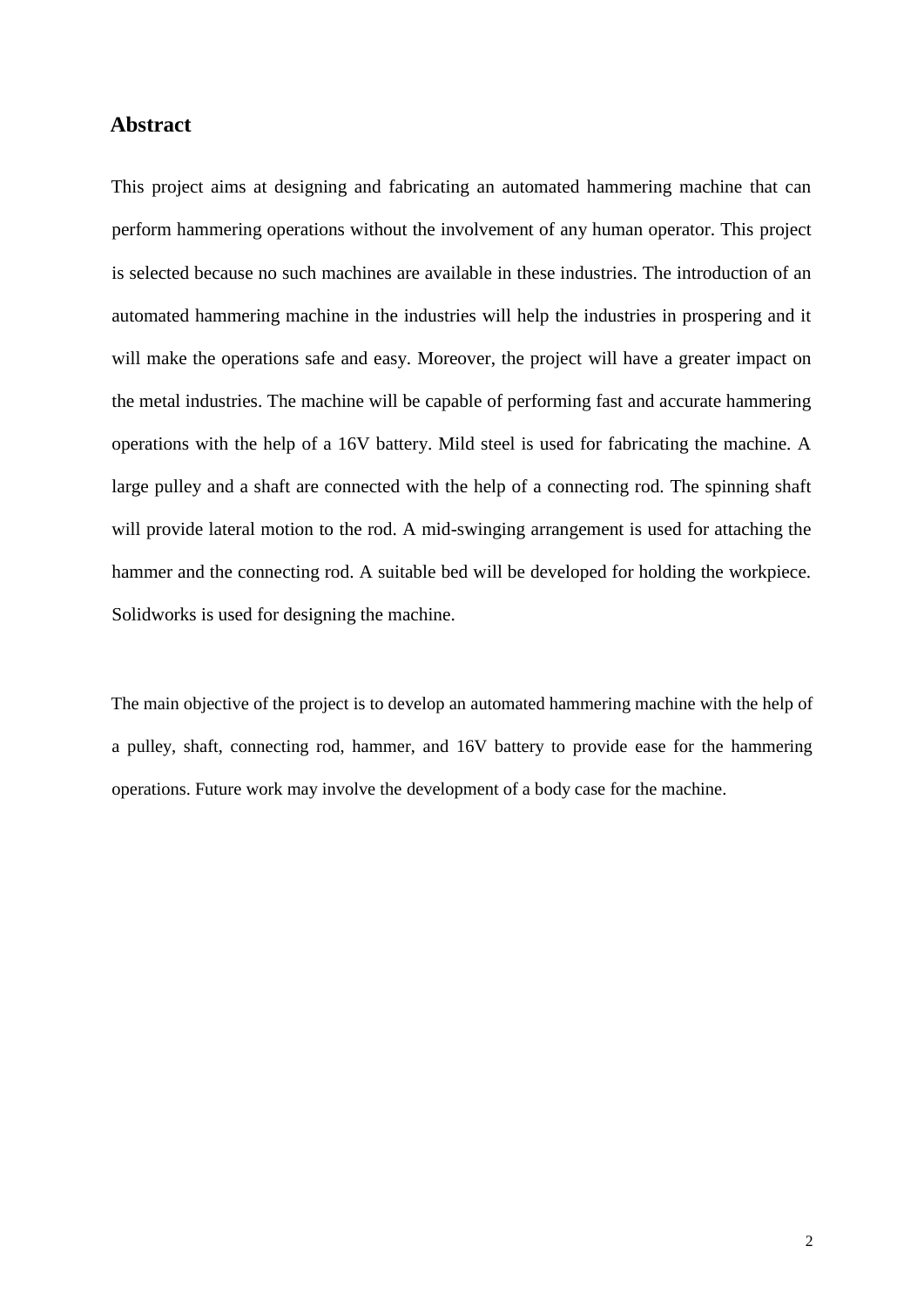#### <span id="page-2-0"></span>**Acknowledgments**

We, the students of the mechanical engineering college (Fall 2020 - 2021), would like to present our thanks and deep appreciation to the Dean of the College and faculty members and supervisors of the graduation project. (Design and Fabrication of Automated Portable Hammering Machine) to give us this opportunity to gain the knowledge and skills to design and implement this project. We also promise to be the best representatives of the college in the field of workers.

We wish you all success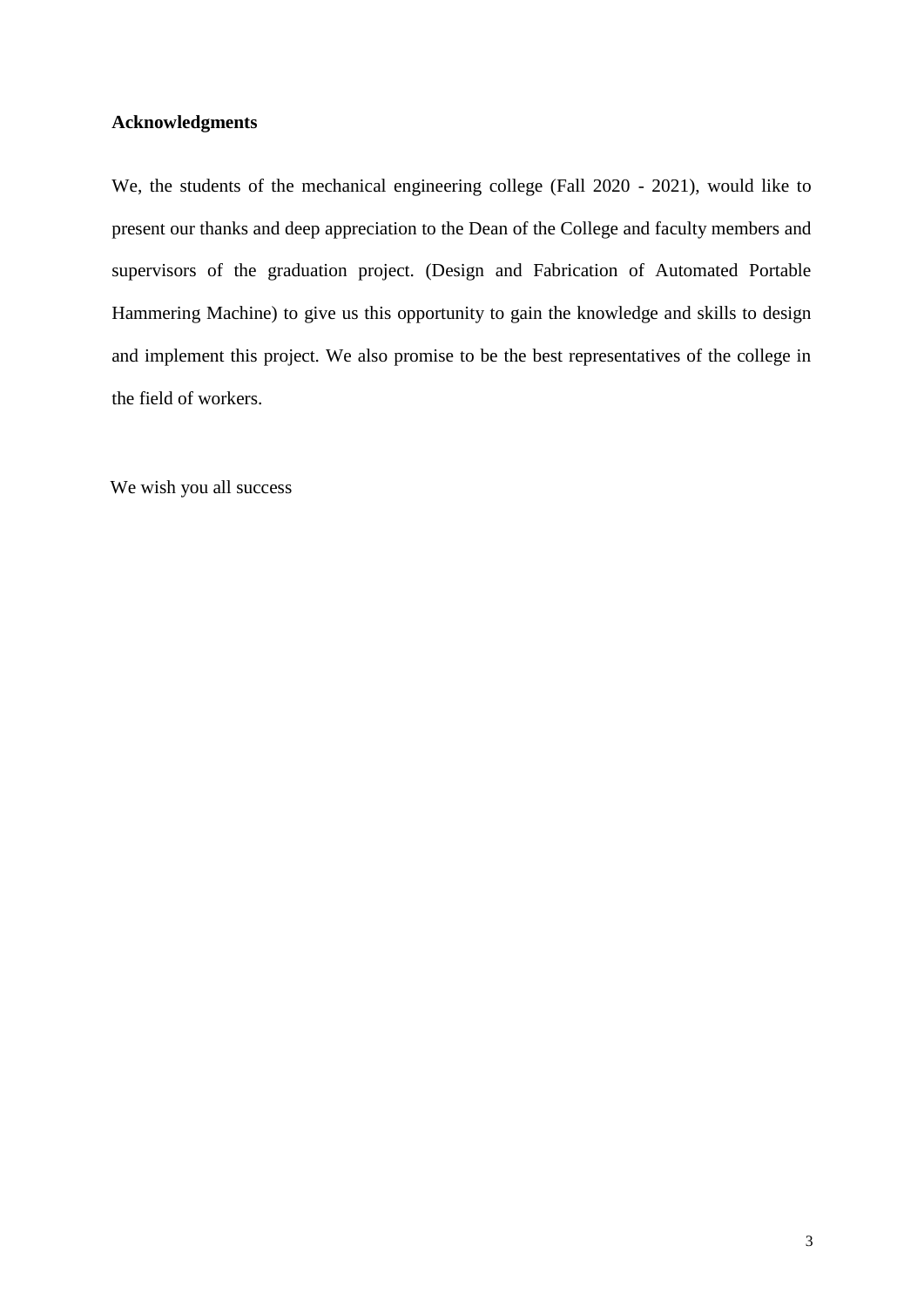## <span id="page-3-0"></span>**List of Acronyms (Symbols) used in the report:**

| <b>Symbol</b>  | <b>Definition</b>               |
|----------------|---------------------------------|
| V              | Volt                            |
| Kg             | Kilogram                        |
| Mm             | millimeter                      |
| M              | Meter                           |
| <b>RPM</b>     | <b>Revolutions per Minute</b>   |
| $\mathbf{A}$   | Ampere                          |
| W              | Watt                            |
| $\overline{T}$ | Torque                          |
| $\overline{P}$ | Power                           |
| Nm             | Newton-meter                    |
| $\overline{N}$ | Newton, Number of Cycles        |
| <b>FBD</b>     | Free Body Diagram               |
| Sec            | Second                          |
| D              | Diameter                        |
| $\bf J$        | Polar Moment of Inertia, Joules |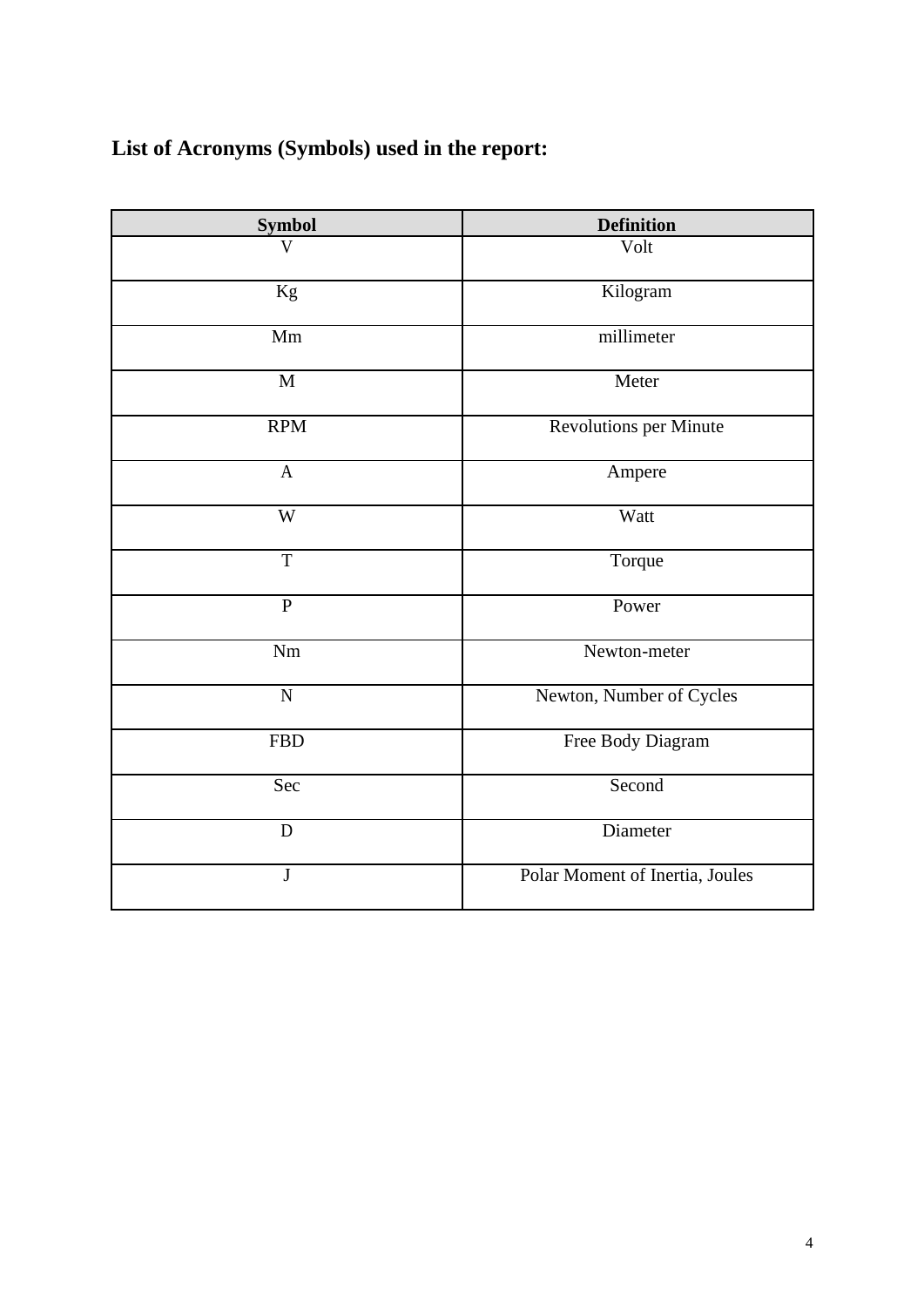## <span id="page-4-0"></span>**List of Figures:**

## **List of Tables:**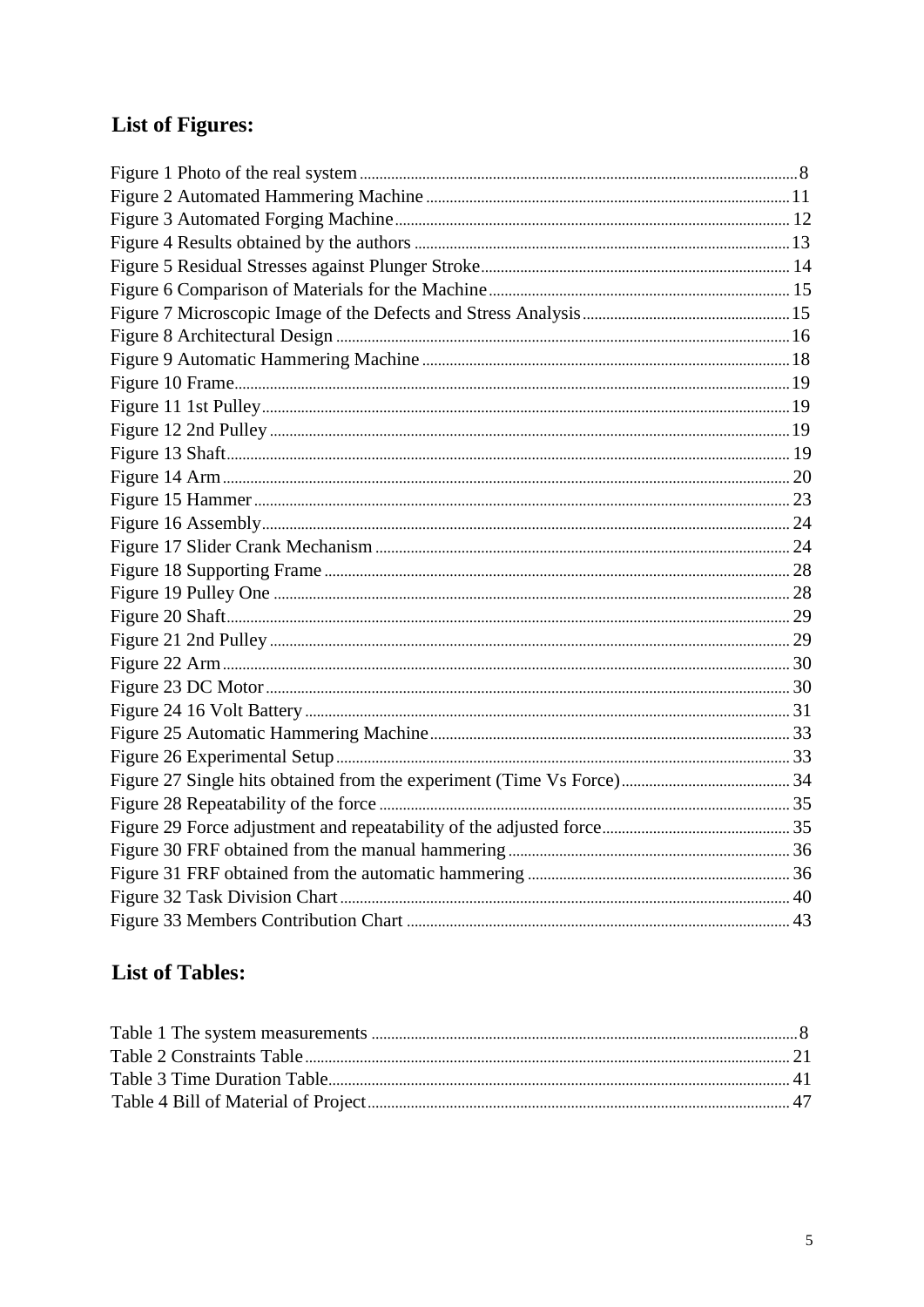## **Table of Contents**

| 1.1 |
|-----|
| 1.2 |
| 1.3 |
| 1.4 |
|     |
| 2.1 |
| 2.2 |
| 2.3 |
|     |
| 3.1 |
|     |
| 3.3 |
| 3.4 |
| 3.5 |
| 4.1 |
| 4.2 |
|     |
| 5.1 |
|     |
| 5.3 |
| 5.4 |
| 5.5 |
|     |
| .48 |
| 6.2 |
| 6.3 |
|     |
| 7.1 |
| 7.2 |
| 8.  |
|     |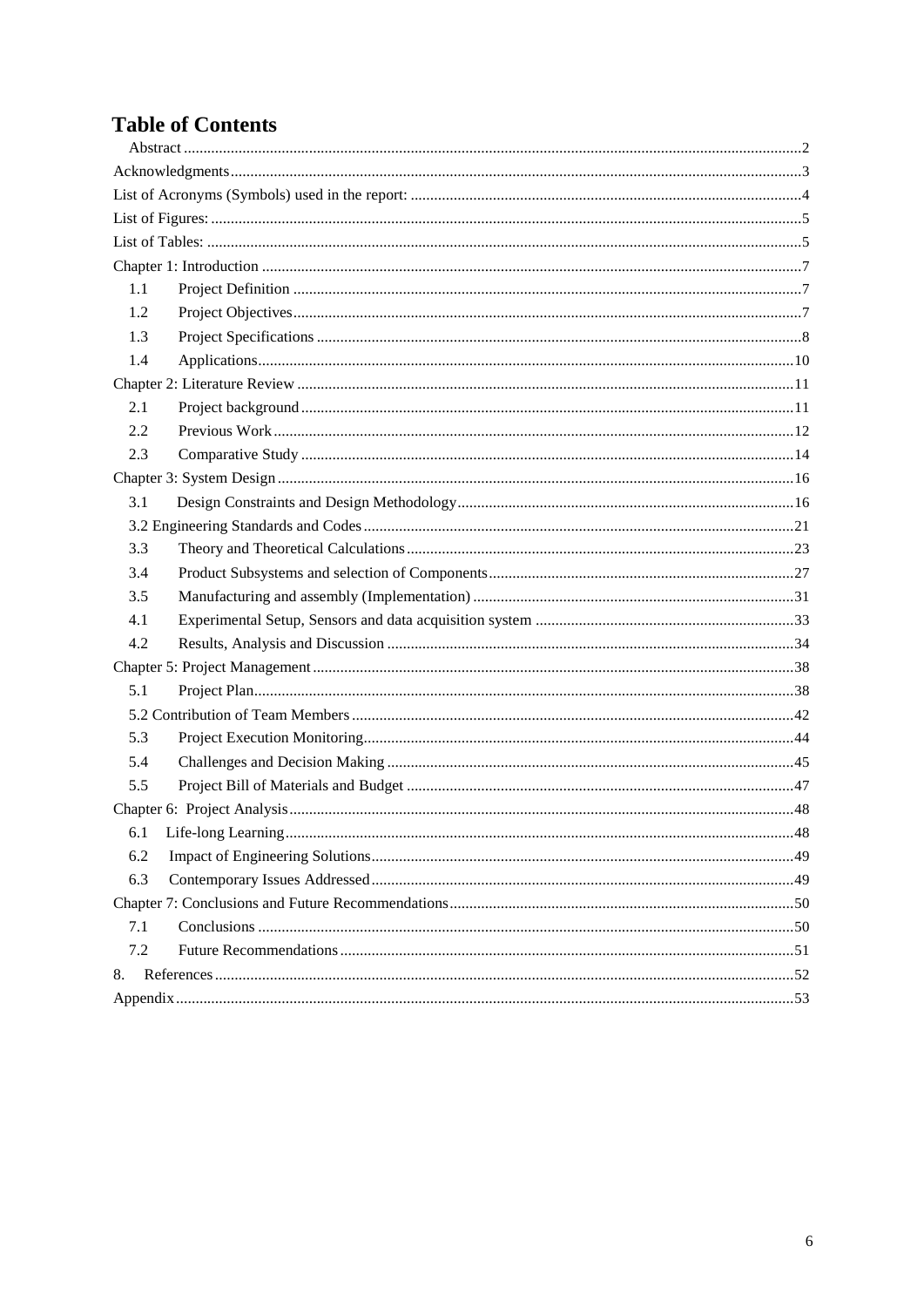## <span id="page-6-0"></span>**Chapter 1: Introduction**

### **1.1 Project Definition**

This project is intended to design and manufacture a simple rotor test rig, where rotor faults can be inserted and tested. The test rig is to be fitted with vibration sensors to enable collecting data and use it to monitor the health of machines. The project is very important to the industry as through understanding the characteristics of failure, time and money will be saved. This is also very important from the safety perspective as this will lead to a safe operating environment for rotary machines.

## **1.2 Project Objectives**

The main objectives of this project are:

- 1. To design an automated hammering machine that can give automated blows.
- 2. To replace the use of manual hammering for heavy-duty operations.
- 3. To fabricate an automated hammering machine that can help workers in hammering processes.
- 4. To increase the efficiency and accuracy of the hammering operations.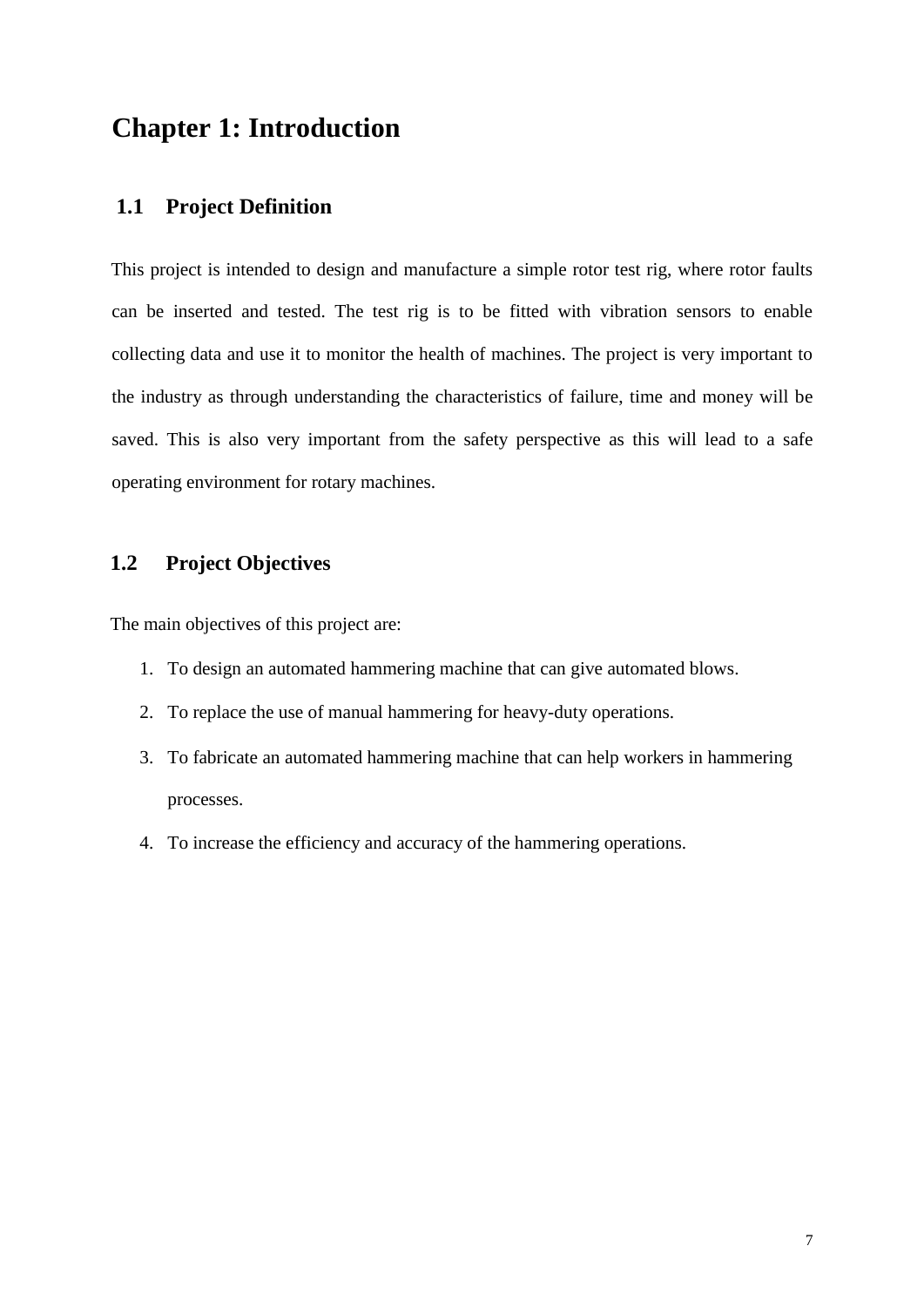## <span id="page-7-0"></span>**1.3 Project Specifications**



Figure 1: Photo of the real system

The most reliable design of automatic hammering machine is described below along with their specification in order to show the different existing approaches to the small and portable automatic hammering concept.

These data could be useful when performing the initial sizing in the design stage of the automatic hammering machine project. Following are 13 designs for initial data collection:

| Total weight             | $24$ kg                                                      |
|--------------------------|--------------------------------------------------------------|
| Hammer weight            | $5$ kg                                                       |
| Hammer length            | 790 mm                                                       |
| Hammer stroke height     | 350 mm                                                       |
| Width                    | 300 mm                                                       |
| Length                   | $600$ mm                                                     |
| Height                   | 700 mm                                                       |
| <b>Battery</b>           | 16 V                                                         |
| Motor                    | $0 - 450$ RPM, I = 1,5 A, V = 16 V Max, P = 24 W, T = 7.6 NM |
| Diameter of big pulley   | 200 mm                                                       |
| Diameter of small pulley | $100$ mm                                                     |
| Diameter of bearing      | 16 mm                                                        |
| Length of link rod       | 490 mm                                                       |

Table 1: The system measurements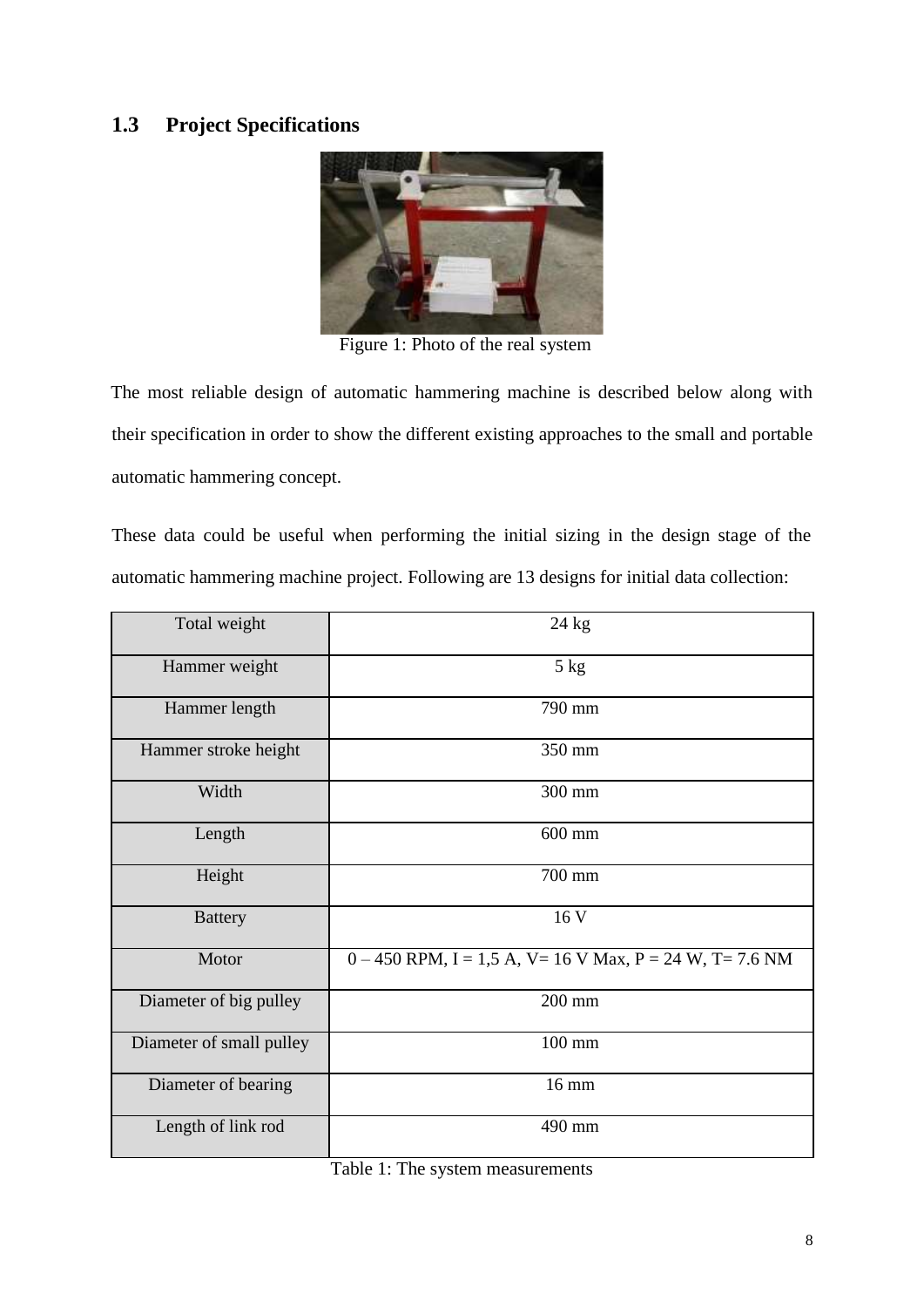#### ➢ **Marketing features**

### **Locally:**

- Increase profits
- increase production
- reduce cost
- increase safety
- realise manpower

### **Globally and internationally:**

- Raise the economy
- accuracy in international manufacturing
- increase in the international industrialization
- fast completion in global manufacturing

#### ➢ **Engineering standards:**

#### **ASTM A36 Welding Standards:**

- If the metal is thicker than  $1/4 6$  mm, preheat to 150F
- E7018 stick electrode, an 0.035 or 0.045 E70S-3-6 MIG wire, or for all position welds an E71T-1 electrode wire
- Ensure mill scale in weld area is removed and the plate is always at a temperature >60F
- keep single pass fillet welds  $< 1/4 < 6$ mm
- For multi-pass welds, use inter-pass temp control
- hardness and grain size checked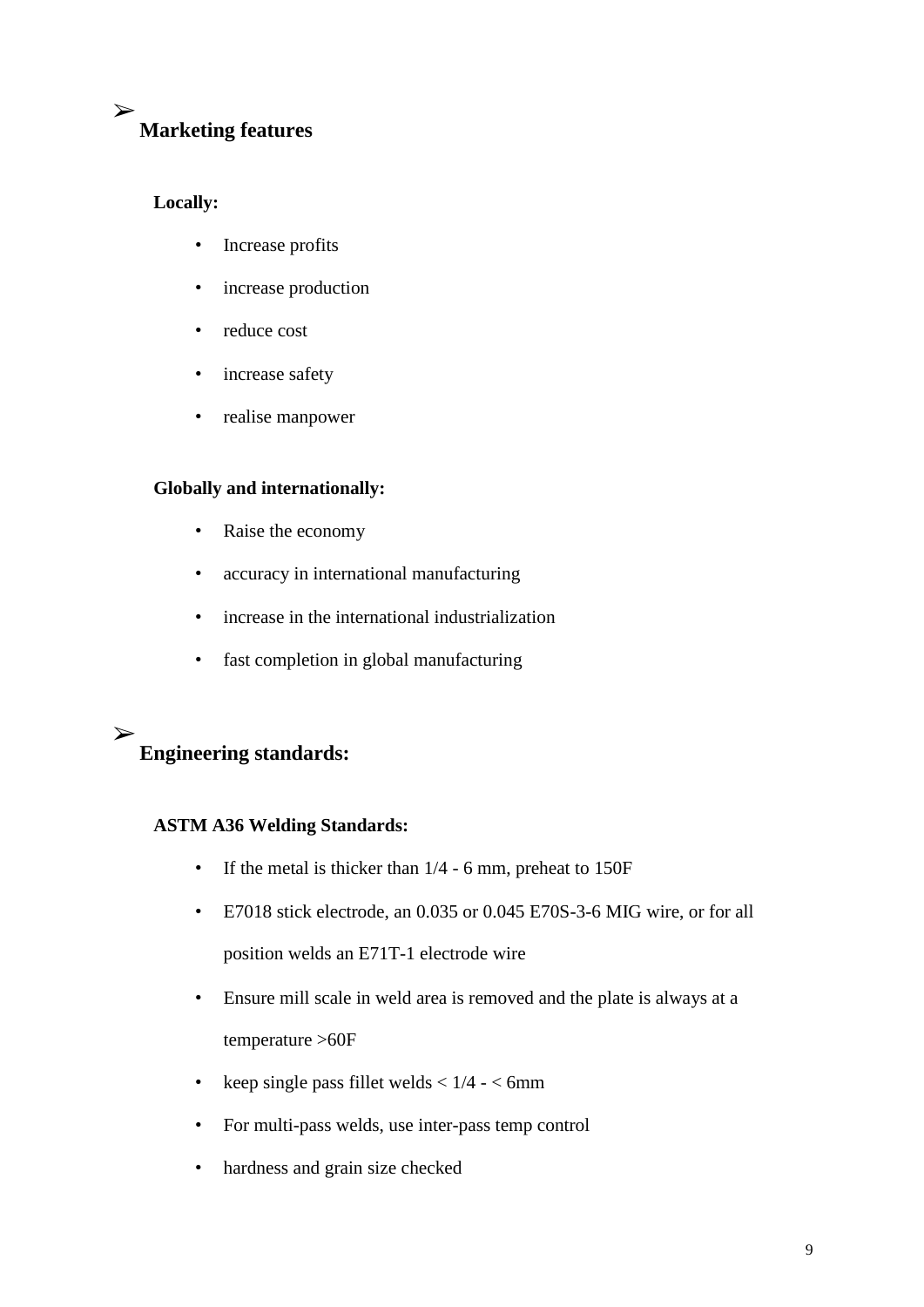#### <span id="page-9-0"></span>**Design Constraints Engineering Standards:**

- quality features of hand hammers
- characteristics and verification
- Applies to hammers used under normal working
- Best practices established by experts in the industry
- Comply with laws that specify design and testing criteria
- Reduce product liability risk
- Budget for certification testing

## **1.4 Applications**

- Use in a production line
- Can be used indoor to drive nails, fit parts, forge metal, and break apart objects
- Use in workshops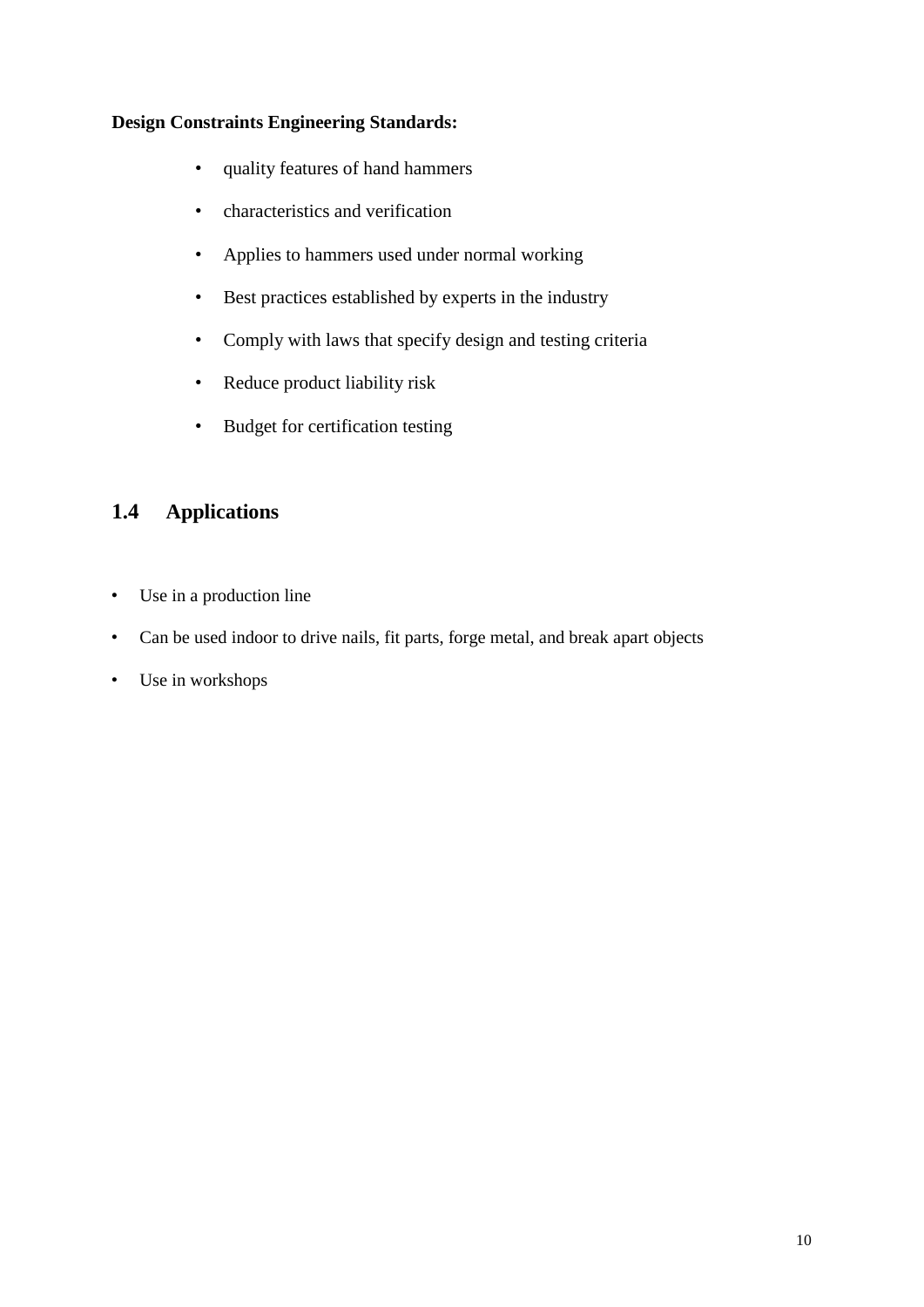## <span id="page-10-0"></span>**Chapter 2: Literature Review**

### **2.1 Project background**

With the evolution of technology and the advancements made in the industry, automation has become an important resource for industrial operations. Hammering is a very common process in the industries of mechanical engineering. Most of the industries that involve the fabrication and machining of metal components use hammering. Moreover, hammering is extensively used in the wood industry. This project aims at designing and fabricating an automated hammering machine that can perform hammering operations efficiently. Moreover, the hammering operation is manually performed that results in different types of injuries to the operators. Adding more to it, the efficiency and accuracy required in hammering operations are not achieved through manual hammering operations. Therefore, this project is selected that aims at designing and fabricating an automated hammering machine. An image elaborating the automated hammering machine is given below:



Figure 2 Automated Hammering Machine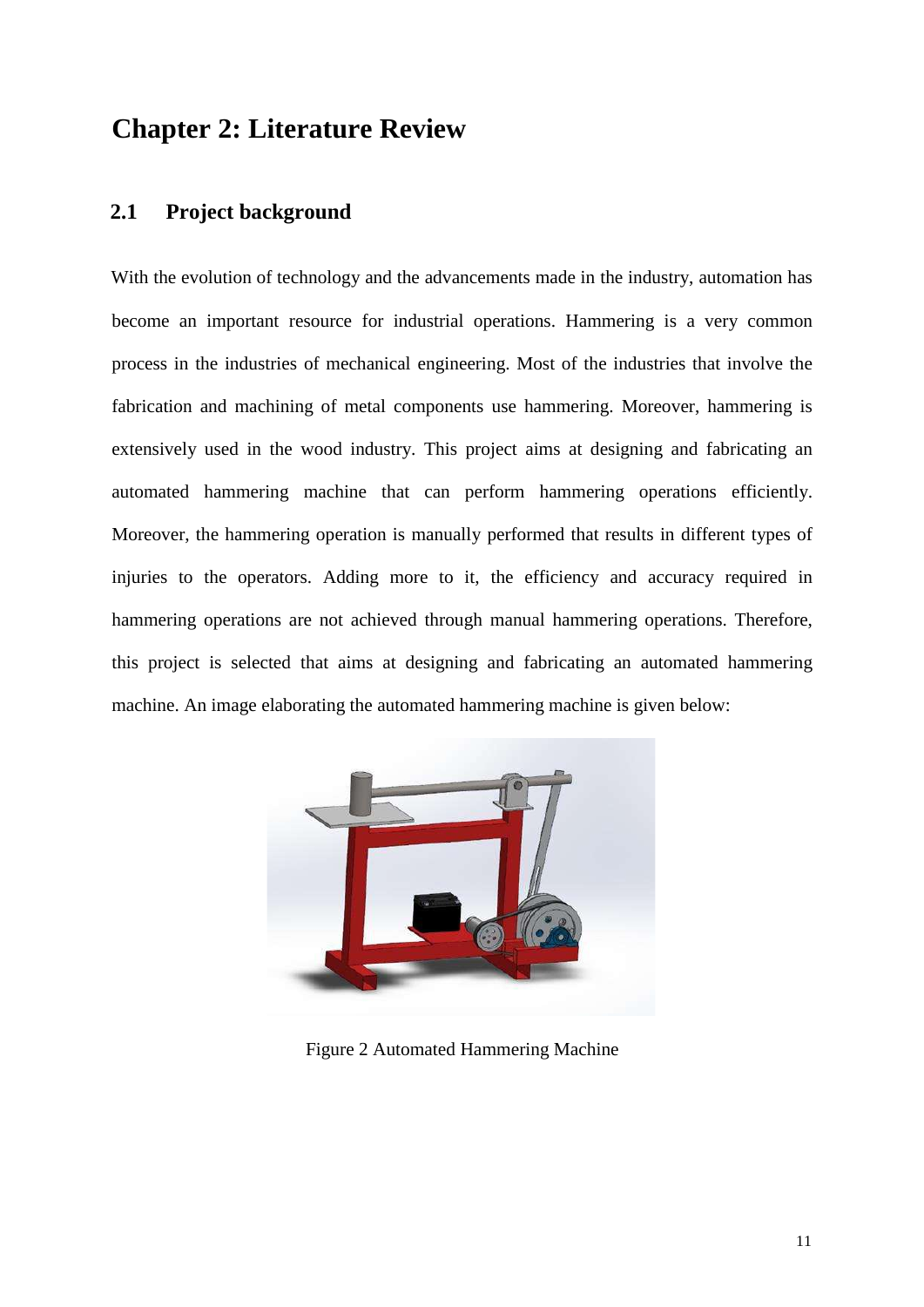<span id="page-11-0"></span>It is a simple device but it will be helpful in many operations. The industry now requires accuracy and there are very small limitations of allowed tolerances. An important aspect of this project is the improvement of the operations and the safety of the operators. For instance, consider the hammering operation being done on a large metal piece. If this device will be used, there will be small risks of injuries for the operators but manual operations can bring a lot of harm. Moreover, this device will help in gaining the required level of accuracy. If this automated hammering machine is developed on a commercial basis and it is provided to different industries, it can bring a lot of revolution in the industries.

#### **2.2 Previous Work**

First of all, I would like to discuss the work of Julen Agirre. He designed and fabricated a monitoring machine for the testing machine of hammer forging. It is quite relevant to our project. In this work, the authors have worked on developing an automated forging machine. Forging is a similar process to hammering and an almost similar machine was designed and fabricated in the work. Figure 2 shows the machine designed by them.



Figure 3 Automated Forging Machine

This machine has a furnace for heating the metal, then cooling equipment for cooling the metal after the completion of the operations and a press that is used for hammering. From this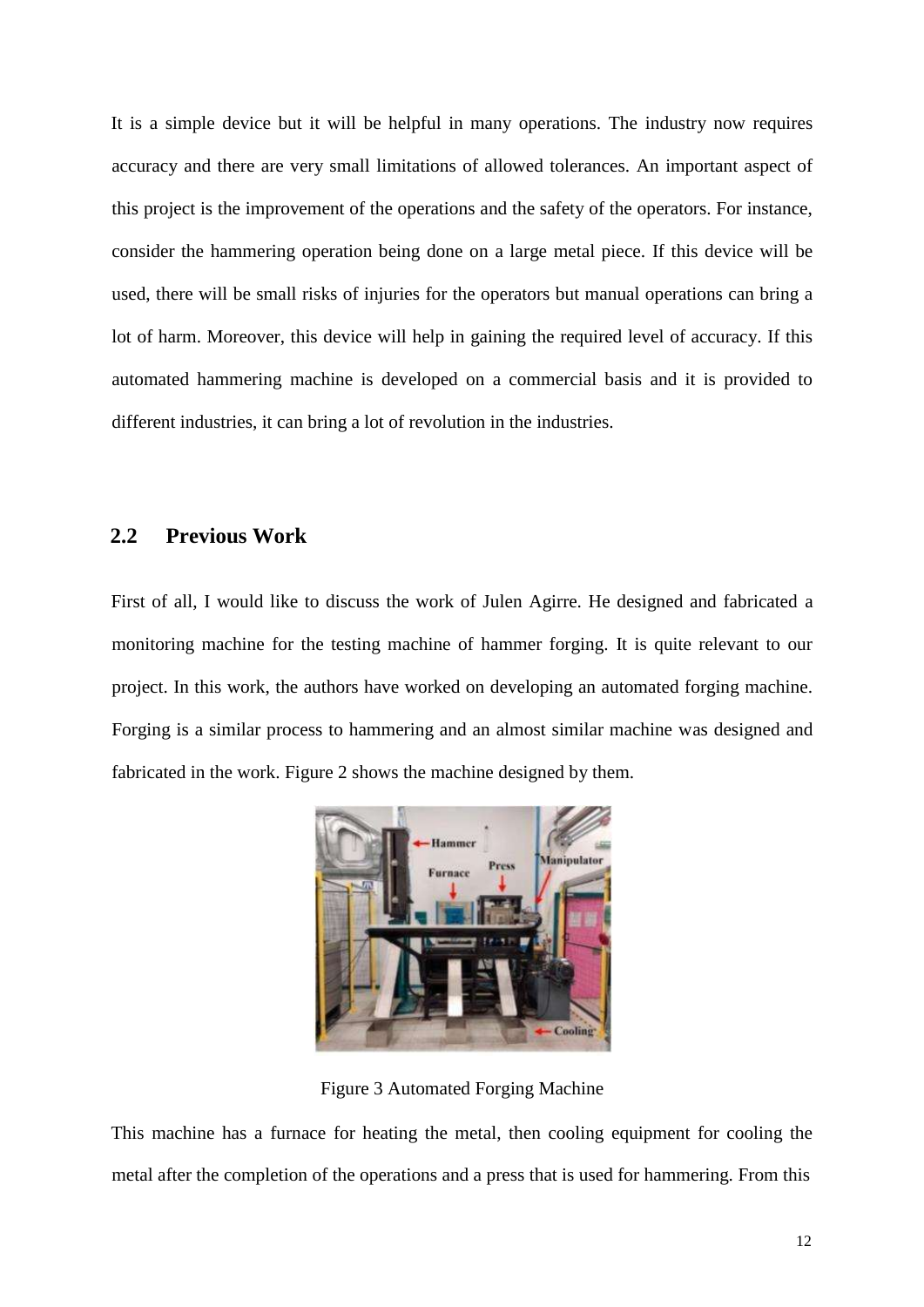literature, we have gained an idea about the required components for the automated hammering machine.

For the second work, the work done by A.A. Dyakonov will be discussed. In this work, the author has worked on developing an automated processing machine for testing the vibrations of the components. It is a mega form of our project. This project also involves an automated hammering machine but a separate automated hammering machine is not developed yet. In this work, the authors have also developed a software module for controlling the vibrational press. This software module is a new innovation and it will be very helpful if we integrate a software module in our project for the calculated hammering strokes per minute. Moreover, the authors have used Matlab for analysing the results. Some of the new results obtained by the authors are shown in figure 3.



Figure 4 Results obtained by the authors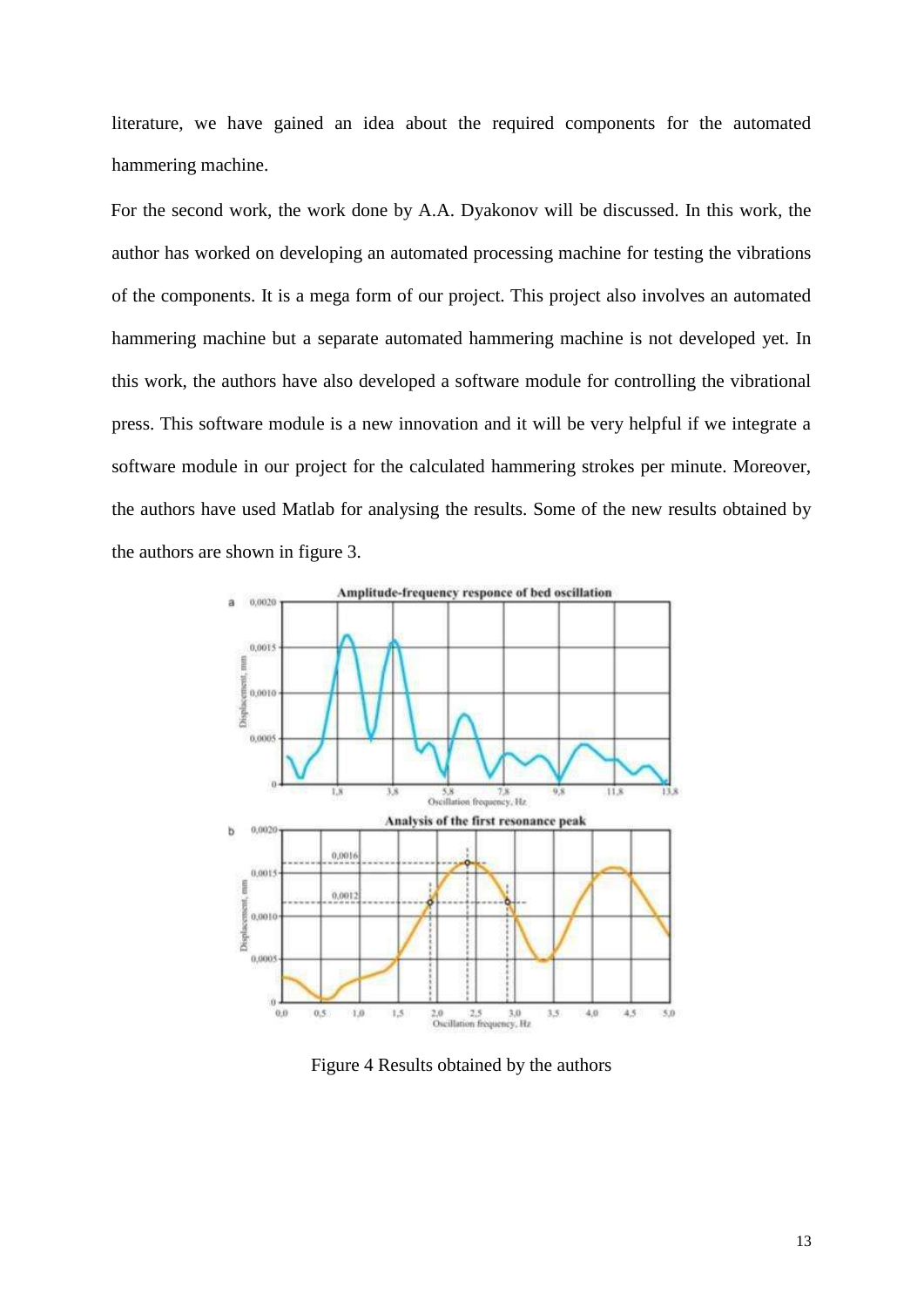#### <span id="page-13-0"></span>**2.3 Comparative Study**

It is an industrial project in which the influence of impact force, stroke length, and impact angle are studied on the hammering machine. In this project, a hammering machine is not developed and a pressing machine is used for the study purposes. Our project is a lot different from this project and our project has a lot of new innovations. Our project will bring a lot of ease to the industry. We have a targeted approach to developing a hammering machine. This project has focused on the residual stresses and MHP of the strokes. Therefore, this project is a lot different than our project. In the following image 4, the results obtained in this project are elaborated.



Figure 5 Residual Stresses against Plunger Stroke

The project also involves the comparative study of different materials and the impact of hammering on those materials. Our focus will be on developing an automated hammering machine that can produce the required impact on each and every material. We will design our machine according to the requirements of the material.

For the next chosen project, it has been accomplished by Jan Roman Honninge. In this project, an inter-pass rolling machine is developed that is capable of rolling materials under cold temperature. It is a completely different machine but this machine and our machine can be categorized into the same type. Both of the machines are providing ease to the workers in the industries. Moreover, they have used the same software 'Solidworks' for designing the machine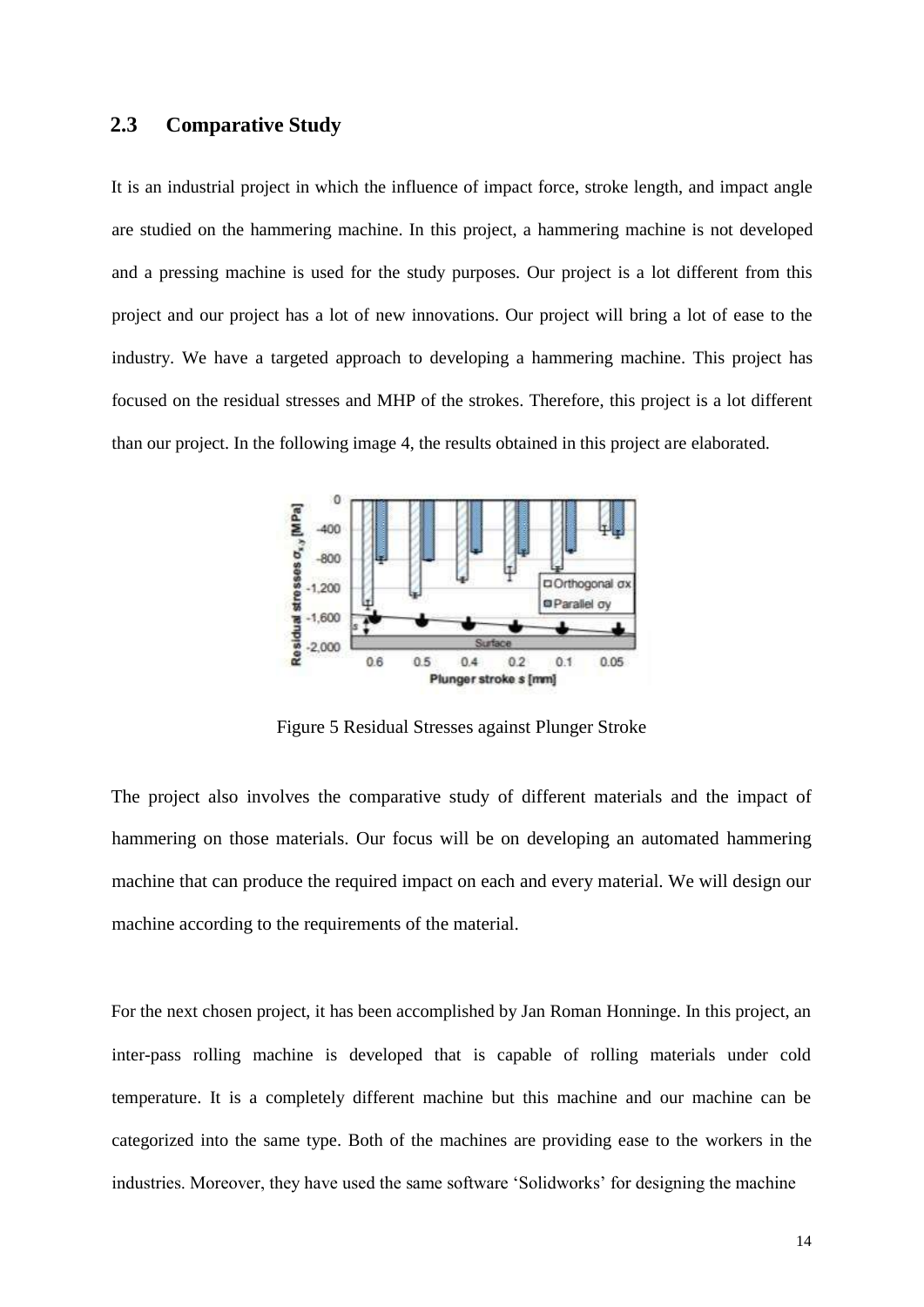and the same is the case with us. However, our project has differences from their project. Their project is not capable of working under different situations while our project can work under all the given temperatures. Their project is only made for operations under cold temperature while our machine can perform hammering on hot temperature metals as well as cold temperature metals. All we need is to change the plunger according to the given requirements of the material and the object. The comparison of different materials in their machine are shown in figure 6.



Figure 6 Comparison of Materials for the Machine

The third project that we are comparing with our project is the analysis of the surface defects on different industrial hammering tools. This project is an extended branch of our project. In this project, the authors have performed an analysis of the surface of the materials that are being stroked by the hammers. This project will help us in understanding the force of stroke and the length of the plunger for the given material. However, this project does not involve any design and fabrication of the hammer and it has performed analysis on the manual hammering operations. The calculations of the stress for sample material and the microscopic view of the defects are shown in figure 7.



Figure 7 Microscopic Image of the Defects and Stress Analysis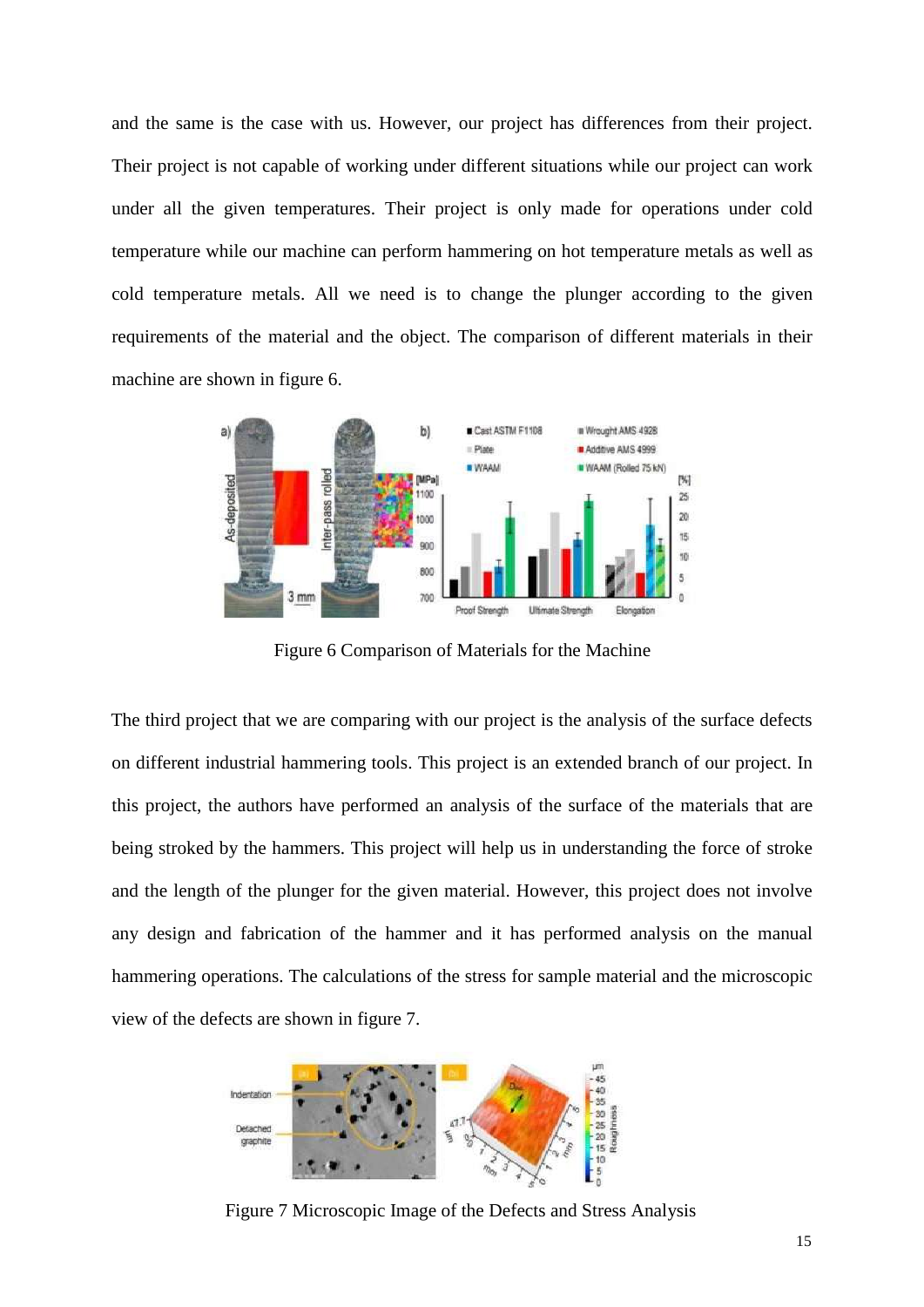## <span id="page-15-0"></span>**Chapter 3: System Design**

#### **3.1 Design Constraints and Design Methodology**

Here is the architecture diagram of the Portable Automated Hammering Machine.



Figure 8 Architectural Design

#### **Selection of Operation system:**

The first step was the choice of the right system for the automated Hammering machine. At this stage, I have two options

- 1) Automatic Pneumatic Hammering Machine
- 2) Automatic Electric Hammering Machine

#### **Automatic Pneumatic Hammering Machine:**

Pneumatic Hammering Machine uses a compressor which is connected to that of the hammer which is input for the whole system. It consists of a pneumatic cylinder, a metal strips that are attached on the rare side of the hammer. Hammer will be mounted on that of the frame with the assistance of a bolt such that the pneumatic cylinder will actuate the hammer will swing and finally hammering will start.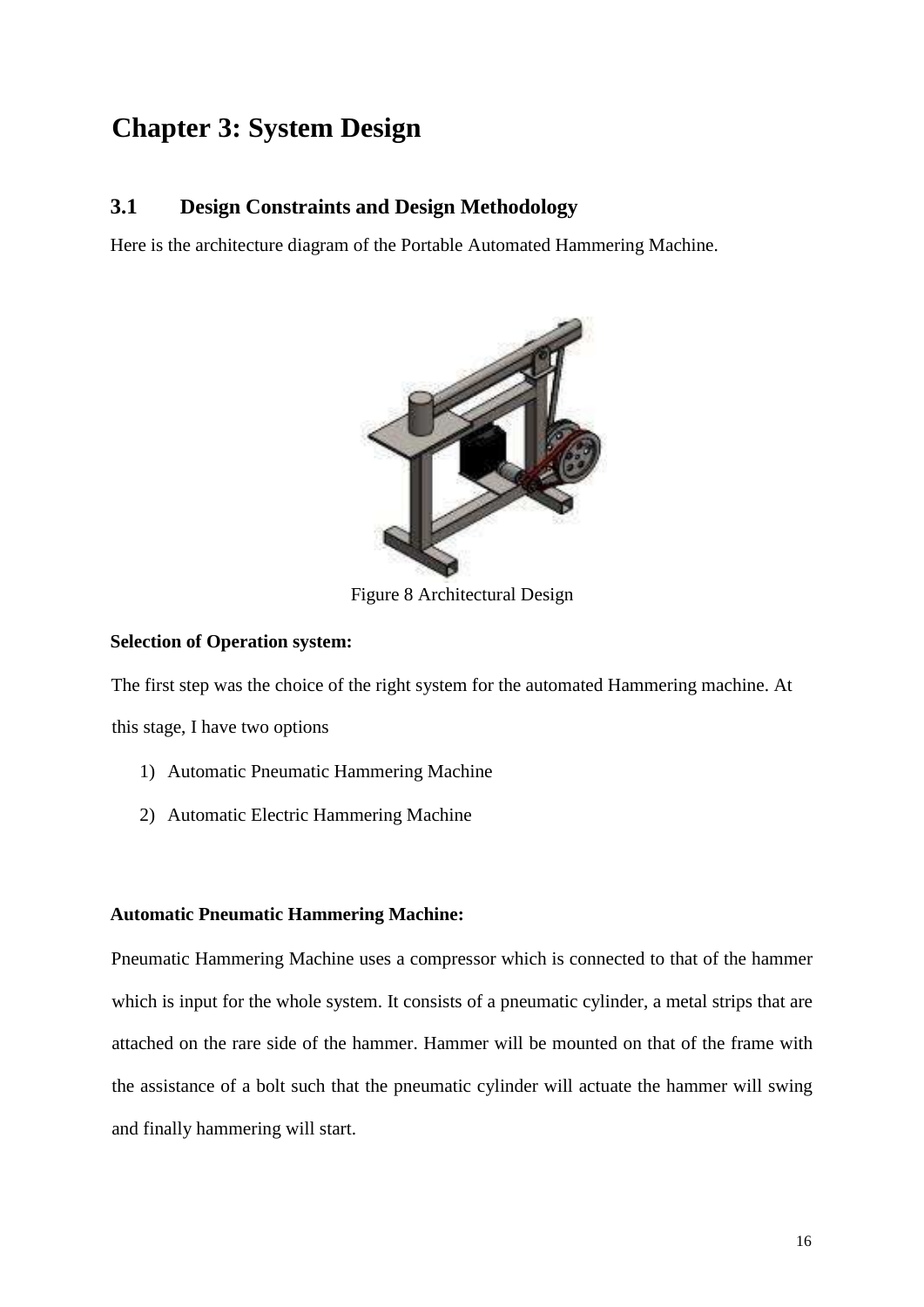#### **Automatic Electric Hammering Machine:**

The electrical hammering machine uses electric input power from the battery, which then powers the Dc motor. Dc motor then drives a gear train, which then drives the hammer automatically.

I make the choice of Automatic Electric System for the project.

#### **Design Constraints:**

#### **Sustainability Constraints:**

Sustainable design demands the reduction of negative impacts of design on environment, health ,and on the comfort of the building occupants, and improving the performance of the building.

Principles of Sustainable design:

- 1) Optimize the site potential.
- 2) To minimize the energy consumption of non-renewables.
- 3) To use the product which is friendly to the environment.
- 4) Not water waste.
- 5) To increase maintenance and operational practices.
- Design of the Automated Hammering Machine considered almost all the sustainability constraints as
- We made it from scrap material, which uses the waste material
- Shifting from manual to automatic always increase the efficiency and it helps human for doing his job easily.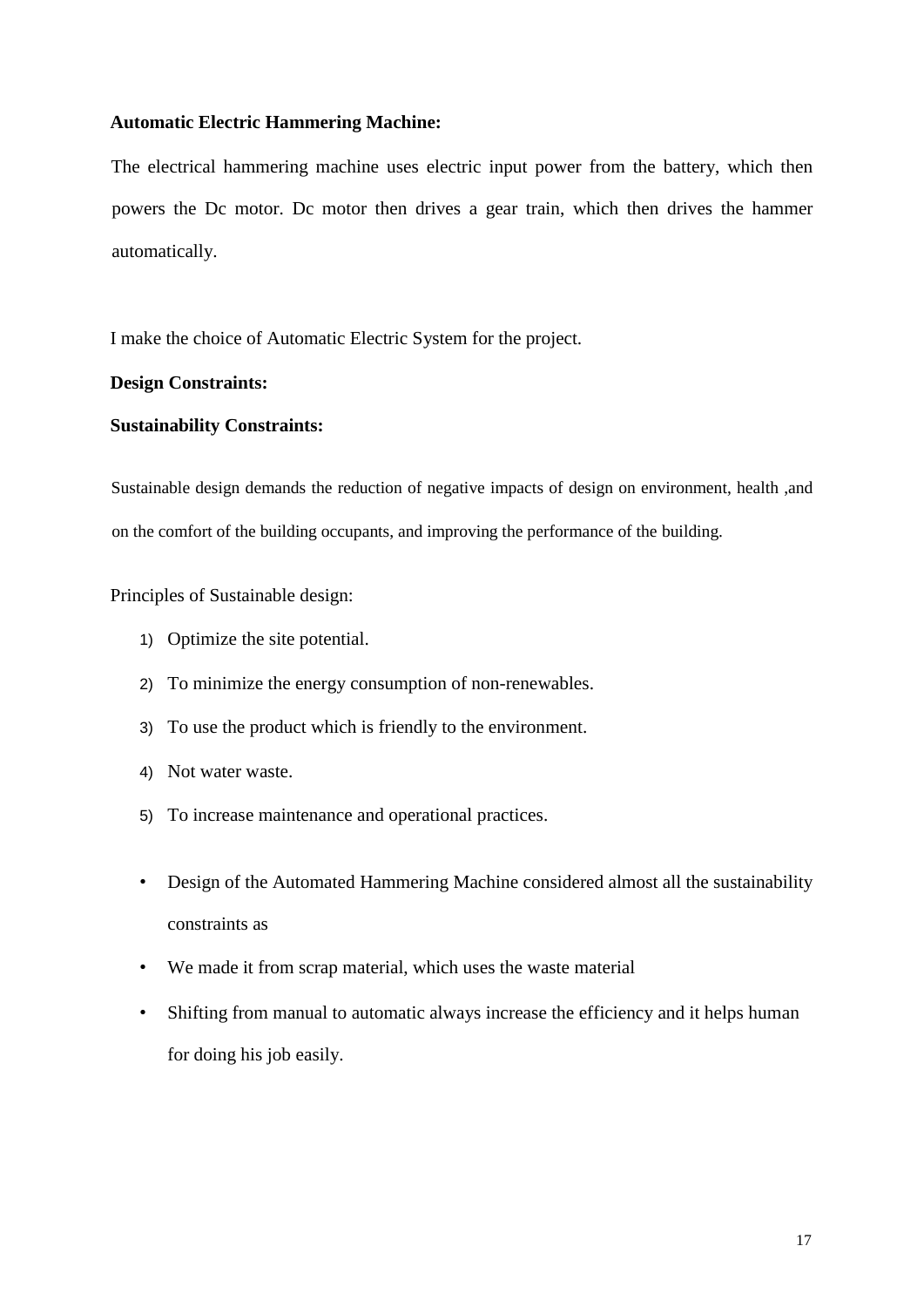But on the other hand, it had some drawbacks

- Like it uses the energy which is non-renewable
- It makes much noise which causes human discomfort,

#### **Geometric Constraints:**

Geometric constraints help in controlling the relationships of objects with respect to each other. We use dimensional constraints for the control distance, radius, angle, and length values of objects. With constraints you can: include formulas and equations within dimensional constraints.

• We follow the geometric constraints while modeling on the cad Here are the geometries of the model along with dimensions.



Figure 9 Automatic Hammering Machine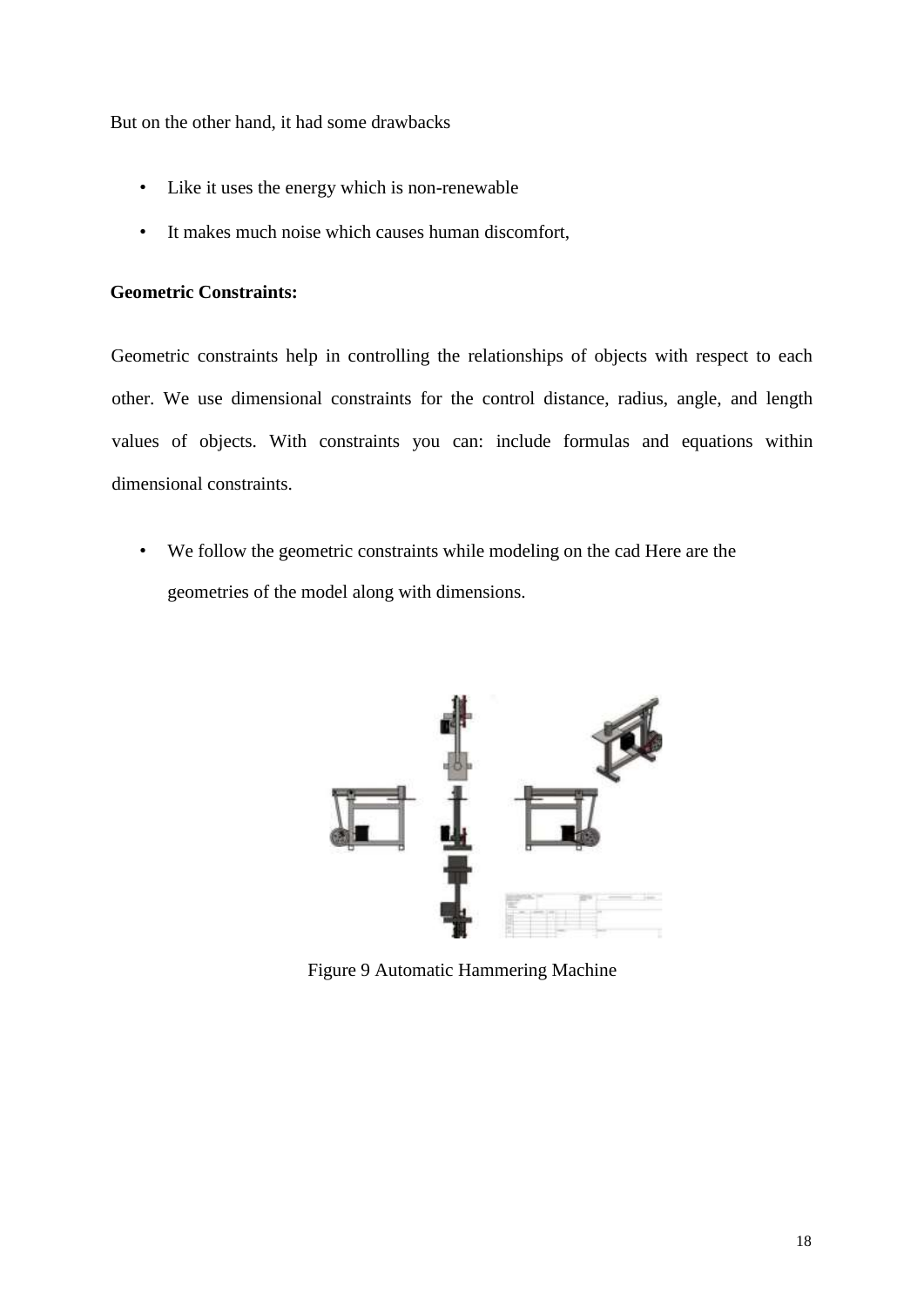

Figure 10 Frame



Figure 11 1st Pulley



Figure 12 2nd Pulley







Figure 13 Shaft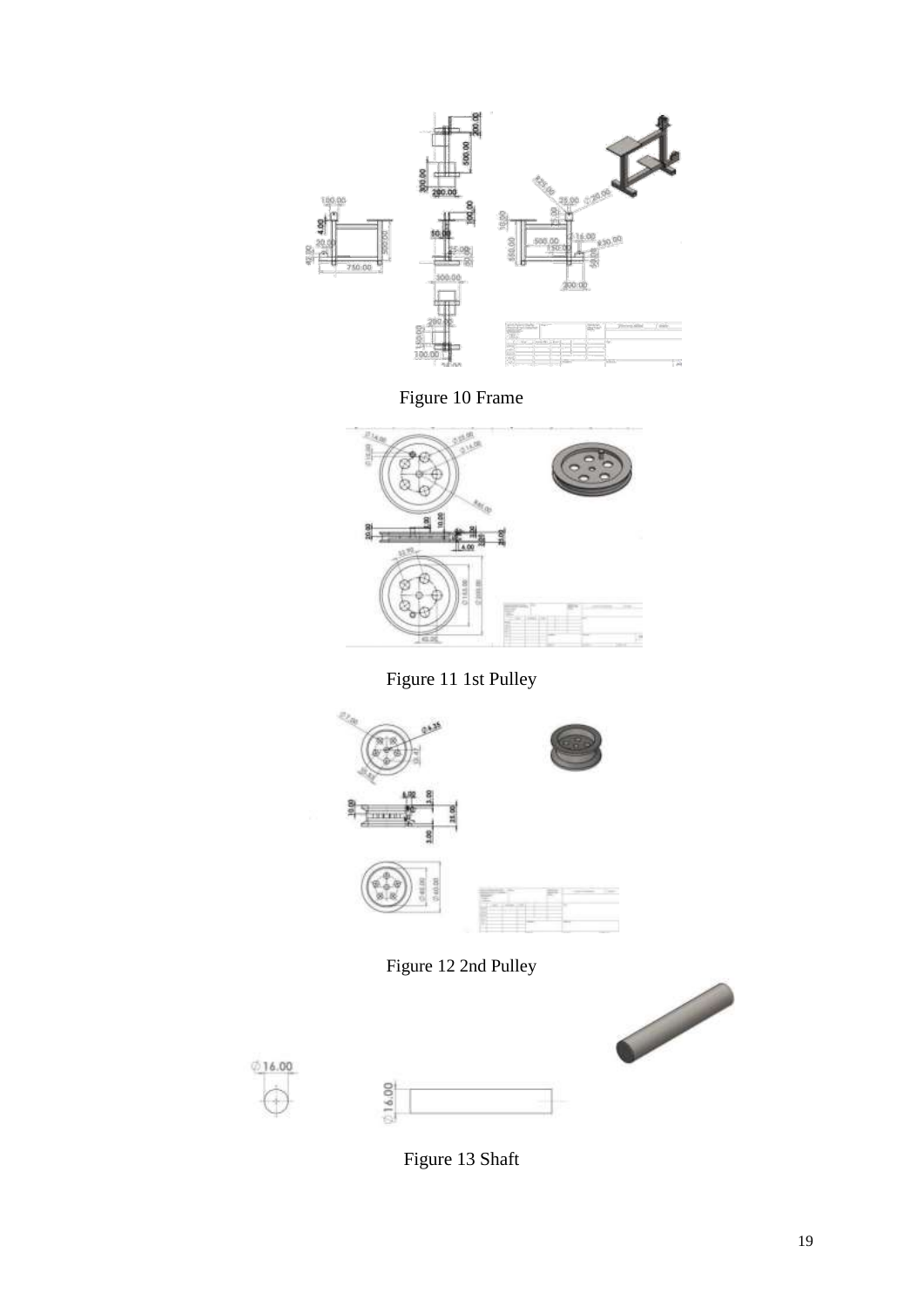

#### Figure 14 Arm

#### **Economic Constraints:**

Primary considerations for the economic constraints are the cost of the making product, what will be its price the pricing of a product.

• The product is design according to the Economic Constrain because it uses scrap (waste material), which decreases the manufacturing cost of this project.

#### **Environmental Constraints:**

• This project has plus and negative points for environmental constraints. Having no Air pollution is the plus point for the project but noise pollution is a negative point for this because it causes no pollution and hence causes humans.

#### **Health and Safety Constraints:**

The purpose of this constrain is that product should be for the betterment of the human being. It should be designed such that its daily use doesn't cause any health issues for humans. And it should be safe for use.

• As far as our product is a concern, it has some negative impacts too. Like it causes noise pollution and daily use of this can affect the hearing power of humans. First, engineering is about the application of knowledge for the betterment of humanity

#### **Manufacturability Constraints:**

It is concerned with the designing of a product so that it can be manufactured. It includes that parts can be made easily assembly of the parts should be easy and finally, it should ha an acceptable cost.

• Using the scrap part make our project cost effective. Its pars are easy to fabricate and assembly was simple, so we consider the Manufacturability constrains.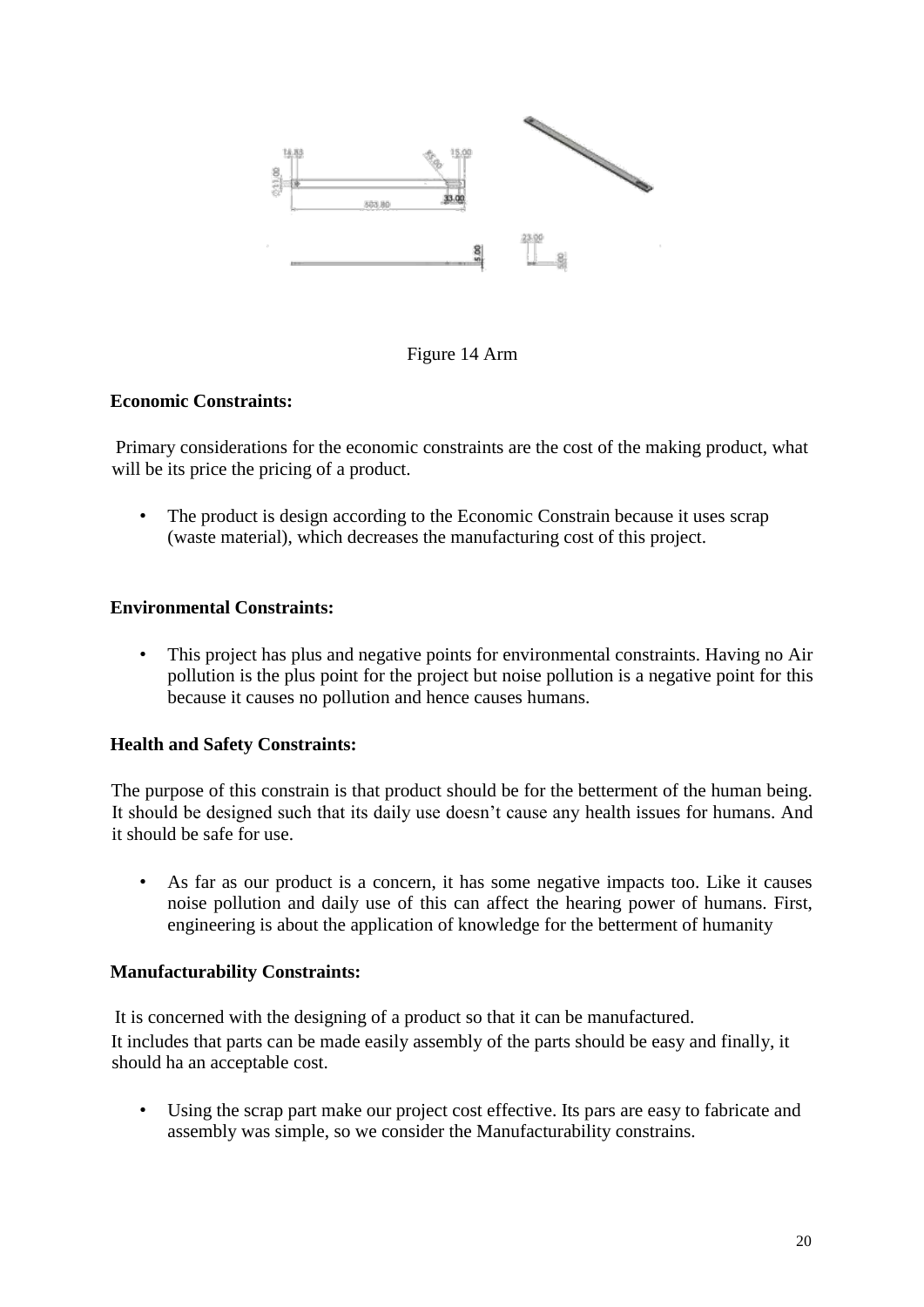#### <span id="page-20-0"></span>**Social Constraints:**

It concerned with the product design such that it should meet the human needs and address social issues

• Our product is designed to meet human needs, it provides an ease to humans.

#### **Ethical Constraints:**

It is basic concerned it to insured the design of the product so that it doesn't heart the feeling of others, you should be aware of code and conducts which provide us the standards of the proper behavior while interactions with others. This should not be muddled with what we feel is correct, our religious beliefs are perfect, what the law states, or what are the socially accepted norms of behavior.

• Our product doesn't have any ethical conflict.

Primary is the comparison between different hammer designs

The secondary is a comparison between Hammers in general and other sources of illumination'

Yes mean the product is up to the mark

No means there is some conflict with these constraints

|                          | Primary        | Secondary      |
|--------------------------|----------------|----------------|
| Economic                 | Yes            | No             |
| Environmental            | Yes            | N <sub>o</sub> |
| <b>Health and Safety</b> | N <sub>0</sub> | yes            |
| Manufacturability        | Yes            | Yes            |
| Sustainability           | Yes            | No             |
| Social                   | Yes            | N <sub>o</sub> |
| Ethical                  | Yes            | yes            |

Table 2 Constraints Table

## **3.2 Engineering Standards and Codes**

#### **Standards and Codes**

Standards, codes, and specifications are extremely important and are often essential - technical

documents in engineering and that of the related technical fields.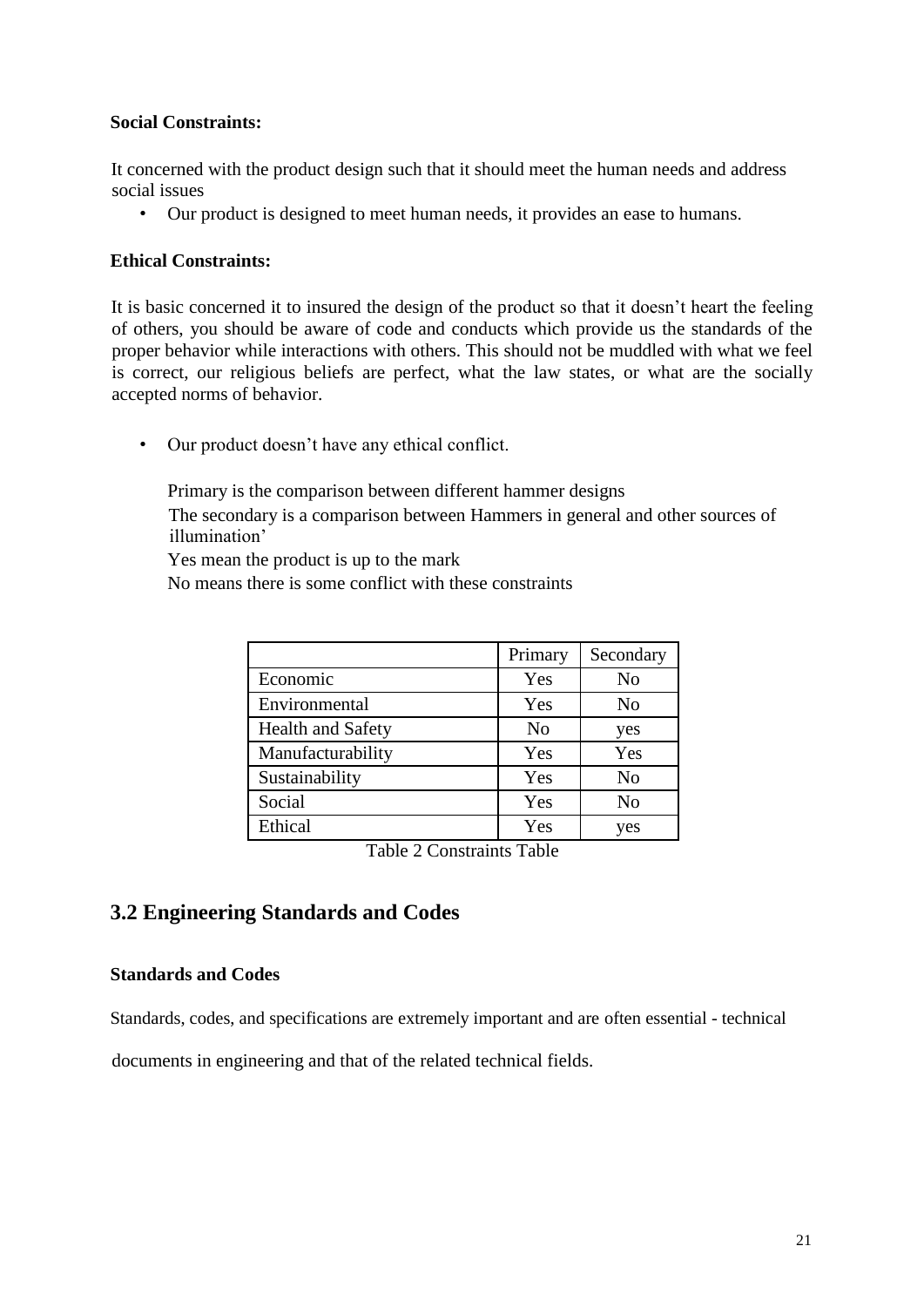#### **STANDARDS**:

A standard is basically an established norm. It is basically a formal document which creates uniform engineering and technical criteria, process, methods, and practices. These formal documents are prepared by the professional group which are believed to be good and have proper engineering practices and which contain mandatory requirements.

#### **CODES**:

A code is the set of specifications and Rules for design, installation, inspection, and fabrication methods prepared so that it can be adopted by legal jurisdiction. Codes can be approved by local, state, or federal governments and can carry the force of law. The purpose of the codes is public protection by setting up a minimum acceptable level of safety for buildings, processes, and Products.

#### **Standards:**

- 1) This International Standard defines the quality features of hand hammers which are judged to be satisfactory as far as the hammer head and the assembly are concerned.
- 2) It defines the characteristics and verification methods for hammer heads and for their assembly.
- 3) It applies to hammers used under normal working conditions, i.e. only used to strike items having a maximum hardness of 46 HRC.
- 4) NOTE Striking items of a greater hardness are liable to cause chipping, this necessitates choosing with properties different from those defined in this International Standard.
- 5) This International Standard does not apply to steel hammer heads with a head mass of less than 100 g.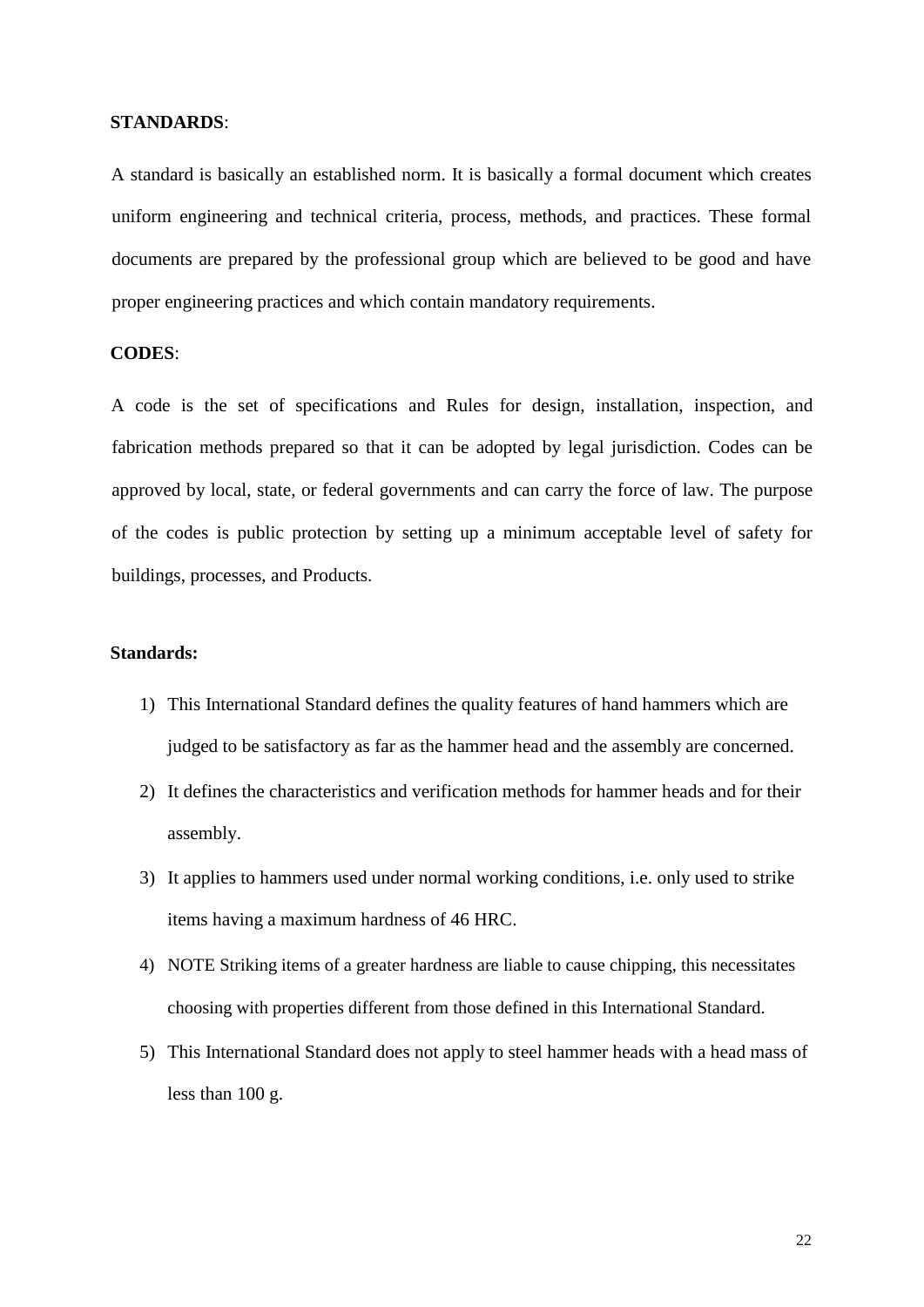- <span id="page-22-0"></span>• Identify design constraints from best practices established by experts in the industry
- Comply with laws that specify design and testing criteria
- Reduce your product liability risk by not complying with best practices and/or laws

## **3.3 Theory and Theoretical Calculations**

#### **Theory**

#### **Hammer:**

A **hammer** is basically a tool which is consisting of the weighted "head" which is fixed on a long handle that is swung to give the impact to a small area of the object.

It can be used to put the nail into the wood piece. It is also used to crush the rock as well as to sharp the metal.

Hammers have a wide range of driving and breaking applications.

In a modern hammer, their head is made of steel that has been treated by the heat for the purpose of a harness. The handles of the hammers are mostly made of wood and plastic.



Figure 15 Hammer

#### **Automated Hammering Machine:**

An automated hammering machine is a device, which works automatically with the help of an automated system, which drives by the motor, output rotary motion, which them transfer to the pulley, and then finally, automated the motion of the hammer. Input to the motor may be a battery source.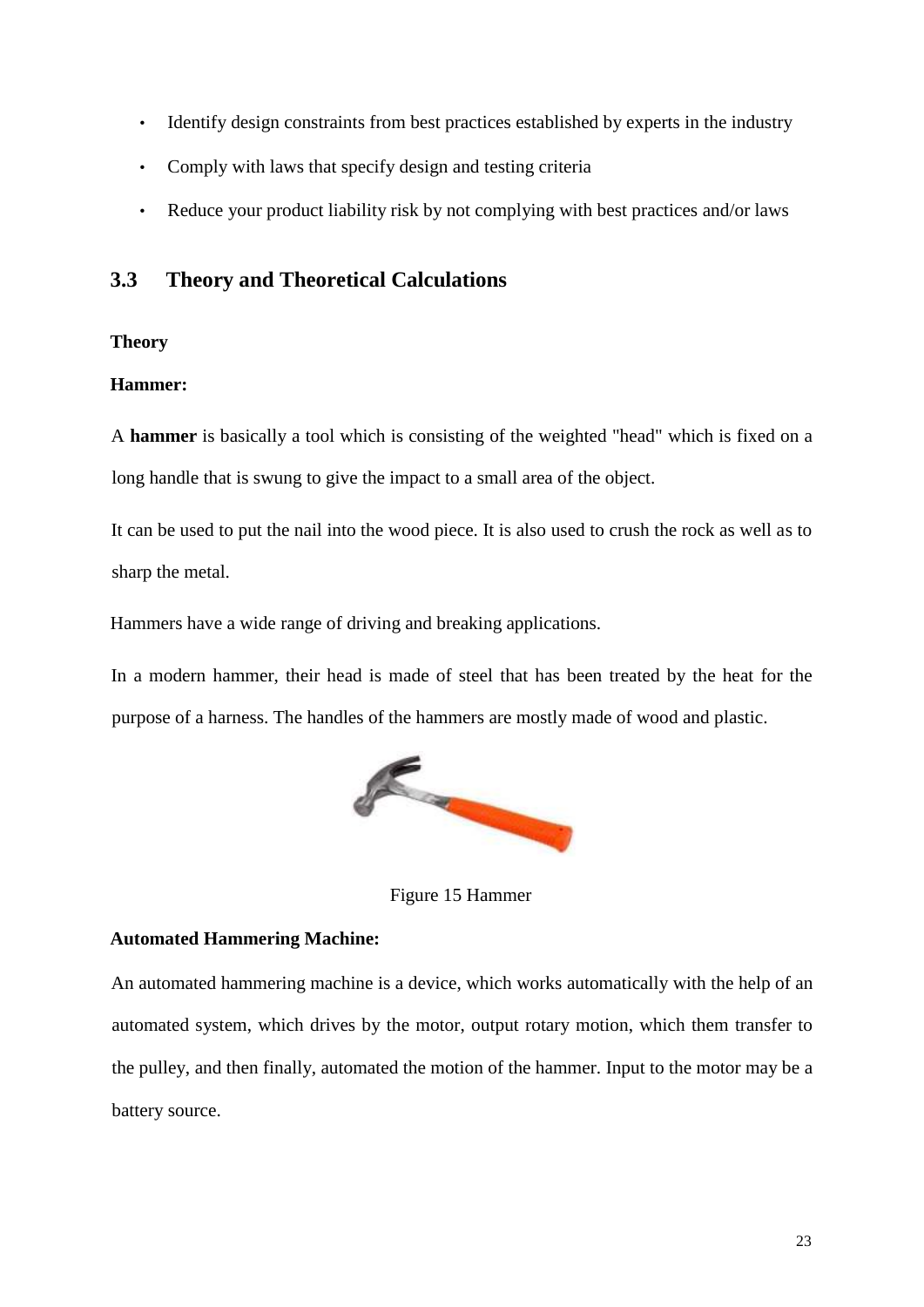

Figure 16 Assembly

**Mechanism:** The slider-crank mechanism is used in this project as a design Mechanism for this project.



Figure 17 Slider Crank Mechanism

#### **Slider-crank mechanism:**

A slider-crank mechanism is used to convert the **rotary motion** into **linear motion**. For we need to connect a slider and crank with that of the rod.

Here we have the output of the DC motor in the form of rotary motion, and we use a connecting rod with a slider crank, which then convert the rotary motion of the motor from the gear train from the motion of the hammer.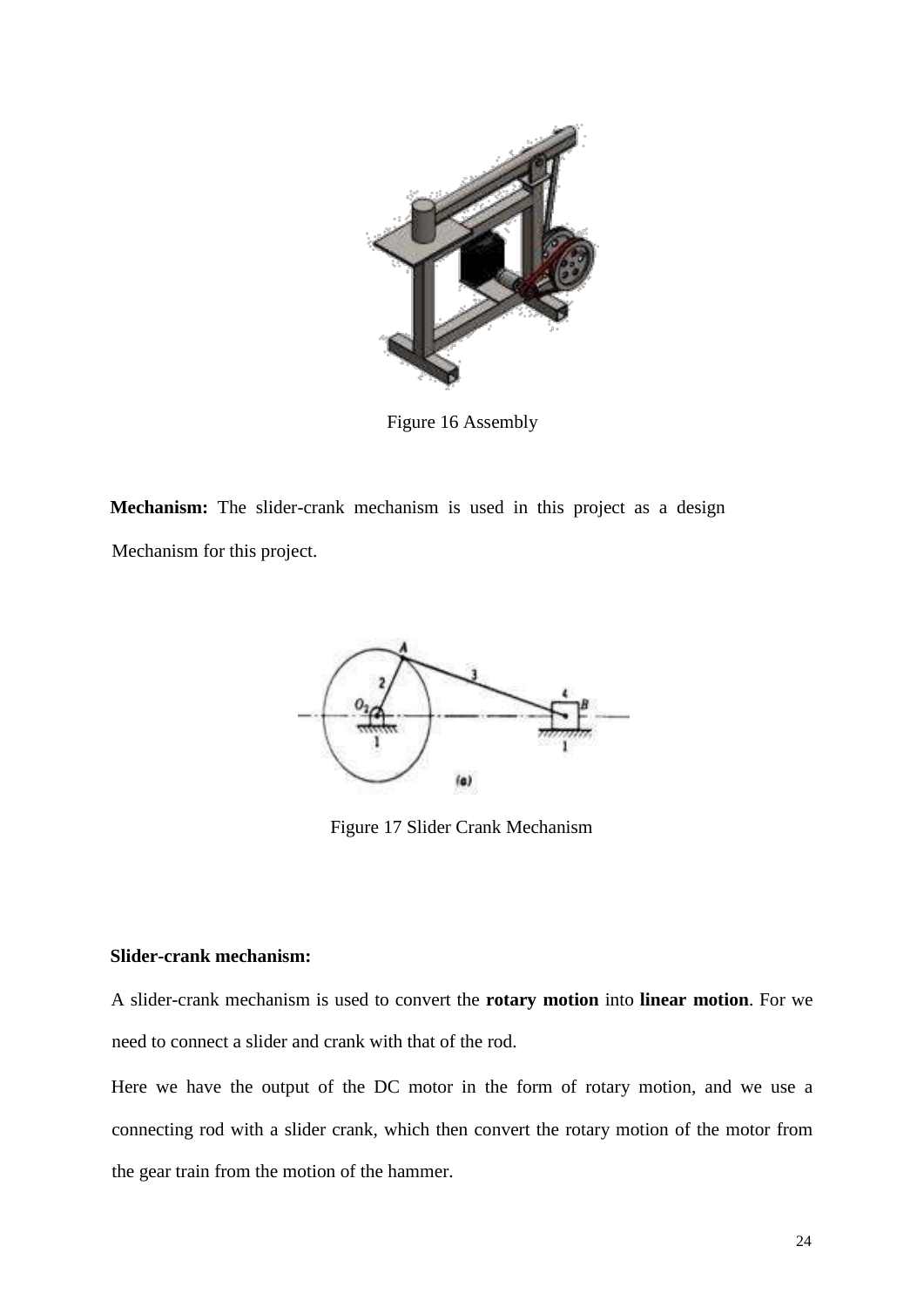#### **Calculations**

Calculations for the Automated Hammering Machine are the following:

- Weight Total  $=24$  kg
- Weight of hammer  $= 5$  kg
- Length of hammer =790 mm
- Hammer stroke height  $= 350$  mm.

#### **Classification of The Motor:**

#### **motor rating,**

Data:

 $N = 0-450$  RPM

 $I=1.5A$ 

 $V=16V$ 

#### **Motor power transmission:**

 $P=V\times I=16\times1.5$ 

 $P=24W$ 

#### **Torque by the motor:**

Max. Torque  $(Nm) = 57$ 

The torque by 30 rpm:

 $P = 2\pi NT$ 60

 $24 = 2\pi x 30xT$ 60  $T = 7.6$  N.m.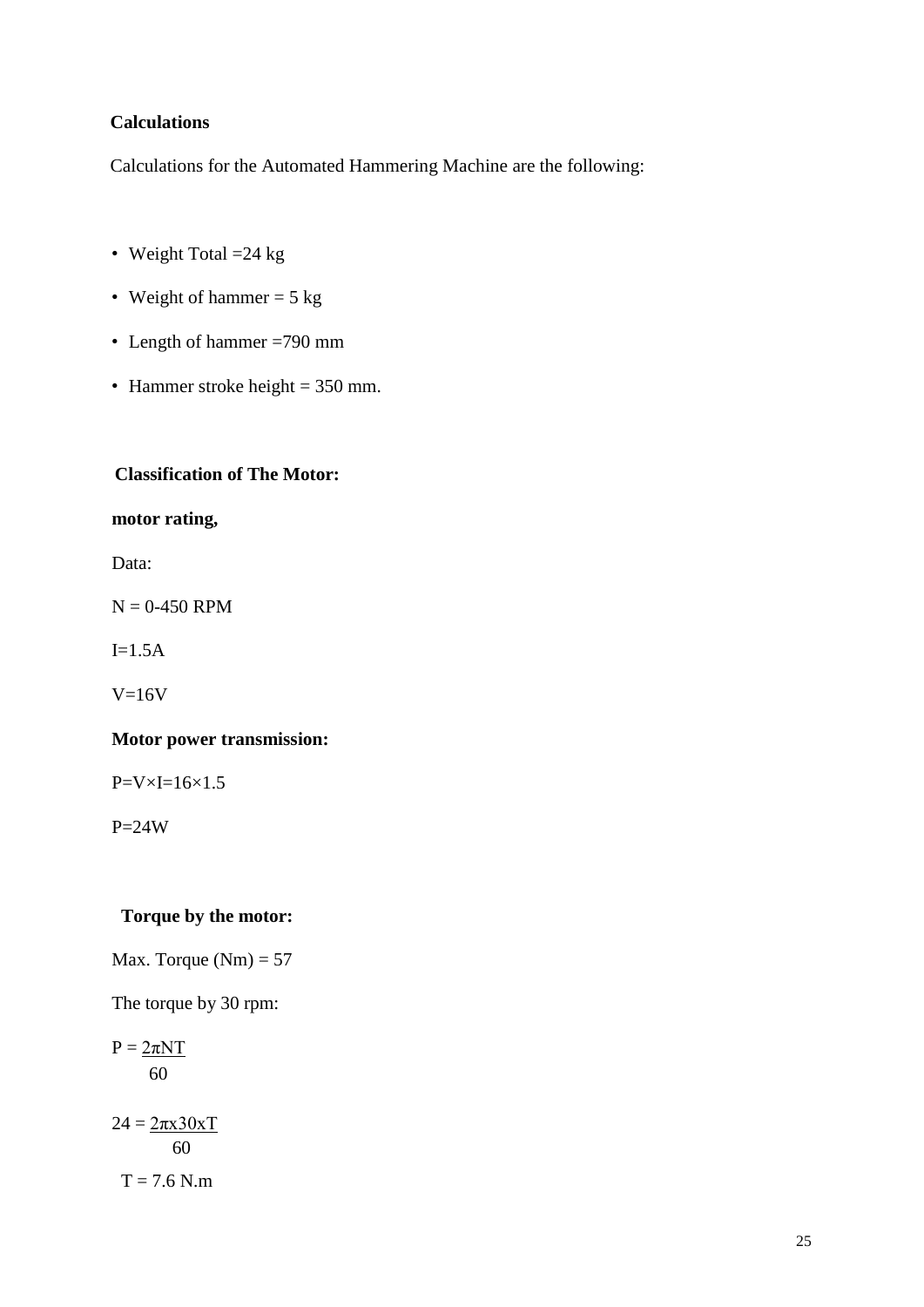## **Hammer's Calculations:**

**Force:**

| $F = m.a$      | $m=5$ kg               |
|----------------|------------------------|
| $= 5x9.81$     | $a=9.81 \text{ m/s}^2$ |
| $=49$ N        |                        |
| <b>Torque:</b> |                        |
| $T = F.d$      | $d = 0.8$ m            |
| $= 49x0.8$     | $F = 49 N$             |
| $T = 40N.m$    |                        |

## **Velocity:**

| $V = h.T$  | $T = 2$ sec |
|------------|-------------|
| $= 0.23x2$ | $h = 0.23$  |

 $V = 0.5$ m/s

## **The moment:**

| $M = F.d$ | $F = 49 N$ |
|-----------|------------|
|           |            |

| $= 49x$ 0.5 | $d = 0.5$ m |
|-------------|-------------|
|             |             |

 $= 24.5$  N.m

### **Potential Energy:**

| $PE=$ mgh       | $m=5$ Kg                    |  |
|-----------------|-----------------------------|--|
| $= 5x9.81x0.23$ | $g = 9.81$ m/s <sup>2</sup> |  |
| $= 11.28$ J     | $= 0.23$ m                  |  |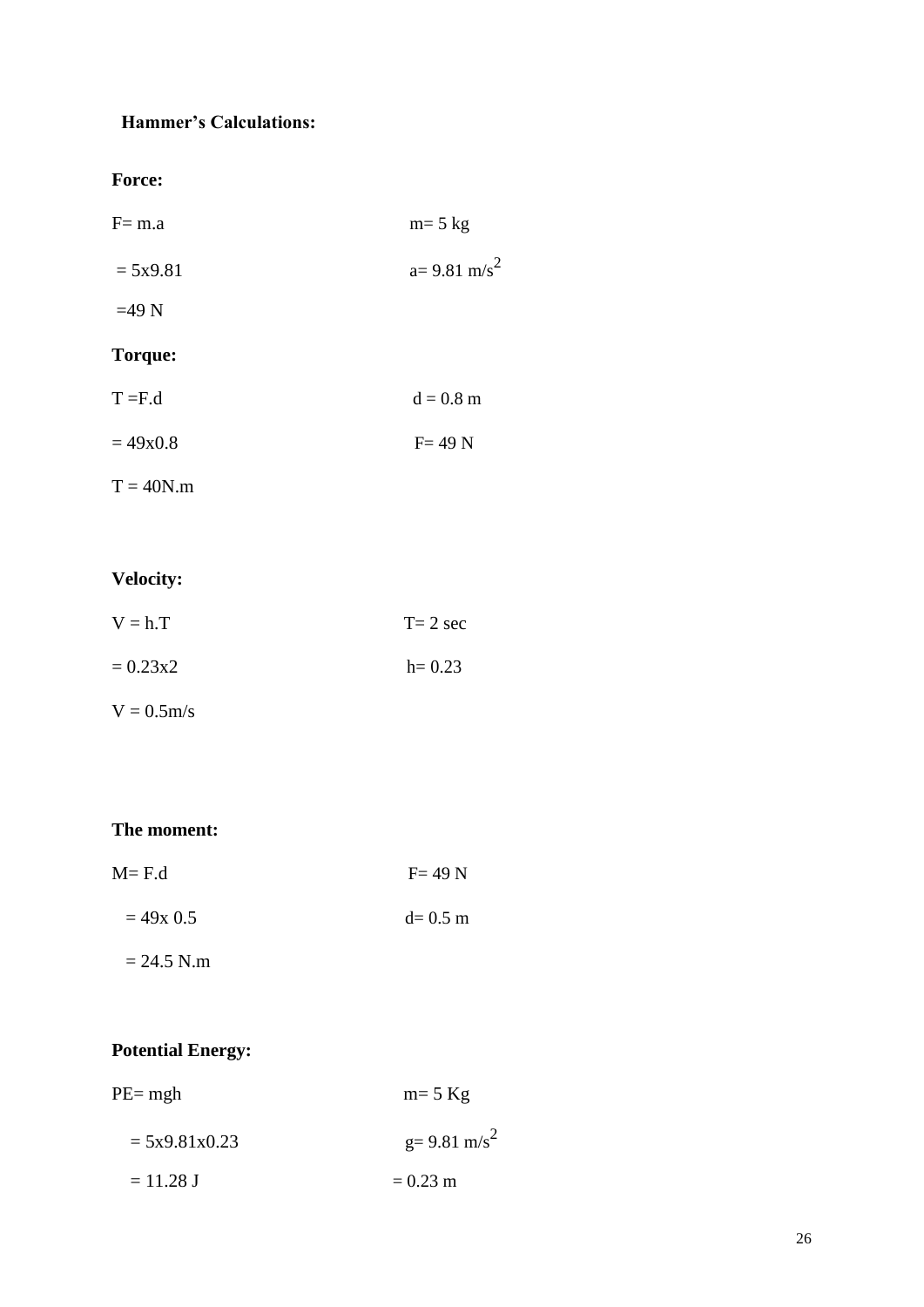#### <span id="page-26-0"></span>**Kinetic Energy:**

| $KE = (\frac{1}{2})m.v^2$  | $m = 5$ Kg    |
|----------------------------|---------------|
| $=(\frac{1}{2})(5)(0.5)^2$ | $v = 0.5$ m/s |
| $= 0.625$ J                |               |

#### **Impact Force:**

| $W=KE = Fd = (1/2)mv^2$<br>$\Rightarrow$ F = $\left[\frac{1}{2}\right]$ mv <sup>2</sup> $\left $ /d | $m=5$ kg<br>$d=0.23$ m |
|-----------------------------------------------------------------------------------------------------|------------------------|
| $=[\frac{1}{2}5x0.5^2]}/0.23m$                                                                      | $v = 0.5$ m/s          |
| $=2.7N$                                                                                             |                        |

## **3.4 Product Subsystems and selection of Components**

### **Selection of Components:**

Components of the system are the following:

#### **Supporting Frame:**

Here is the basic structure of the supporting frame for the Installation of the Motor, Pully, Shaf, and Arm of the hammer. The material used for the manufacturing of the frame is I section Cast Iron Rod because it is strong, cheap easily cut, readily available, and easy to form.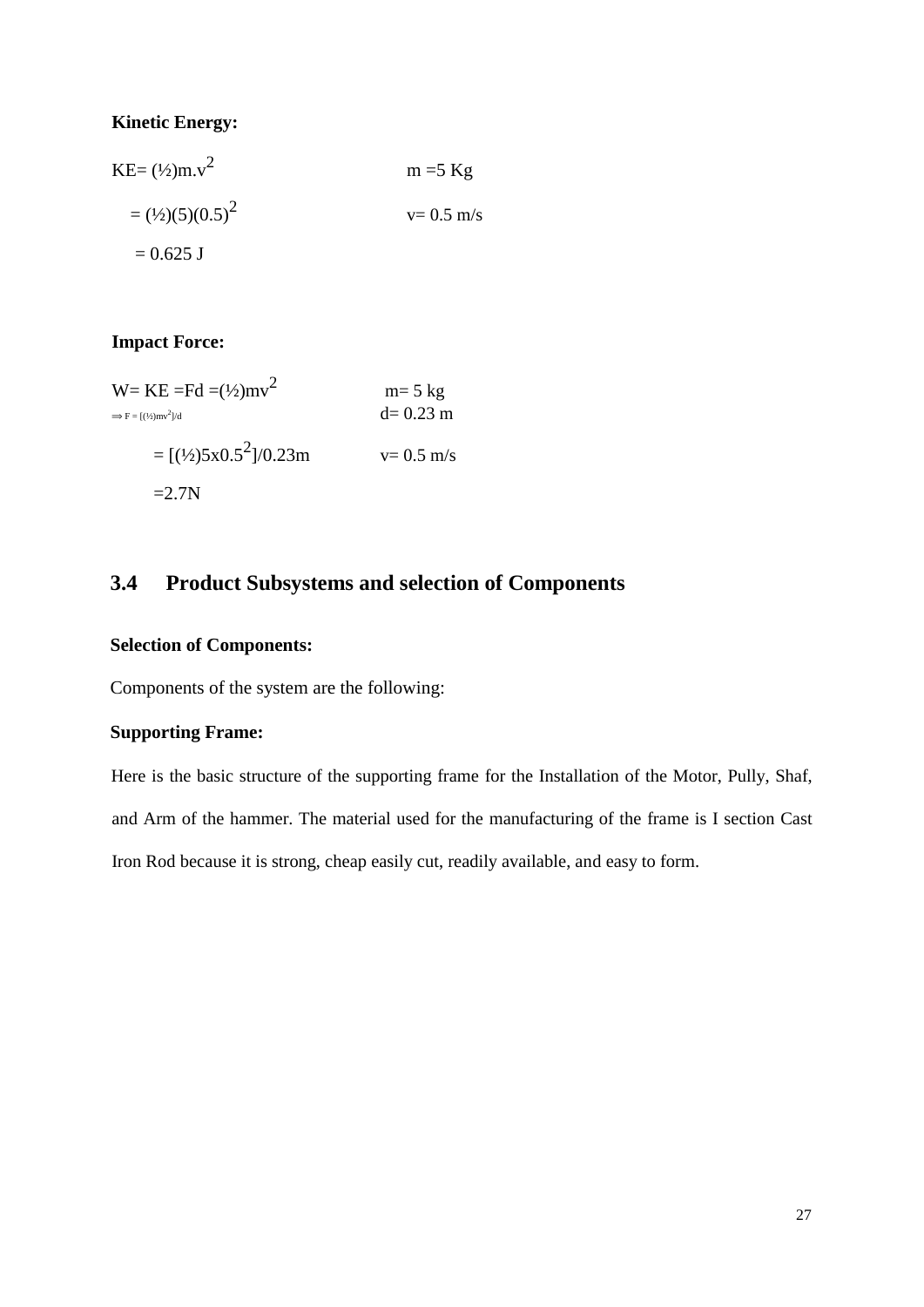

Figure 18 Supporting Frame

### .**Pulley one:**

Pulley is used to transfer energy and motion, the pulley used in the project was selected according to the size ratio of the motor. Its function is to transfer motion and energy to the 2<sup>nd</sup> pulley from the Dc motor. Material is Cast iron.



Figure 19 Pulley One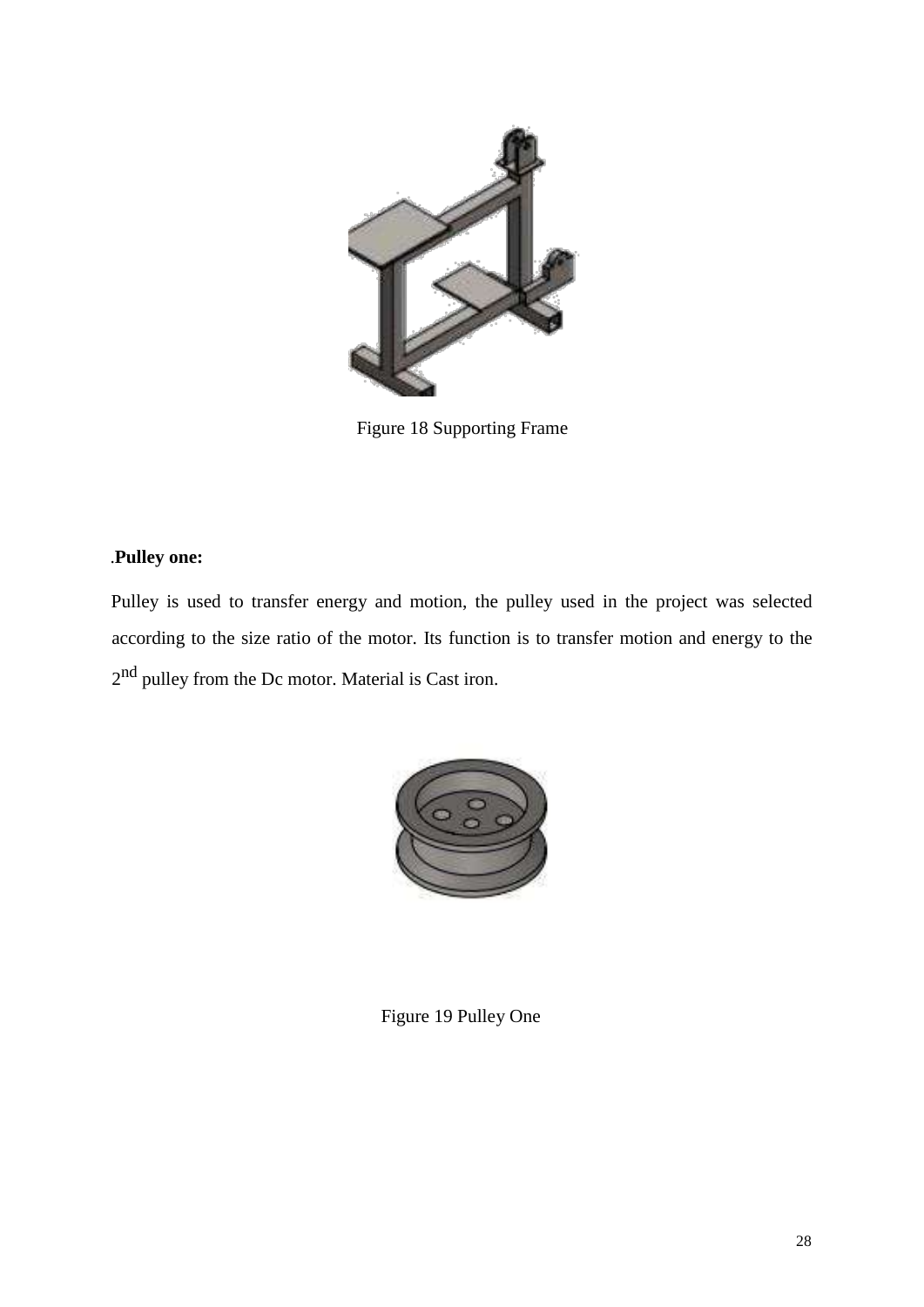#### **Shaft:**

The shaft is used to connect the  $1<sup>st</sup>$  pulley with  $2<sup>nd</sup>$  pulley. Its material is Mild Steel.



Figure 20 Shaft

## **2 nd Pulley:**

Here we have the  $2<sup>nd</sup>$  pulley which takes input from the  $1<sup>st</sup>$  pullet with the help of the shaft and is attached with the slider crank. It is mounted on the lower rare side of the main structure and is parallel to the main structure on its left side. Material is Cast Iron



Figure 21 2nd Pulley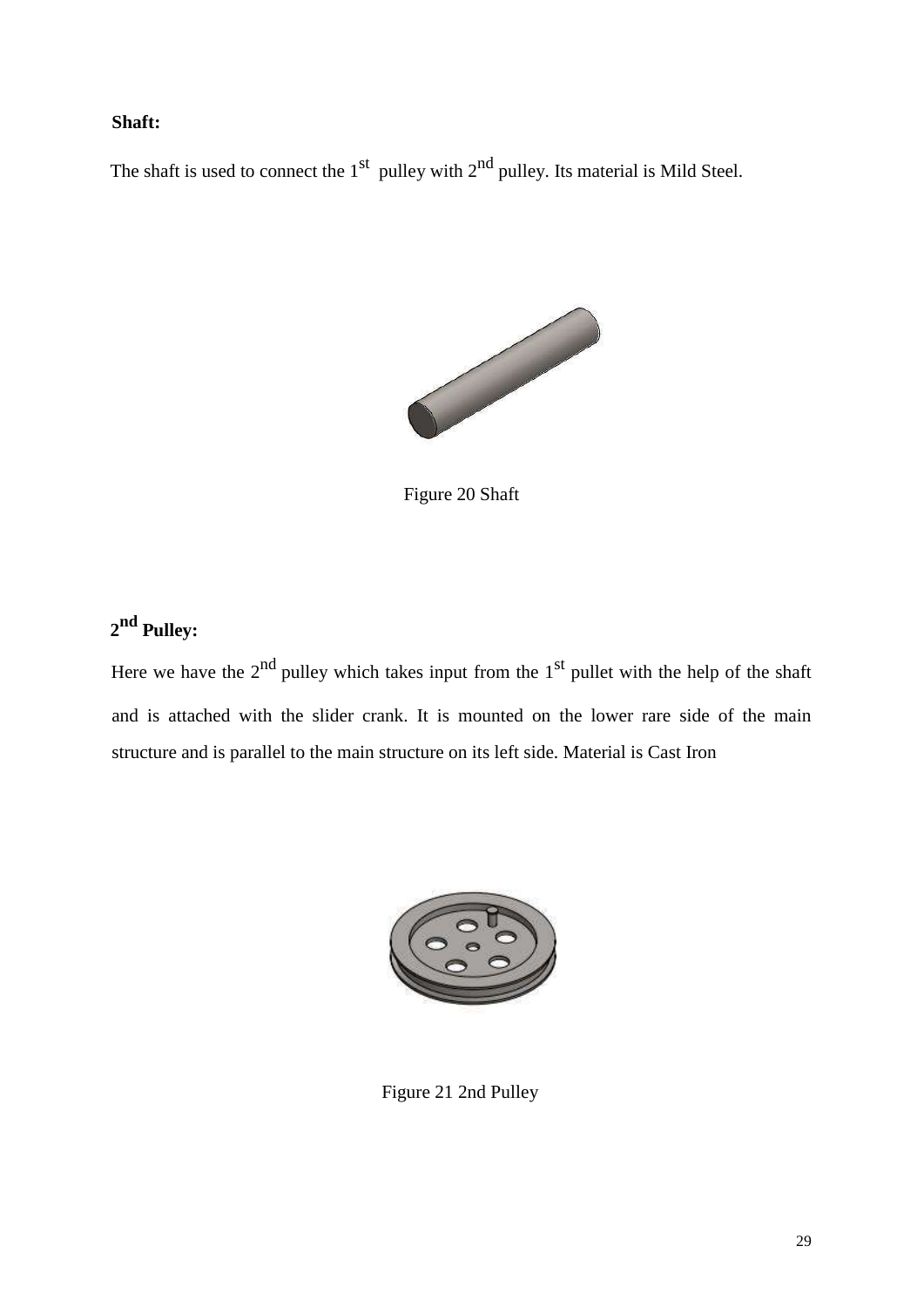#### **Arm:**

Here we have the arm of the system, its orientation is perpendicular to the axis of rotation of the shaft. Its material is mild steel.



Figure 22 Arm

#### **Dc Motor:**

16v DC motor is being used in this project which is input power for the pulley.



Figure 23 DC Motor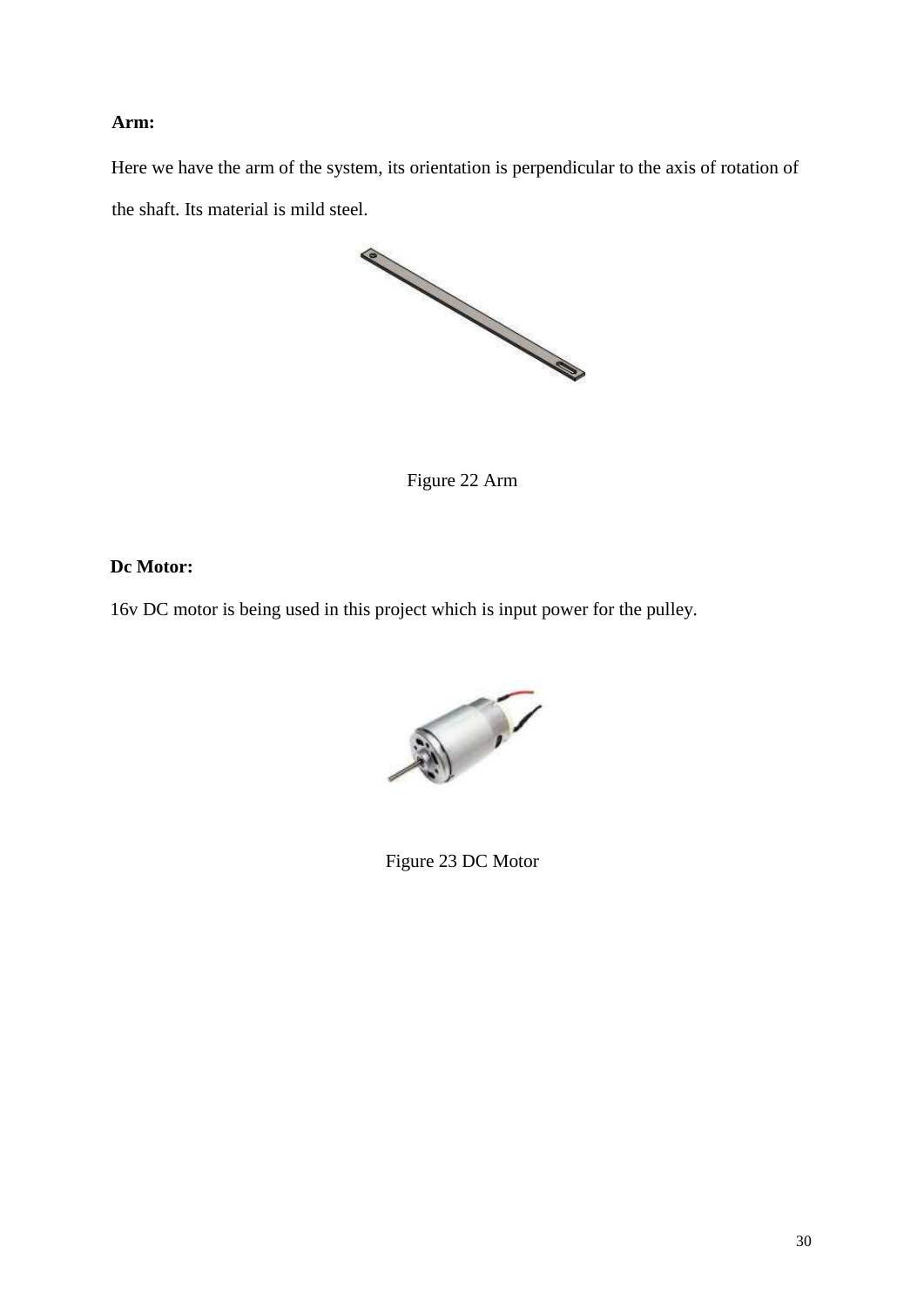#### <span id="page-30-0"></span>**16 v Battery:**

For input power, to the Motor, we use the 16 v Battery.



Figure 24 16 Volt Battery

#### **Other components include**

- Bearings
- Joints & Screws
- Couplings
- Sprockets
- Toggle Switch

### **3.5 Manufacturing and assembly (Implementation)**

- 1) The first step was the Cad Model
- 2) Make a structural analysis of the Design
- 3) After analysis, go to the workshop and start working on the fabrication of the Model.
- 4) Mount the Motor  $1<sup>st</sup>$  and  $2<sup>nd</sup>$  PULLEY on the frame of the Hammering Machine
- 5) Make them connected, i.e make a connection between  $1<sup>st</sup>$  pulley and Dc Motor with the help of a belt.
- 6) Now connect the 1<sup>st</sup> pulley with  $2<sup>nd</sup>$  pulley with the help of the Shaft 7) Now attach the Slider Crank Mechanism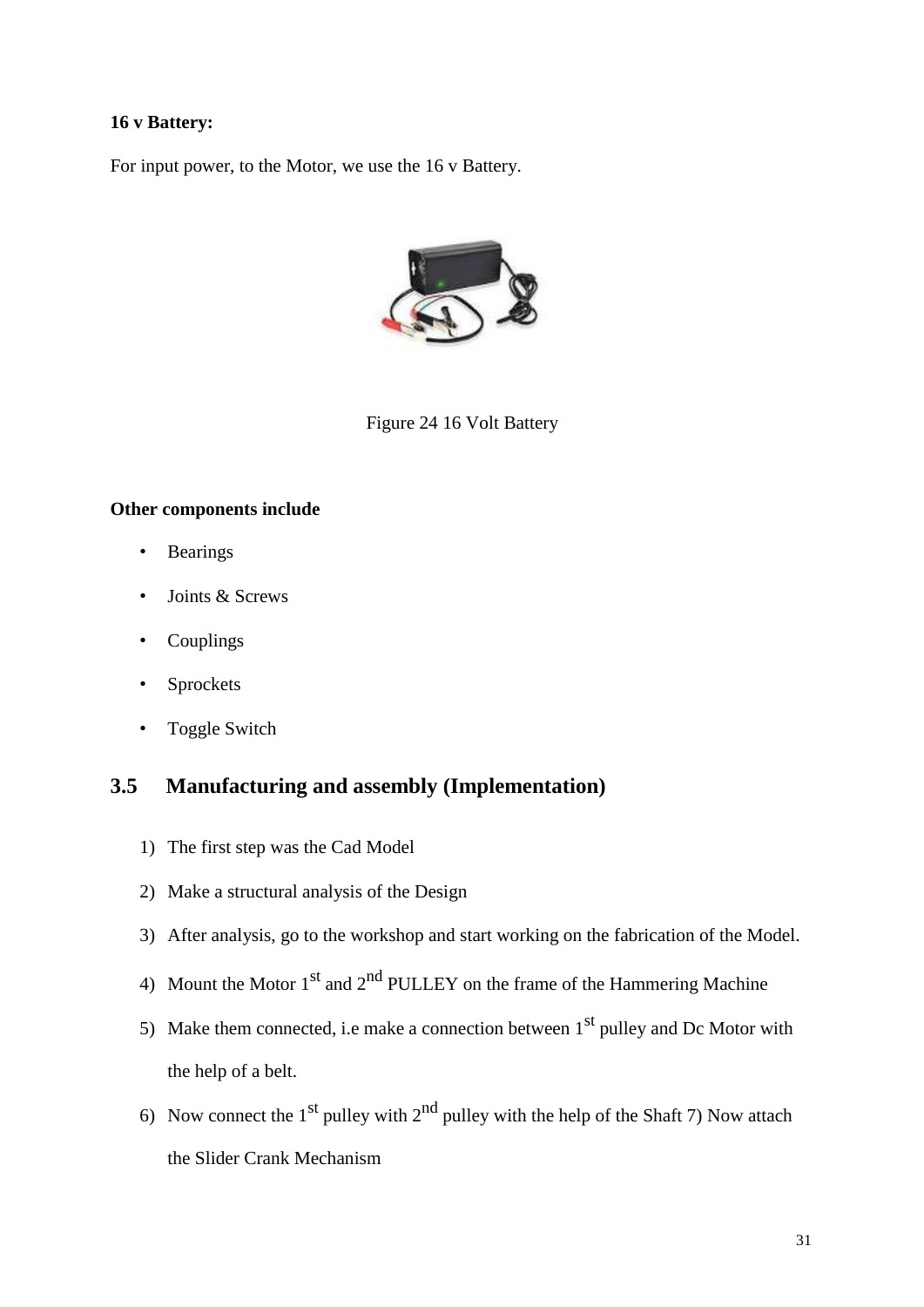- 8) Connect the arm with the handle of the hammer.
- 9) Now attach the input battery power to the motor
- 10) The motor will get the input (electric) and then convert it to the rotary motion, then the energy in the form of rotary motion will transfer to the slider motion. finally, the automated to and from motion of the hammer.

Thus, we have an Electrical Automated Hammering Machine.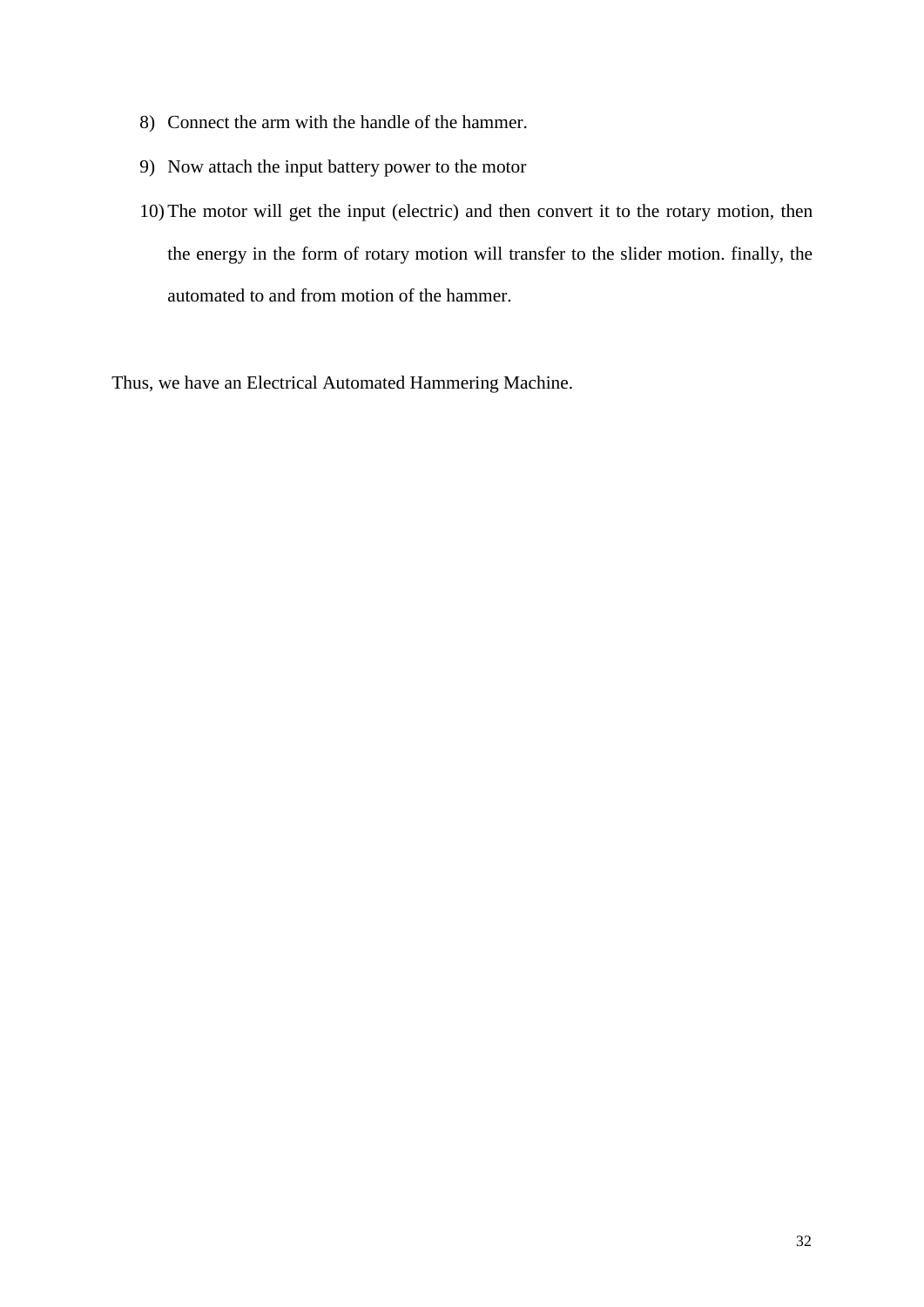## <span id="page-32-0"></span>**Chapter 4: System Testing and Analysis**

## **4.1 Experimental Setup, Sensors and data acquisition system**

After making a practical model, experimental testing for the purpose of analysis and its performance is also very important. So, we make an experimental setup for the automatic hammering machine. Which is describes below;

We make use of the manual and automatic impact hammering and compare them in sense of repeatability, adjustment of force, efforts and time required, etc. here is the experimental setup shown in the figure below for automatic hammering.



Figure 25 Automatic Hammering Machine

We perform an experiment related to the impact force and gathered the results.



Figure 26 Experimental Setup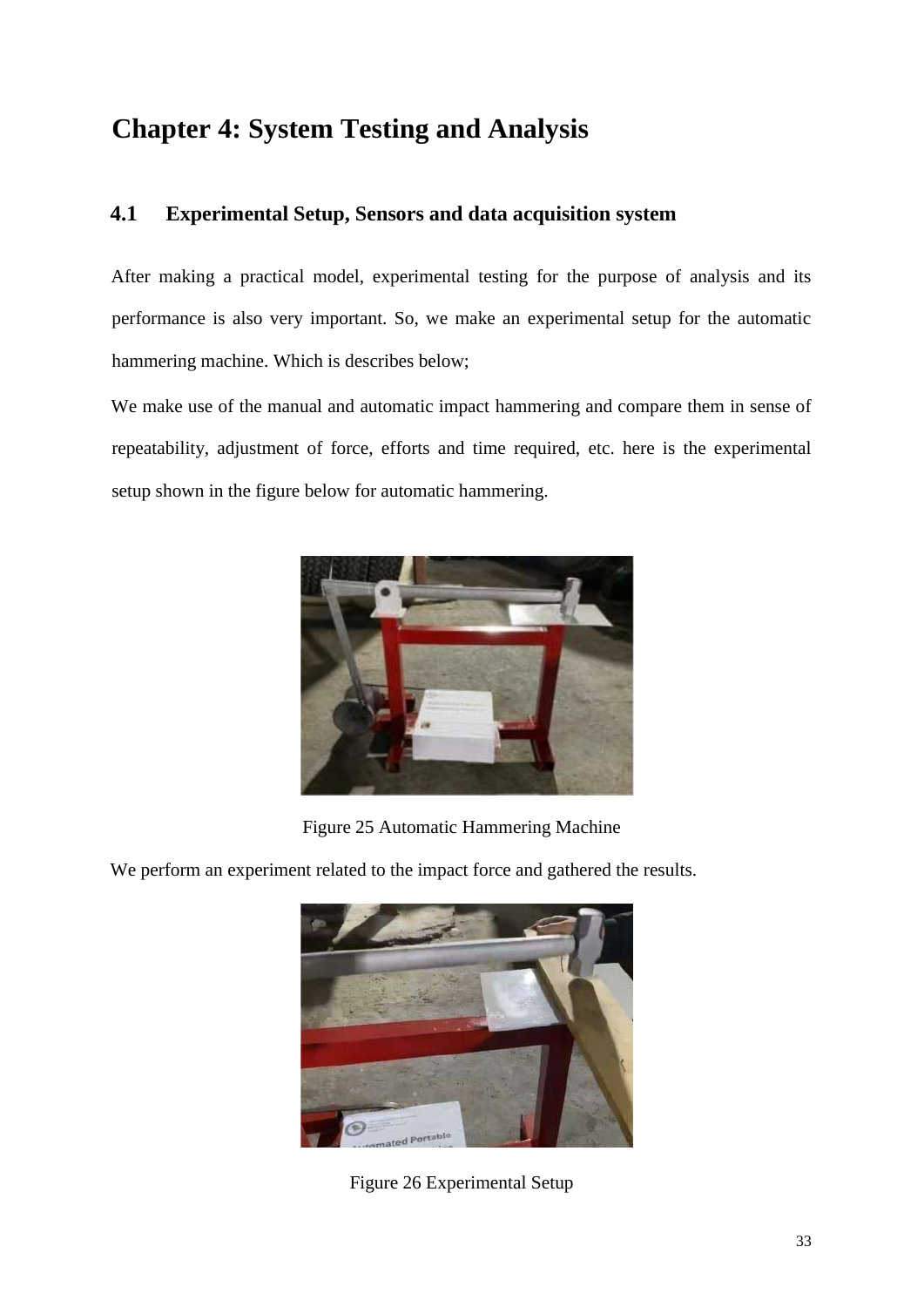#### <span id="page-33-0"></span>**4.2 Results, Analysis and Discussion**

It is observed that when the distance between the target and hammer head is large enough we obtain a single hit for every trial.

The figure below is obtained from the measurement and describes the phenomenon of a single hit.



Figure 27 Single hits obtained from the experiment (Time Vs Force)

It was noticed that the automatic hammering machine was showing the repeatable process. It is due to the strong structure of t automated hammering machine and the predefined motion of the hammer head. It can be also seen that the point of excitation is also the same for every measurement. From the figure, it can be seen that we got consistent force magnitude from the different measurements. There is some variability in the applied force which is due to the phenomenon of friction in the system. (1)

A comparison between manual and automatic hammering also showed that impact force from the automatic hammering is more repeatable than manual hammering. Due to the high repeatability which is obtained from automated hammering machine cost, time and manual effort will be decreased. It can be seen from the figure below: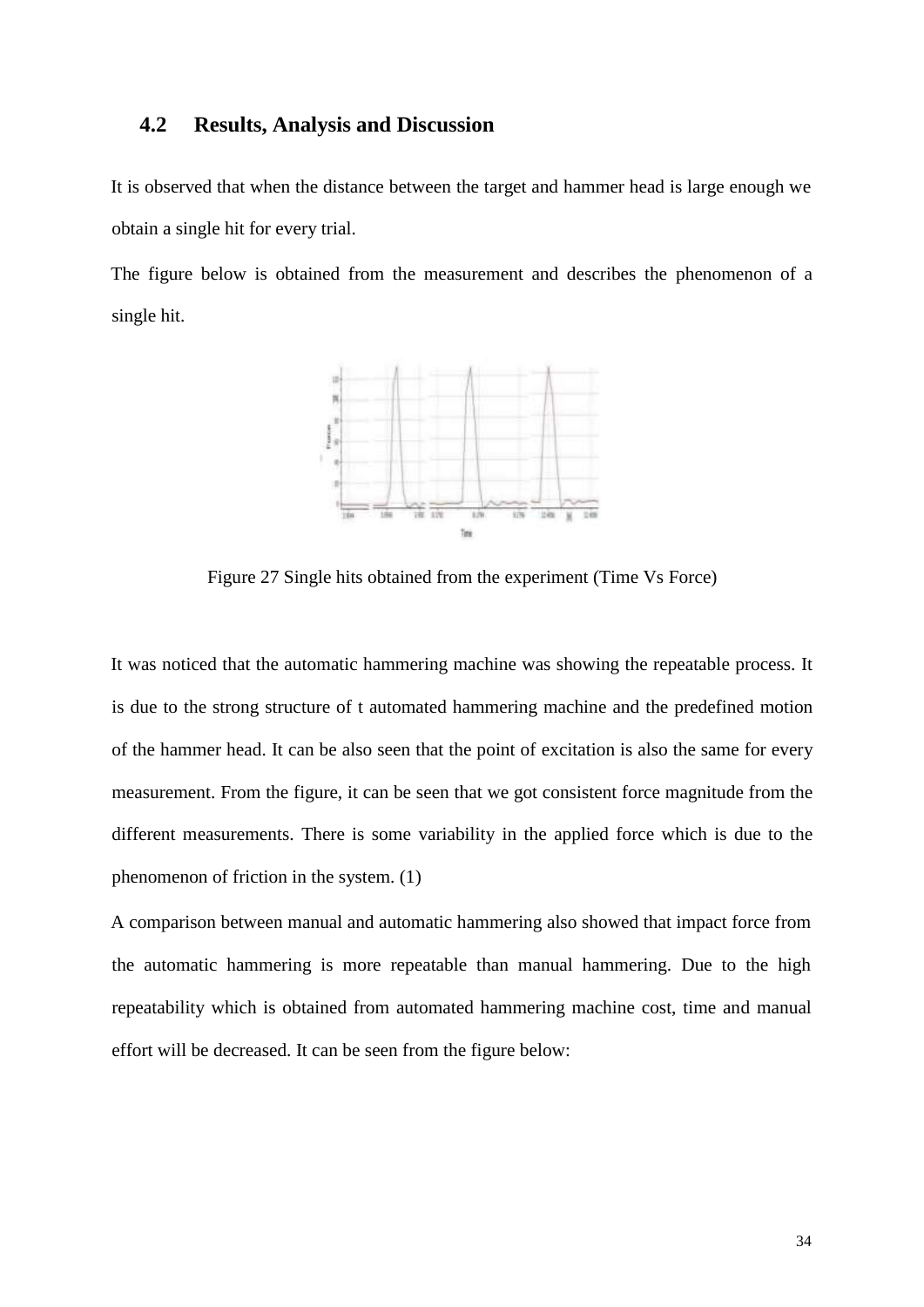

Figure 28 Repeatability of the force

An important aspect of the automatic hammering machine is that the force can be adjusted by changing the dimensions of the cam follower, the angle between the joints in the driver cam group, and the distance between the target and that of the hammer head. The force adjustment aspect of the automatic hammering machine maintains repeatability. Force adjustment and repeatability of the adjusted force obtained from the different measurements can be seen in Figure below:



Figure 29 Force adjustment and repeatability of the adjusted force

.

From the experimental results, it can be concluded that:

- The automatic hammering process increases the repeatability of the process, reduce manual effort and time.
- Automatic hammering ensures a single hit in every trial.
- It also got the aspect of adjustable force
- Automatic hammering is an operator-independent process.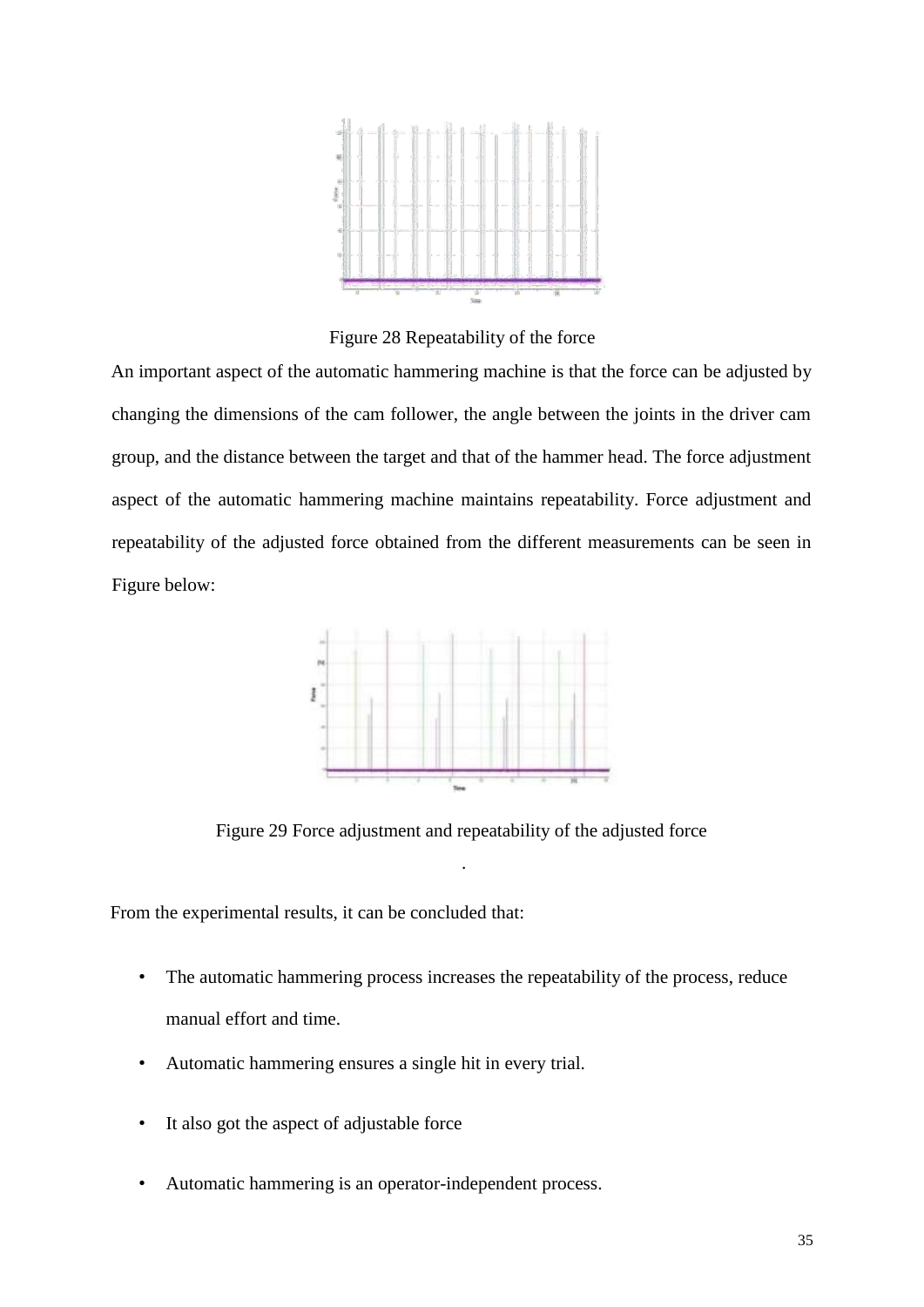These are some reasons why the simulation of the automatic hammering is more reliable than that of the data which is obtained from the manual impact testing.

Then, we observe the quality of the automatic hammering as compare to the manual hammering process. For this, ten hits were made on the same structure with both automatic and manual hammers.

First of all, input and output signals were used to obtain the FFTs. Then, the FFTs of the data were averaged and then averaged data was used to compute the required frequency response functions.



The figure shows the FRF from the manual measurements:

Figure 30 FRF obtained from the manual hammering

The figure below shows FRF obtained from automatic hammering:



Figure 31 FRF obtained from the automatic hammering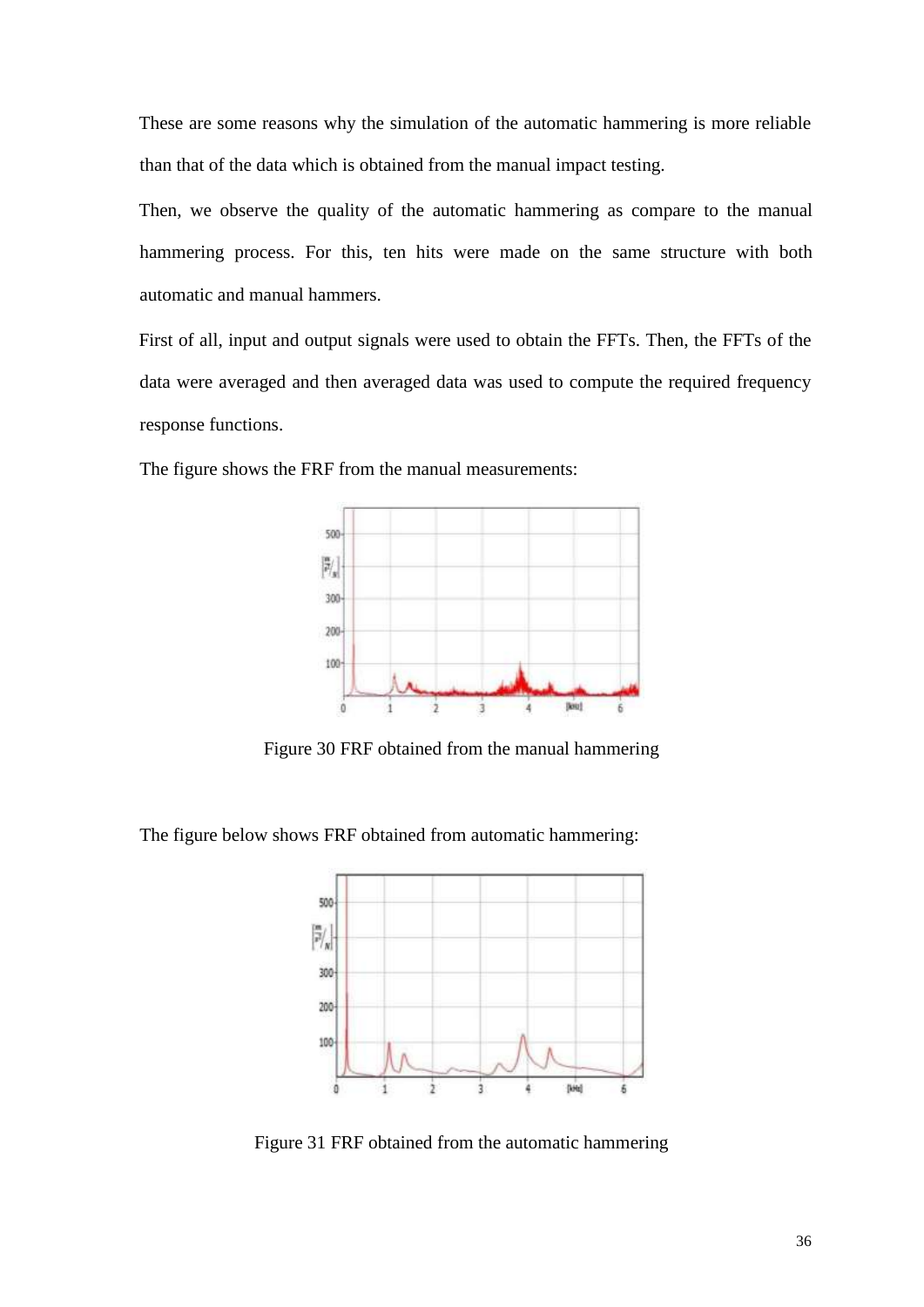All the aspects were not excited by using manual hammering measurements. As a result, the frequency response function deteriorates between the  $1k$  Hz – 7k Hz frequency range. For getting a smoother frequency response function, we can use a filter. The frequency response from the automatic hammering gave a fairly good and relatively smooth. In conclusion, automatic hammering measurements are more reliable.

#### **Summary and Conclusion:**

Experimental results showed that an automatic hammering machine can replace manual hammering due to the following reasons:

- It has excellent repeatability of force
- Its ability to reduce the time and manual efforts required for the process.
- Using automatic hammering eliminates double hits and a single hit was obtained from every measurement.
- The operator-independent process can be achieved using automatic hammering.
- No highly skilled operator is required for operating an automatic hammering machine; hence reduce the cost of the process.
- This device was designed for a low impact and therefore is suitable for only small structures.
- The maximum force which can be obtained using an automatic hammering machine is

limited.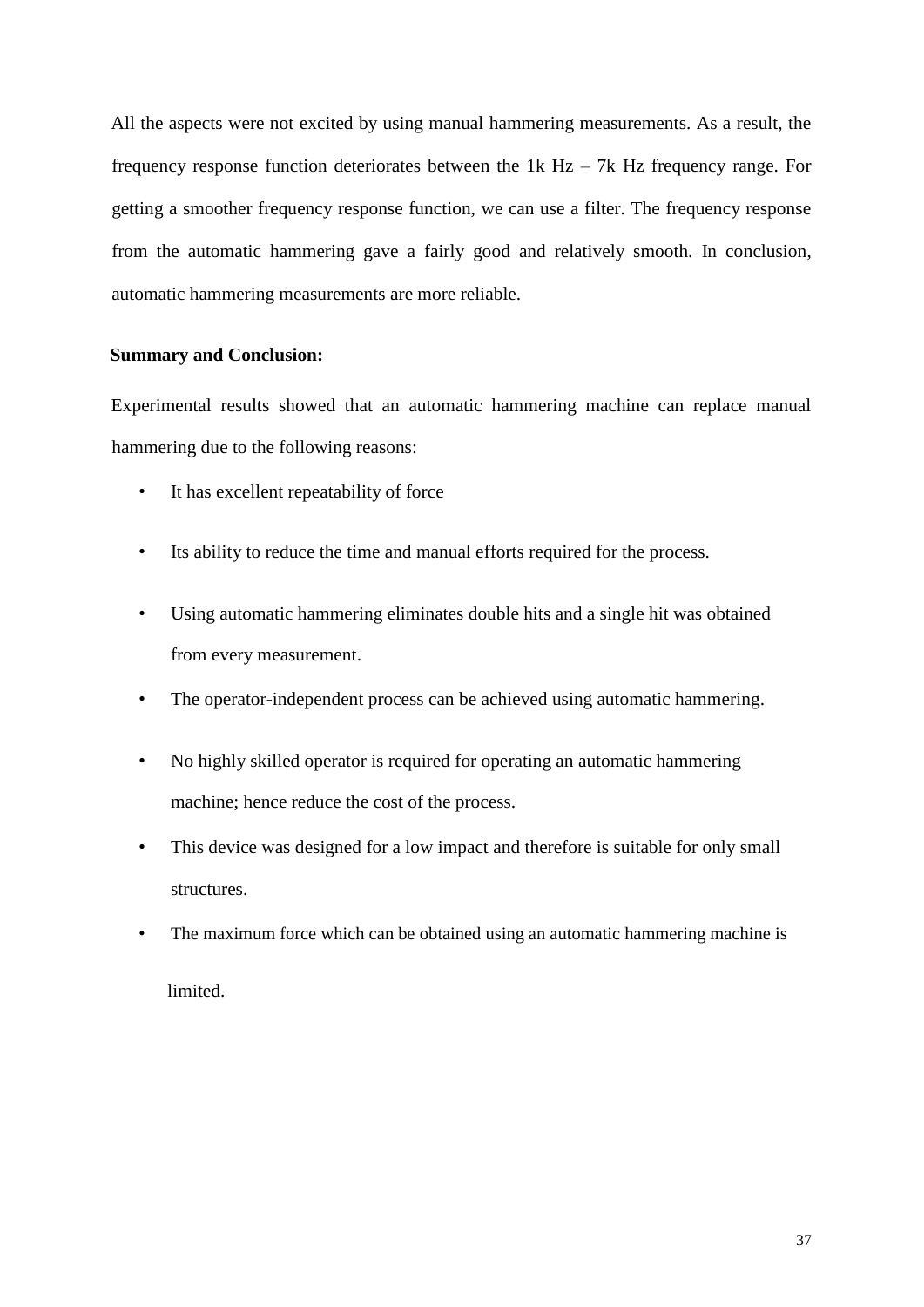## <span id="page-37-0"></span>**Chapter 5: Project Management**

## **5.1 Project Plan**

### **Break Down of Tasks**:

We have divided the task into 8 tasks

- Literature review
- 3D Modeling
- Identification of the material
- Material purchase
- Making a practical model
- Performing test
- Concluding the project
- Report writing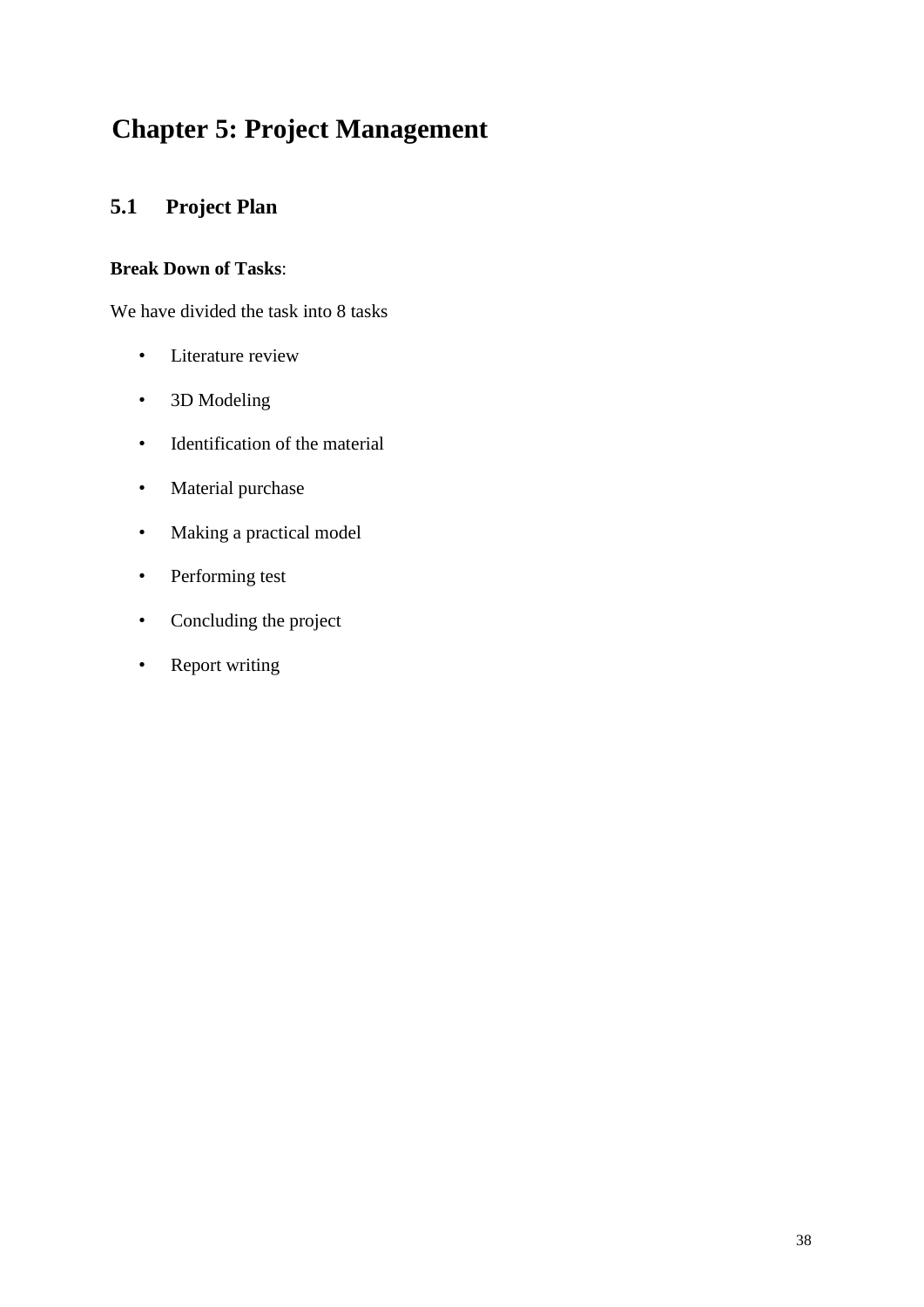#### **Map tasks to team members.**

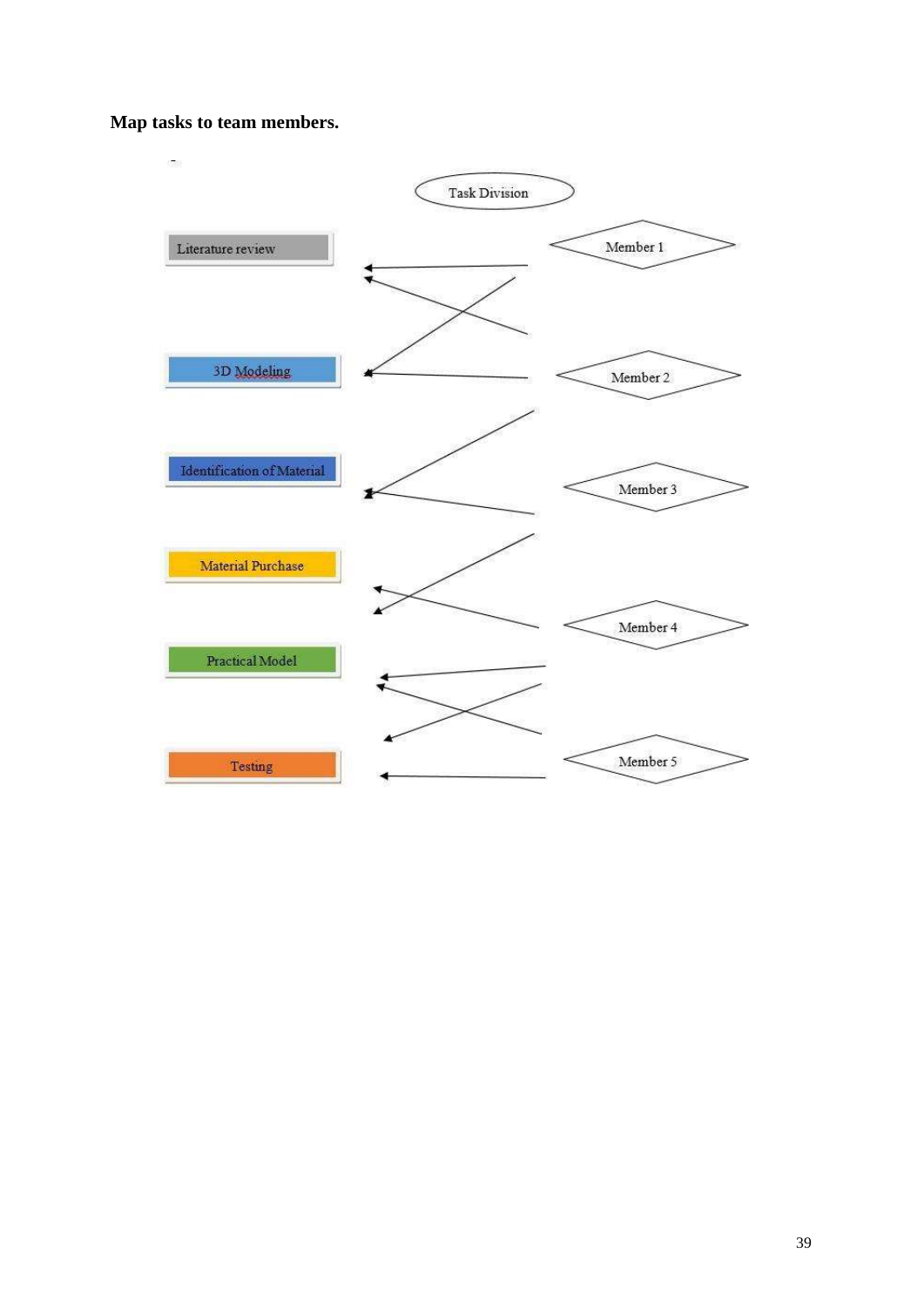

Figure 32 Task Division Chart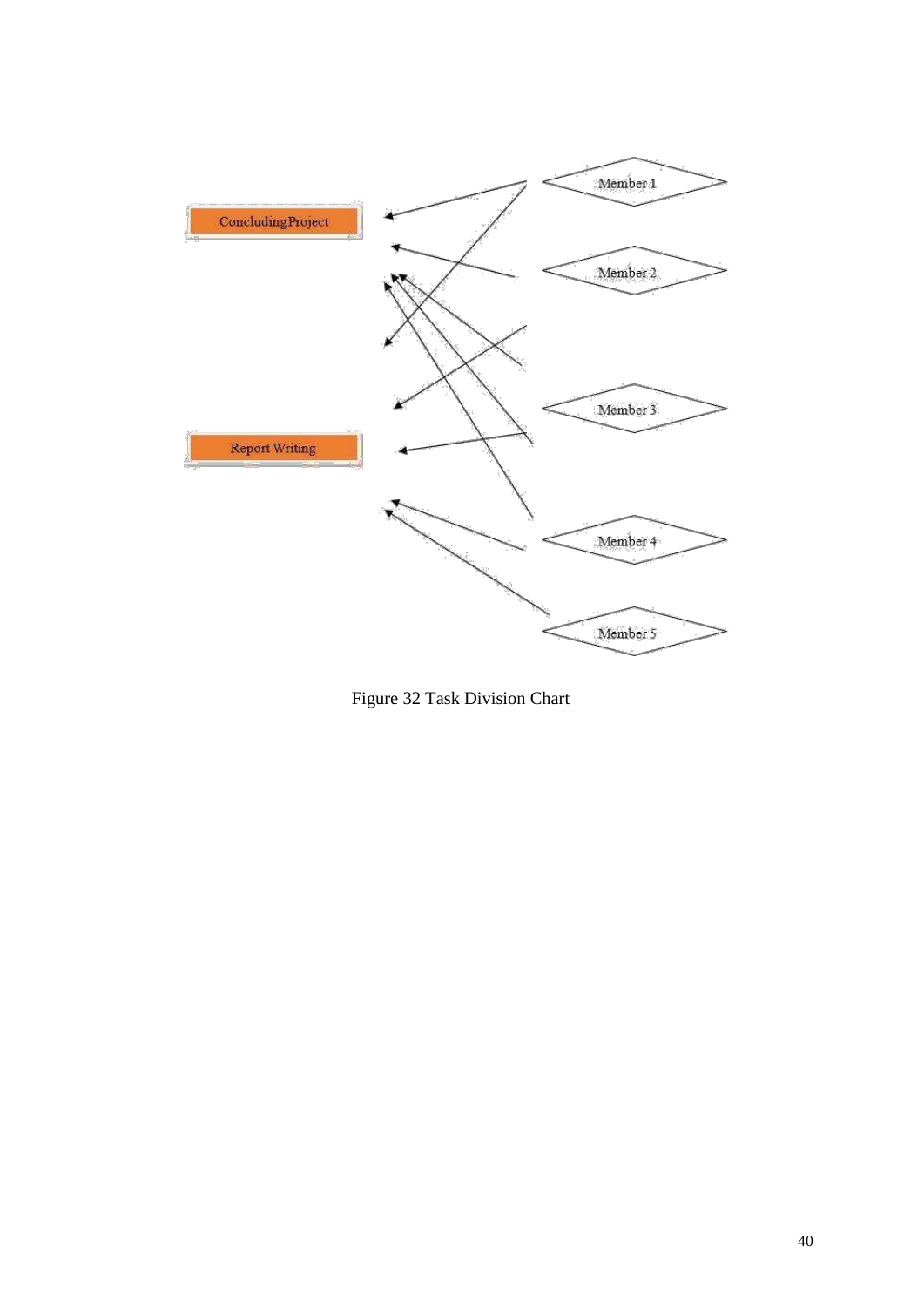**Time duration table of each task:**

| <b>Task</b> | <b>August</b>            | <b>September</b> | <b>October</b>                 | <b>November</b>                  | <b>December</b> |
|-------------|--------------------------|------------------|--------------------------------|----------------------------------|-----------------|
| Task 1      | <b>Literature review</b> |                  |                                |                                  |                 |
| Task 2      |                          | <b>Modeling</b>  |                                |                                  |                 |
| Task 3      |                          |                  | <b>Material Identification</b> |                                  |                 |
| Task 4      |                          |                  | <b>Material Purchase</b>       |                                  |                 |
| Task 5      |                          |                  |                                | <b>Practical</b><br><b>Model</b> |                 |
| Task 6      |                          |                  |                                |                                  | <b>Testing</b>  |
| Task 7      | <b>Report Writing</b>    |                  |                                |                                  |                 |

|  | <b>Table 3 Time Duration Table</b> |  |
|--|------------------------------------|--|
|  |                                    |  |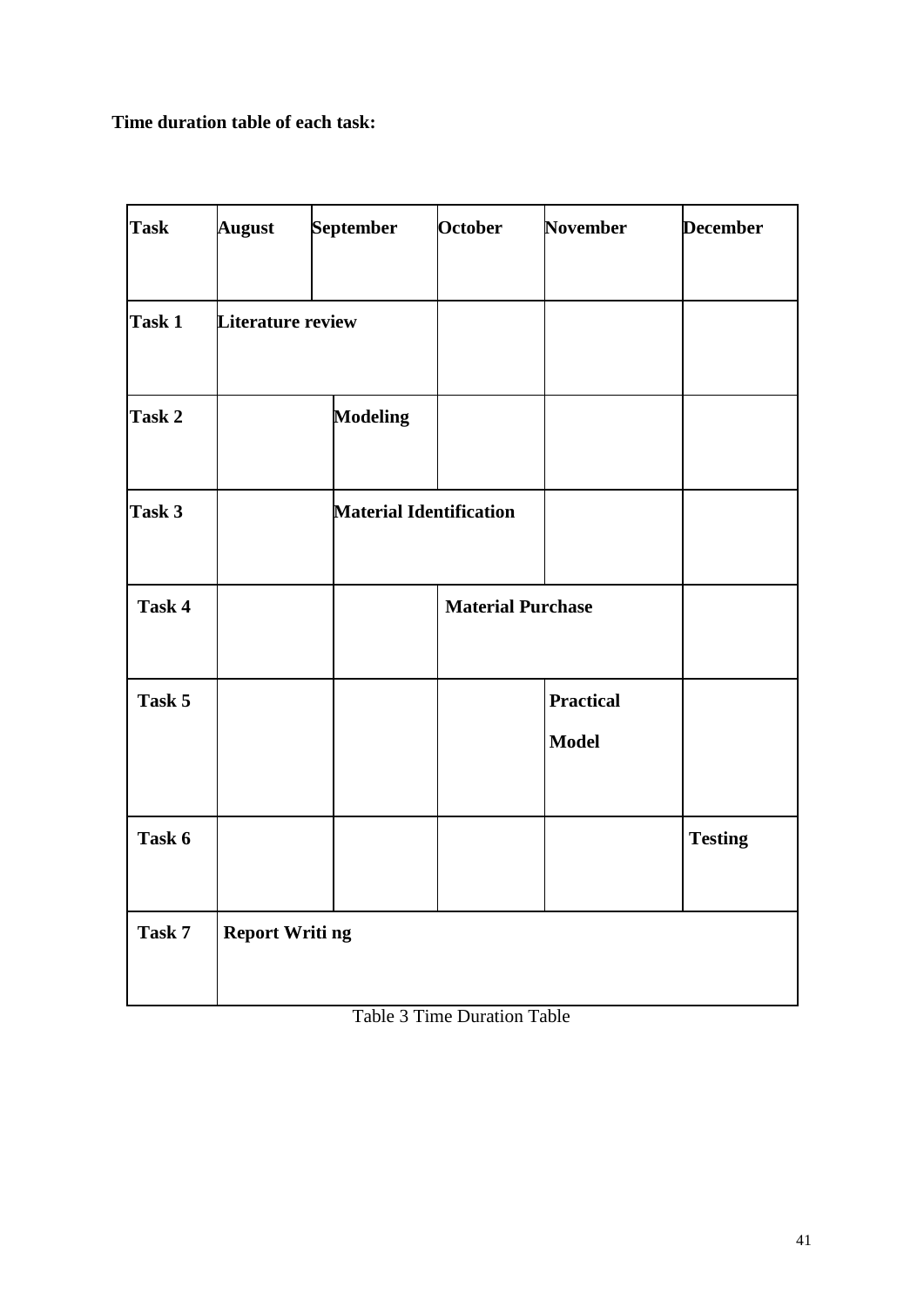## <span id="page-41-0"></span>**5.2 Contribution of Team Members**

The following describes the contribution of members towards this project:

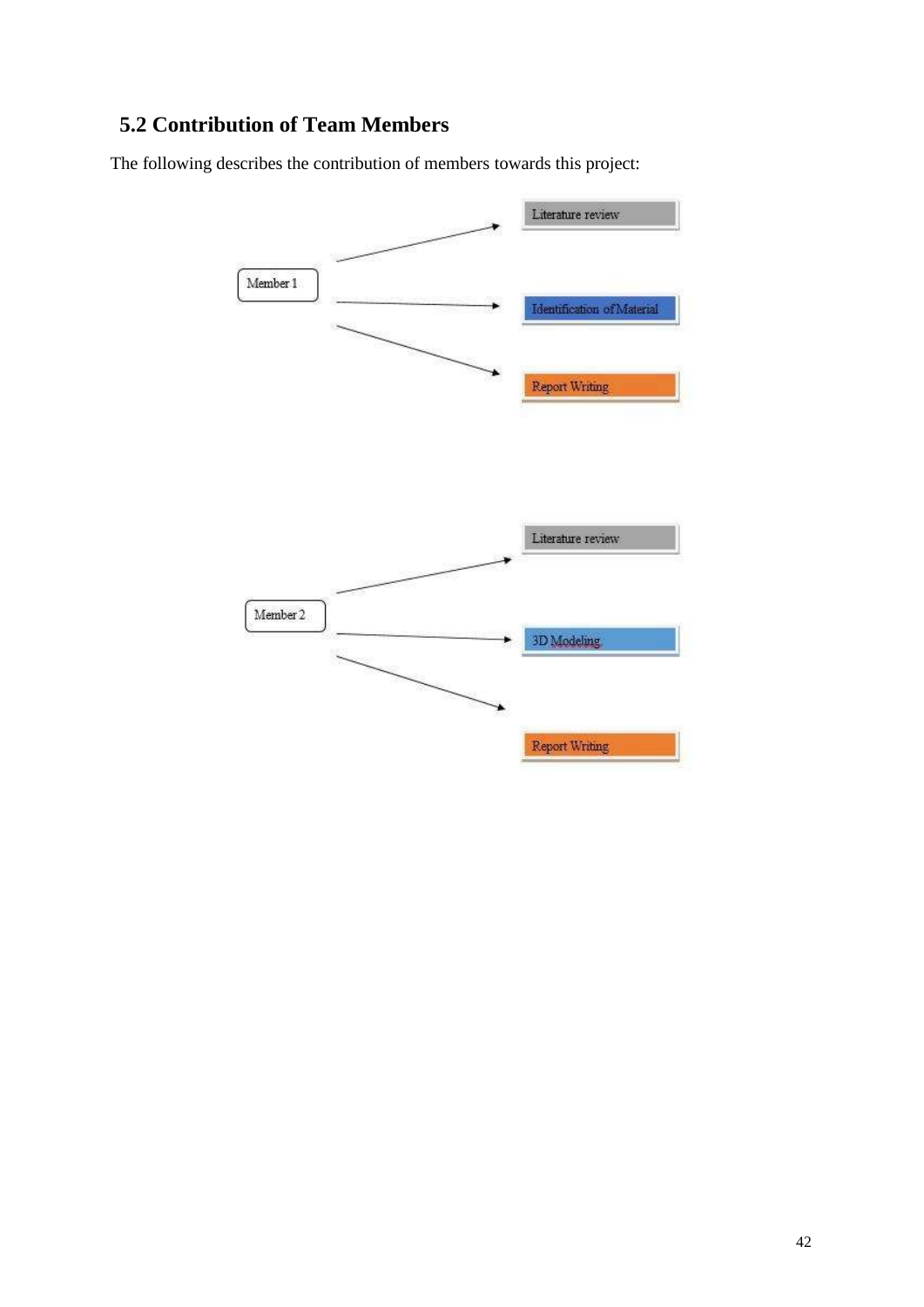

Figure 33 Members Contribution Chart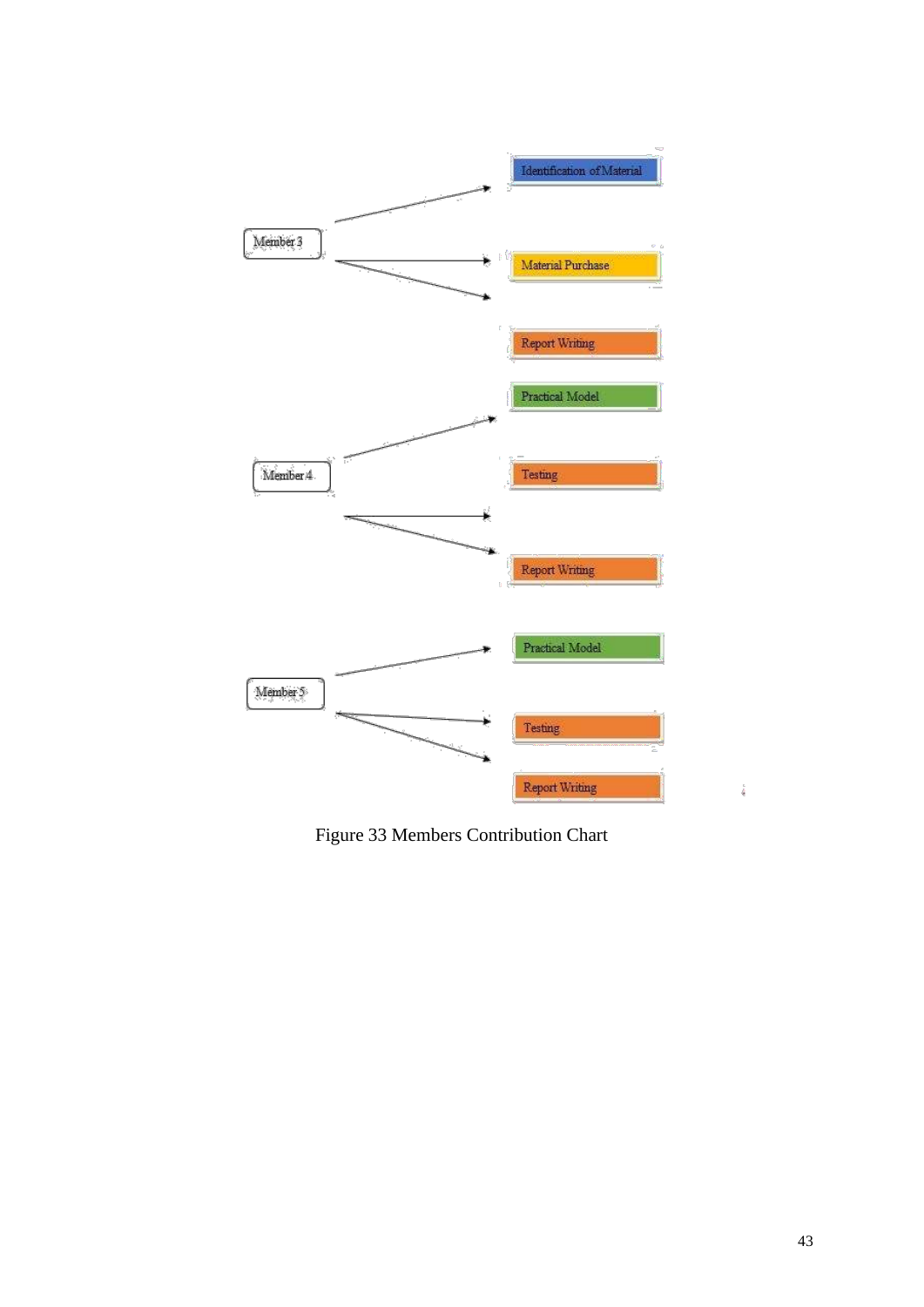## <span id="page-43-0"></span>**5.3 Project Execution Monitoring**

#### **Project Execution performs the following activities:**

- First of all team members had a meeting and we select the course project.
- We had the Literature review
- Then, we make a meeting with the advisor for the project approval.
- After the project is approved by the advisor, we search for the right methodology for the completion of the project.
- Literature review for selection of appropriate methodology
- We went for three methodologies ( Analytical Calculations, 3D modeling, and Practical Model )
- Then, we divide the project into the sub-tasks
- Each task was assigned to each group member
- Search for Suitable Methodology for making practical model
- Meeting with the advisor and get an approval of the methodology
- We search for the right material regarding availability in the market and the cost of the components.
- Purchase of the selected material
- Working on practical model according to the 3D CAD model
- Meeting with the advisor and define the testing criteria
- Analysis and testing of the portable automatic hammering machine
- Report writing of the whole project.

Finally, we conclude the project.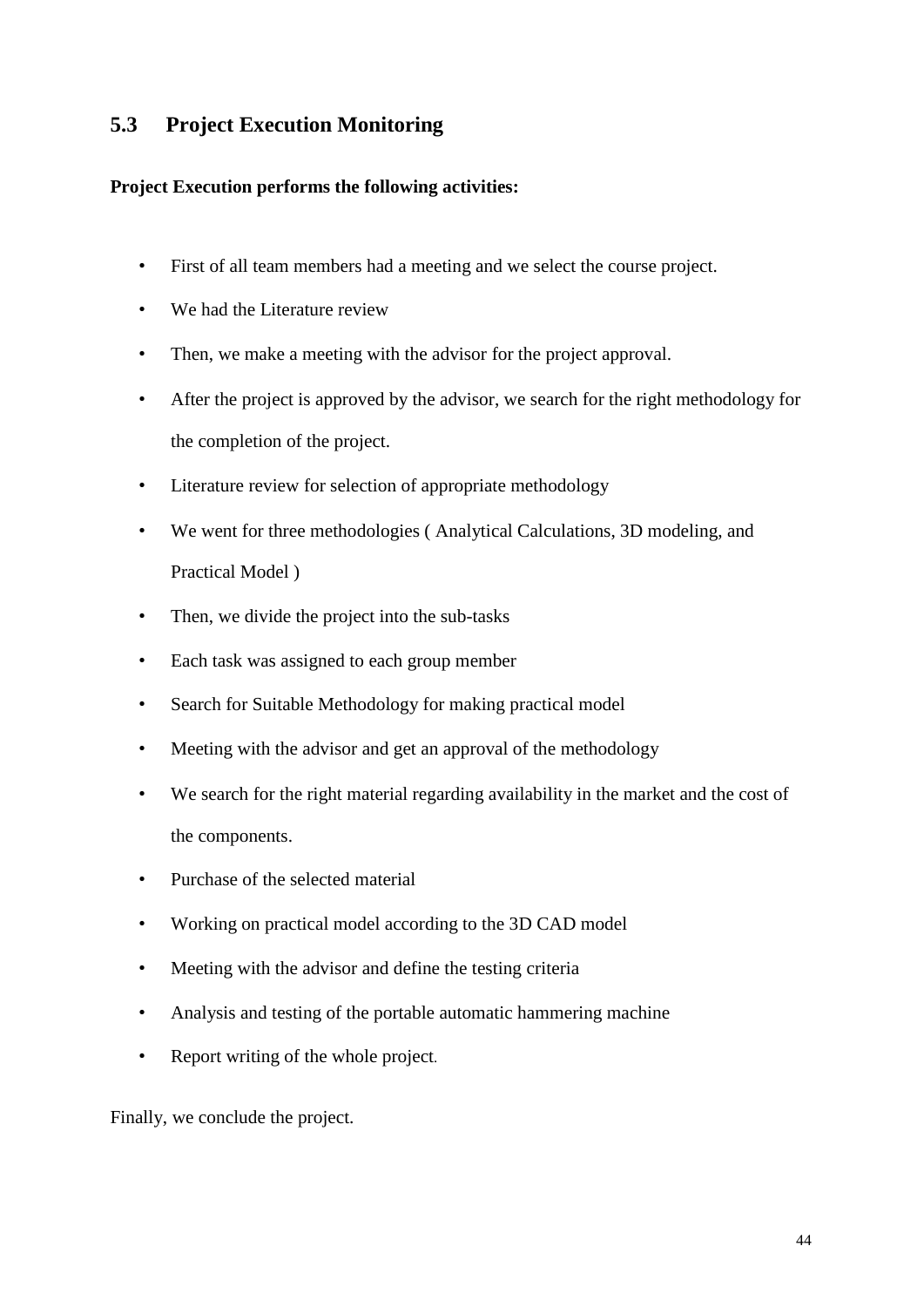#### <span id="page-44-0"></span>**5.4 Challenges and Decision Making**

#### **Challenges Faced:**

#### • **COVID-19**

Covid-19 was the major hurdle in our project. Due to lockdown and unavailability of the components, it was the biggest challenge to gather all the equipment required for the project. Moreover, the imposed lockdown restricted us from meeting our supervisors that made it more difficult for us to perform all the design and manufacturing in his absence.

#### • **Problems with team members not cooperating/meeting.**

Overall the project was best in terms of learning as well as in terms of teamwork. Every member of the group gave his 100% towards the completion of the project. Everybody cooperates and helps each other starting from the cad model to concluding the project. Tasks were divided and each group member performs them quite well.

#### • **Problems or delays in procuring required parts/components/tools.**

Overall the project followed its timeline very well but the delay in the project was due to the tooling issues. Tools required for the project were quite expensive, so we decide to do these tooling in some workshop which has the required toll-like shaft or handle of the hammer used the lathing machine and so. Delay in the project was also due to the late delivery of some components like motors and so.

#### • **Problems with equipment or components not working or malfunctioning.**

The problem in the project was due to the delay of the tooling of the gear arm and shaft for the portable hammering machine. We take help from the internet and came to know the right machine for their tooling. And then we went to the workshop for machining of the described components. Designing of the whole machine was also the problem which we solve by getting help from journal articles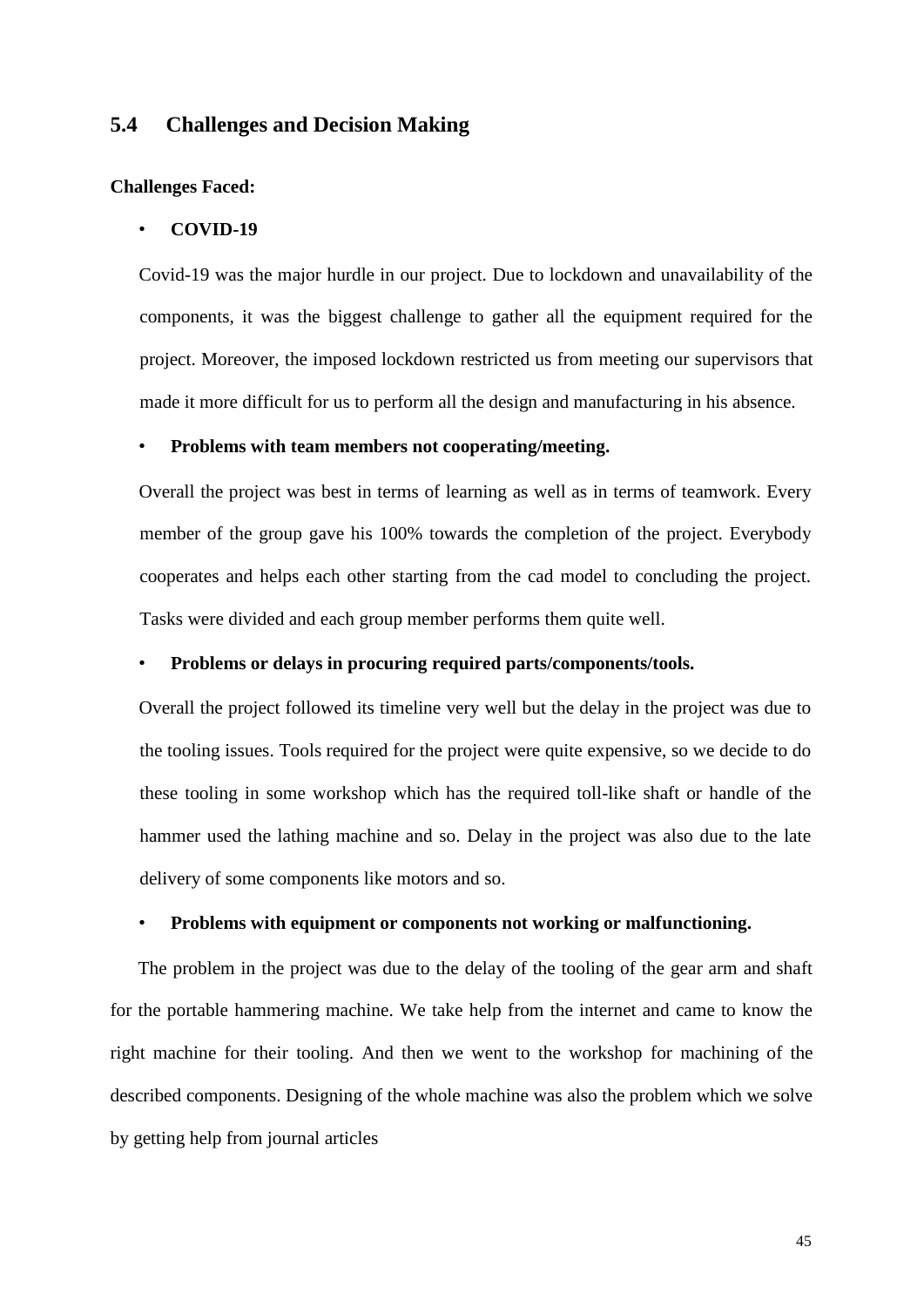#### **Decision Making:**

Every engineering project makes us learn about decision making regarding the selection of the material, methodology, and design constraints. These are critical and need strong decision making using your engineering knowledge. The overall project gives opportunities for making appropriate decisions. Some of them are the following:

- Choice of the project for this course
- Choice of the team members for the project
- Choice of the appropriate methodology
- Choice of the appropriate parts for each member in the project taking in mind their expertise.
- Best suitable material section

All team members gave take part in deciding all these factors and making a decision regarding the completion of the project. Where all of us didn't have any idea, we took help from books, journals articles and so.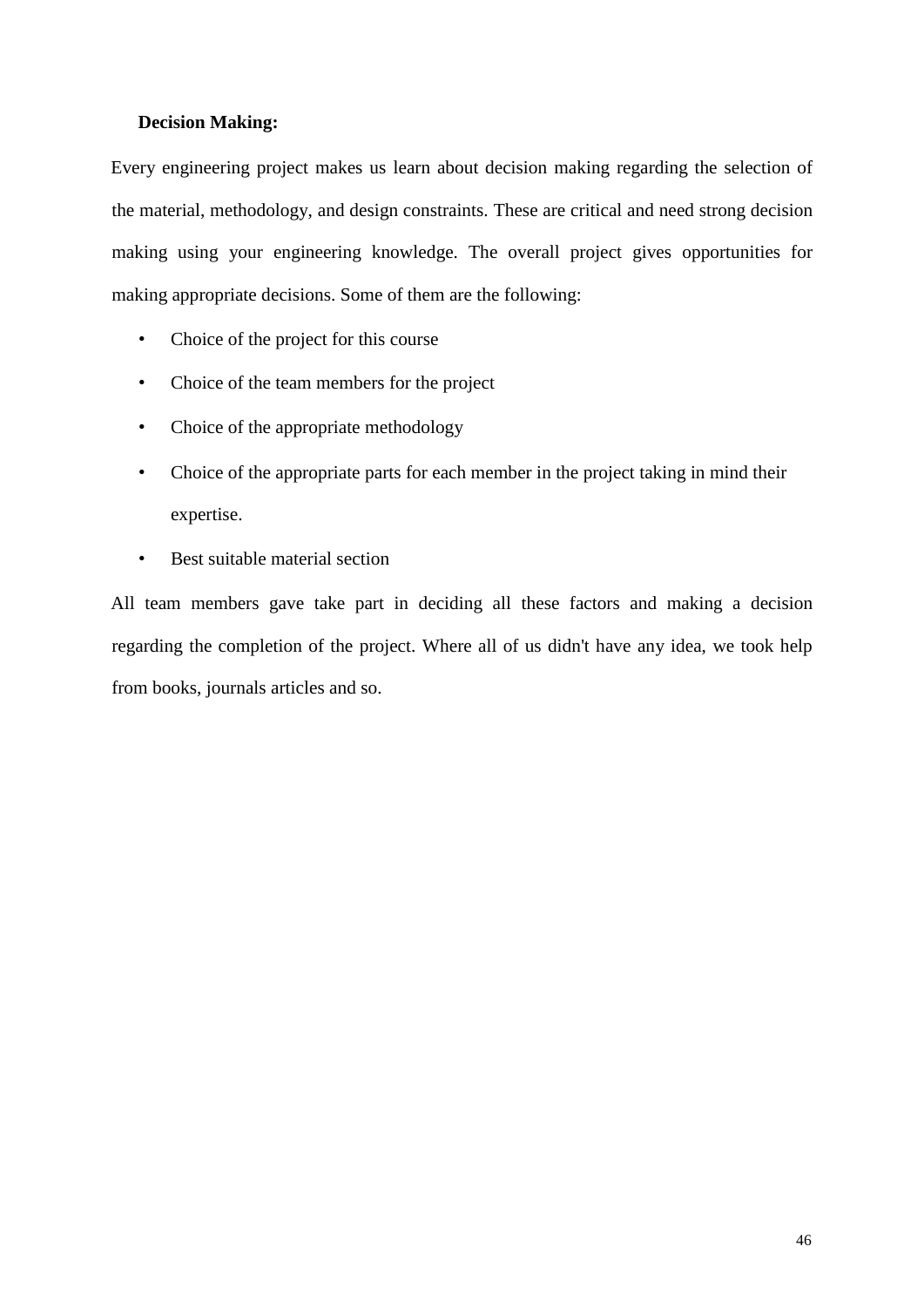## <span id="page-46-0"></span>**5.5 Project Bill of Materials and Budget**

The Bill of Materials for this project is the following, which indicates the expected cost of the project.

|                                   | Unit  | Unit price       | Total          | Total | Total | Grand total       |
|-----------------------------------|-------|------------------|----------------|-------|-------|-------------------|
|                                   |       |                  | quantity       | price | cost  |                   |
| DC Motor                          | No.   | 55\$             |                | 55\$  |       |                   |
| 16V battery                       | No.   | 20\$             | $\mathbf{1}$   | 20\$  |       |                   |
| Square tube 50x50x2 Mild<br>steel | Meter | 20\$             | 3              | 60\$  |       |                   |
| Toggle switch                     | No.   | 5\$              |                | 5\$   |       |                   |
| <b>Belt</b>                       | No.   | 8\$              | $\mathbf{1}$   | 8\$   |       |                   |
| Pulleys                           | No.   | 25\$             | $\overline{3}$ | 75\$  |       |                   |
| 1"x1" mild steel channel          | $m^2$ | 21\$             | $\mathbf{1}$   | 21\$  |       |                   |
| Nut bolts                         | No.   | 1\$              | $\overline{4}$ | 4\$   |       |                   |
| 25mm bearing housing              | No.   | 27\$             | $\overline{2}$ | 54\$  |       |                   |
| MS sheet                          | No.   | 14\$             | $\mathbf{1}$   | 14\$  |       |                   |
| MS rod                            | No.   | $\overline{7\$}$ | $\mathbf{1}$   | 7\$   |       |                   |
| Bush (M.S and gunmetal)           | No.   | 2\$              | $\mathbf{1}$   | 2\$   |       |                   |
| <b>Total components cost</b>      |       |                  |                |       | 325\$ |                   |
| Lathe machining cost              | Job   | 30\$             | $\mathbf{1}$   | 30\$  |       |                   |
| Welding                           | Job   | 40\$             | $\mathbf{1}$   | 40\$  |       |                   |
| <b>Total Machining cost</b>       |       |                  |                |       | 70\$  |                   |
|                                   |       |                  |                |       |       | $395\$ = 1482 SAR |

#### Table 4 Bill of Material of Project

Overall, the budget was estimated to be 300\$ but in the end, it cost us 395\$. The reason is first of all when making purchasing components were more expensive than we were expecting to be. So we make a purchase of 325\$ for the first time. then we have to pay 70\$ for machining, which makes the total to 395\$.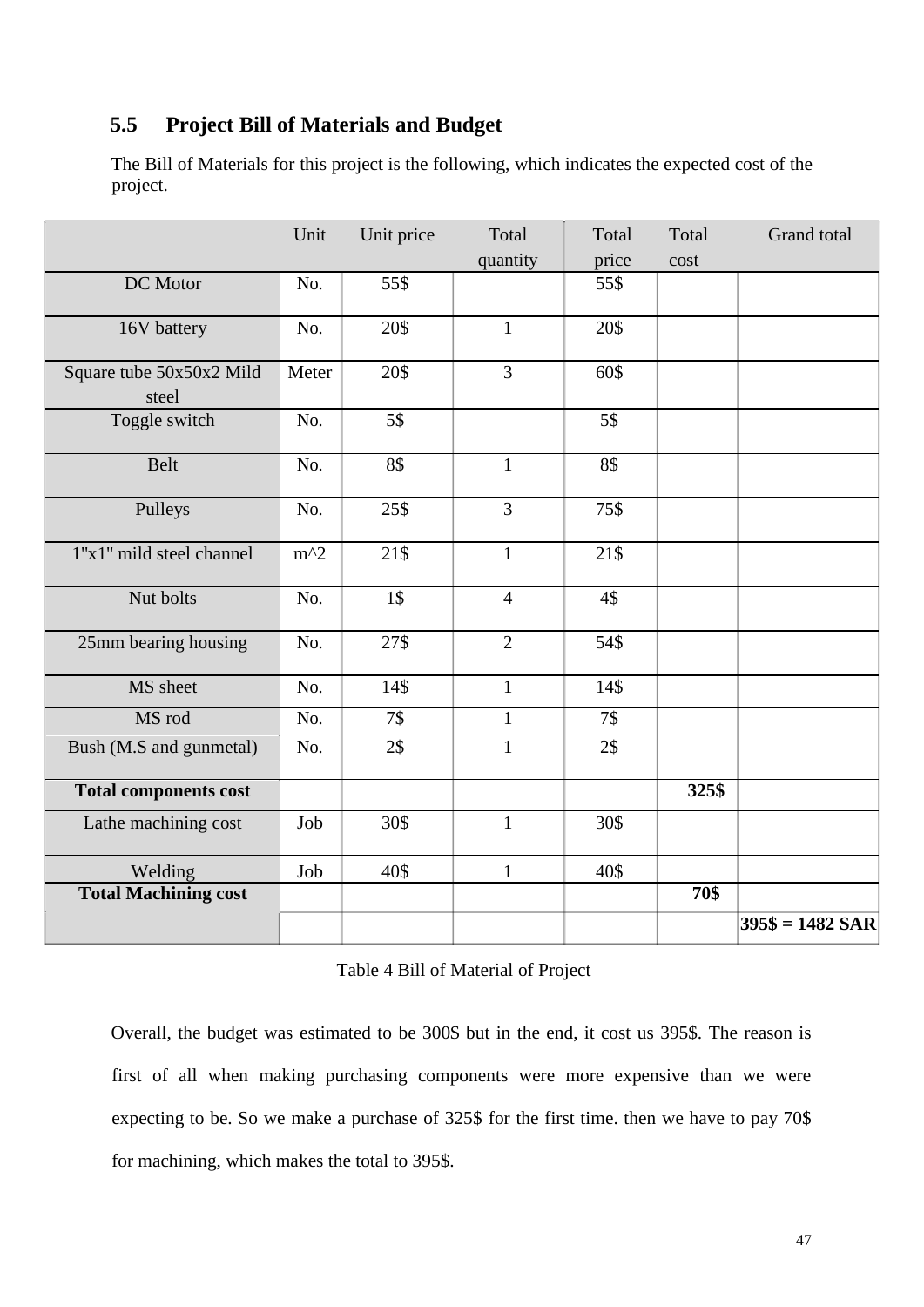## <span id="page-47-0"></span>**Chapter 6: Project Analysis**

## **6.1 Life-long Learning**

Life-long learning from the project:

- It makes us aware of the tools like lath machine usage, paper cutting machine and so. We make use of these machines and get great information regarding manufacturing engineering processes.
- Understanding of the 3D modeling software like CAD, Solids works, etc.
- We learn the steps to create a practical prototype from the 3d model.
- We learn about different tooling techniques
- We use engineering knowledge in the practical application
- It makes us learn the material selection criteria
- We lean time management from this project, it was a key to handle upcoming projects timely and accurately
- It makes me learn how to manage a team in teamwork to get a productive output
- It makes us learn to convert a manual system into an automatic machine, so we also get an idea of the automatic machines.

For productive, useful information, and completion of the project, we got help from the internet (scientific topics, journal papers research topics). We also get help from the books related to this topic. Also, some seniors and electronics department fellows help us in learning all the above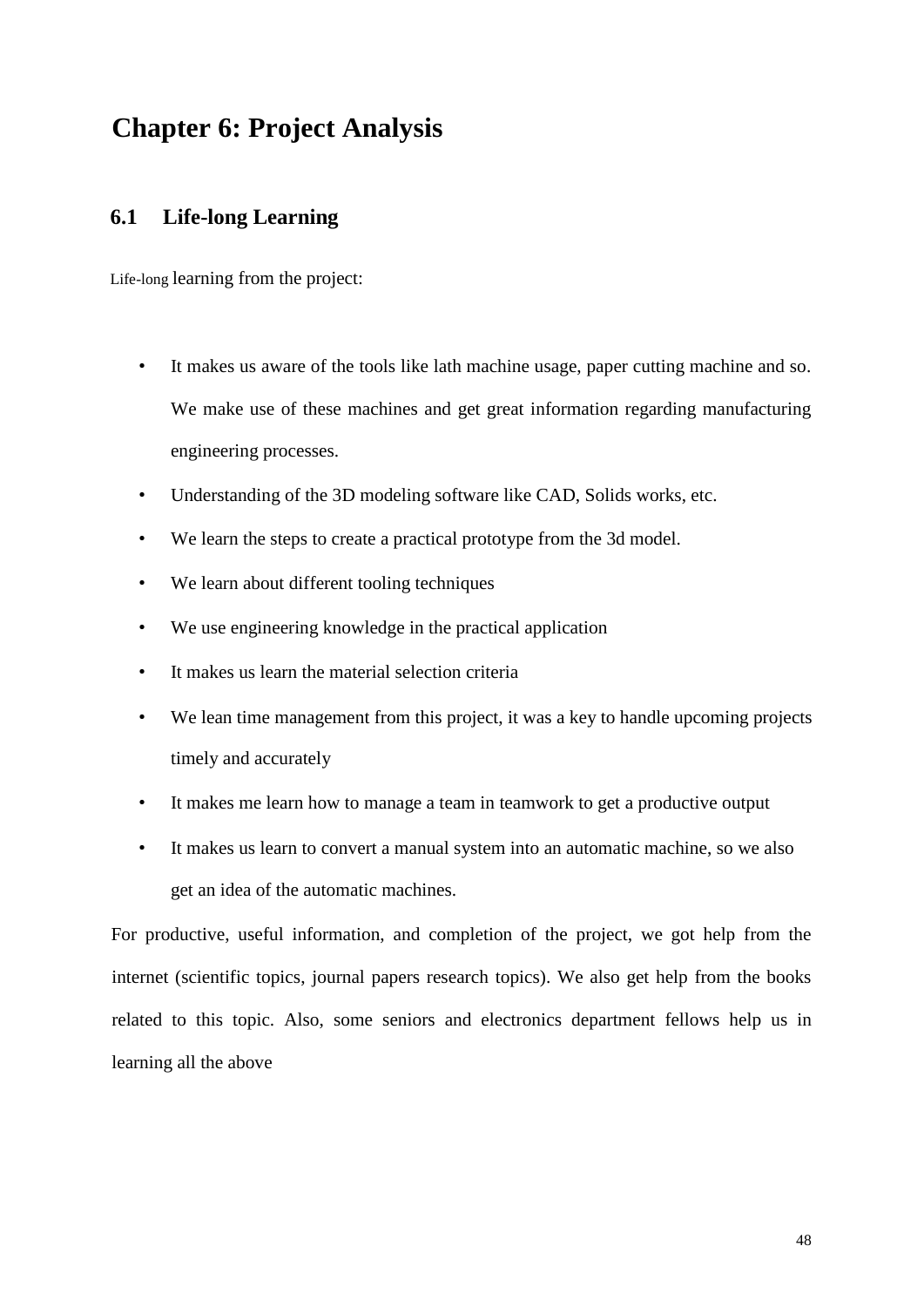### <span id="page-48-0"></span>**6.2 Impact of Engineering Solutions**

Automatic machine has many engineering impacts, the impacts of the automatic hammering machine are described below:

- Automatic hammering is an instant process, we can make use of it for instant use
- Efficiency is increased using an automatic hammering machine
- Automatic hammering is a fast process
- Multi Operations can be done by using an automatic hammering machine Automatic hammering machine makes use of accurate repetition and impact.
- Automatic hammering is a time-saving process.
- The automatic hammering had a low tooling cost
- Maintenance of the automatic hammering machine is easy.
- It is easy for us (Myaszk n.d.)

### **6.3 Contemporary Issues Addressed**

Automatic portable hammering machine has addressed the following issues:

- It has addressed the issue of manpower. Being an automatic machine I will not make use of the manpower.
- It has solved the safety issues for labor. Using manual hammering has safety concerns.
- It makes use of modern technology for the conversion of the 3D CAD Model to the practical model.
- Automatic hammering has addressed the issue of manual hammering.
- Being an automatic machine, a portable automatic hammering machine can be placed anywhere for usage.
- A portable hammering machine has a low initial cost.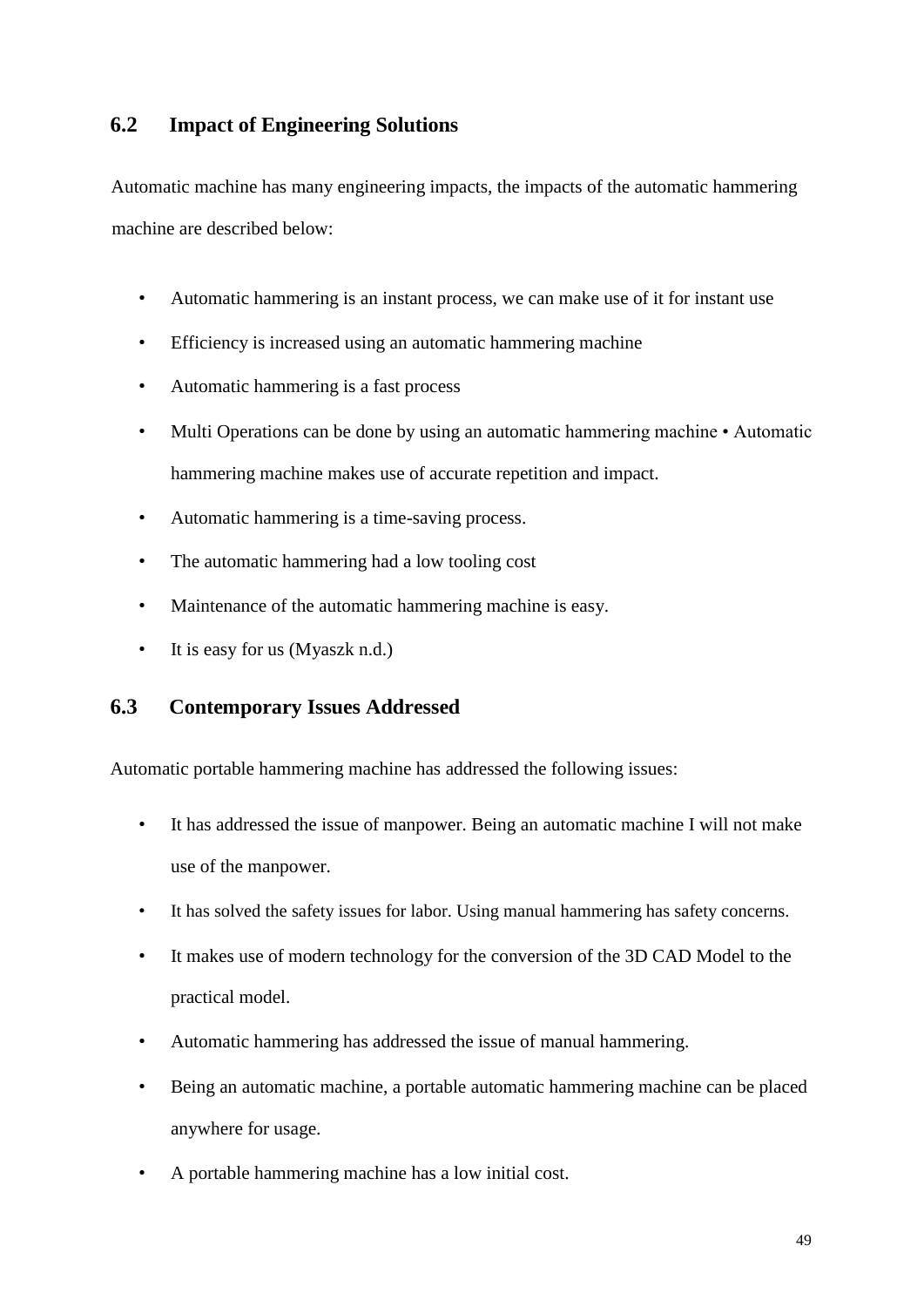## <span id="page-49-0"></span>**Chapter 7: Conclusions and Future Recommendations**

## **7.1 Conclusions**

In this project, an automatic hammering machine is designed and manufactured.

#### ➢

➢

All the components of the machine were designed on SolidWorks and a prototype was manufactured.

### ➢

The materials were selected for each component on the basis of the engineering standards.

### ➢

This machine is a unique machine and no other automatic hammering machine of this design exists.

### ➢

This machine can be controlled and operated for the required number of strokes per minute.

## ➢

Previously designed automatic hammering machines did not involve variable strokes.

#### ➢

The project was full of challenges because of COVID-19 and the unavailability of the important components.

#### ➢

The experience of designing an automatic hammering machine and then fabricating it was fascinating.

## ➢

From this project, we have learned the selection of materials for different components and we learned about different machining processes that can be used for manufacturing

a specific component.

#### ➢

The project taught us regarding economic constraints that how can we manage a project under a given budget.

### ➢

Moreover, if this product is manufactured on a commercial basis, it can be proved as a useful product for the industry.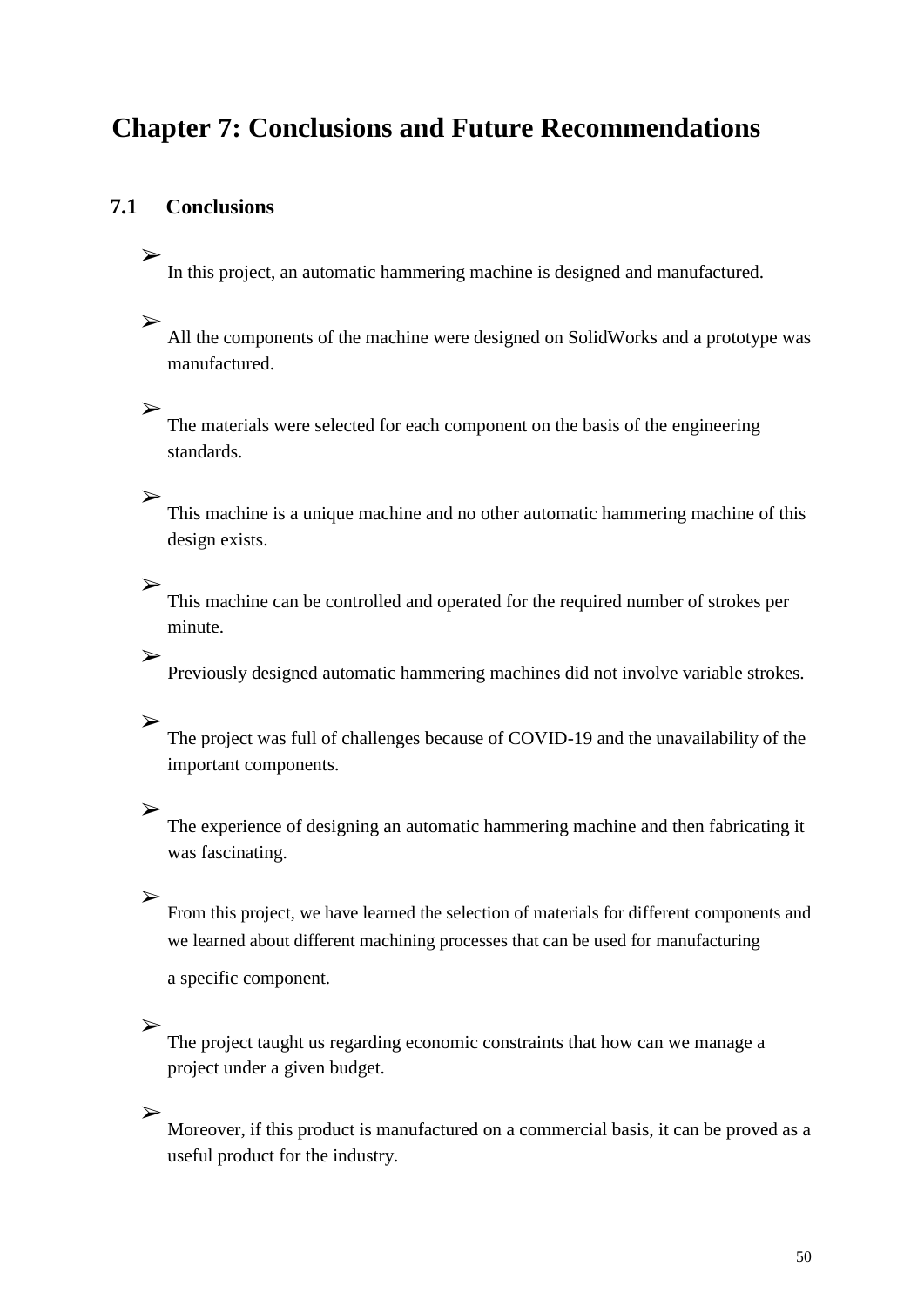## <span id="page-50-0"></span>**7.2 Future Recommendations**

## ➢

The automatic hammering machine designed in this project can be improved from many perspectives.

➢ The first perspective is the design of the stroke of the hammer. It can be further improved and made lightweight.

The strength of the hammer should be improved so that it can be used for proper hammering operations in the industry.

➢

➢

Moreover, the time lag between two strokes of the hammer can be reduced so that time can be saved during hammering operations.

➢

Adding more to it, the aesthetics of the machine can be enhanced.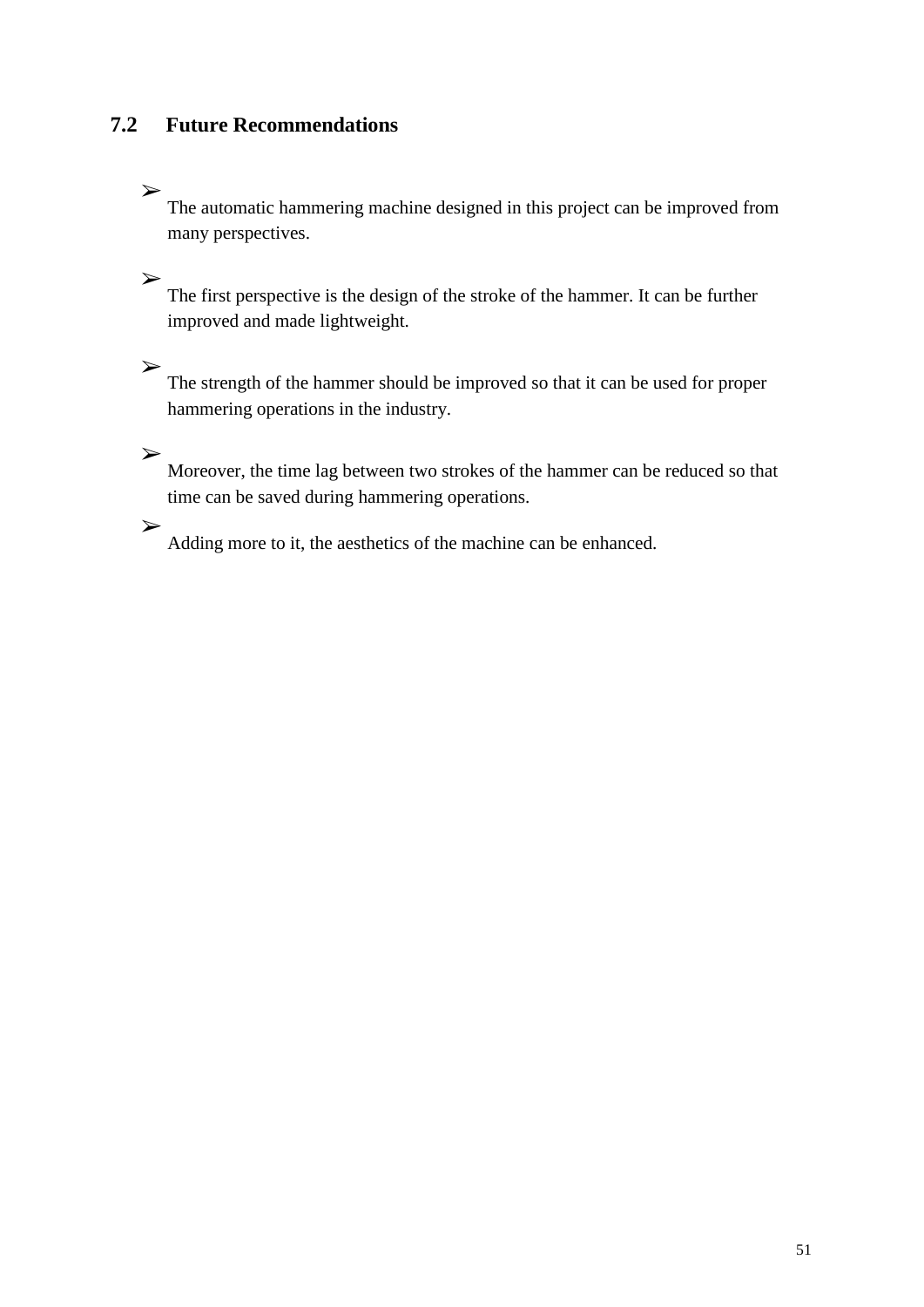## <span id="page-51-0"></span>**8. References**

- [1] J. Agirre, "Monitoring of a Hammer Forging Testing Machine for High Speed Material Characterization," *Procedia Manufactruing,* 2020.
- [2] A. Dyakonov, "Automated Processing of Vibration Test Results for Basic Metalconcrete Components of the Cutting Machines," 2017.
- [3] R. Mannens, "Influence of Impact Force, Impact Angle, and Stroke Length in Machine Hammer Peening on the Surface Integrity of the Stainless Steel X3CrNiMo13-4," 2018.
- [4] J. R. Honninge, "Improvement of Microstructure and Mechanical Properties in Wire + Arc Additively Manufactured Ti-6Al-4V with Machine Hammer Peening," 2017.
- [5] R. Mannens, "Analysis of surface defects on industrial casting tools for automotive applications after machine hammer peening," 2017.
- [6] T. Brüggemanna, D. Biermanna, A. Zabela. "Development of an automatic modal pendulum for the measurement of frequency responses for the calculation of stability charts ." sciencedirect, 2015: 587-592.

[7]Ingalkar, M V. "DESIGN, CAD MODELING & FABRICATION OF AUTOMATIC HAMMERING MACHINE." International Research Journal of Engineering and

Technology (IRJET), 2018: 949-954.

[8]Myaszk, David H. Mechanisms, and machine analysis. 4TH.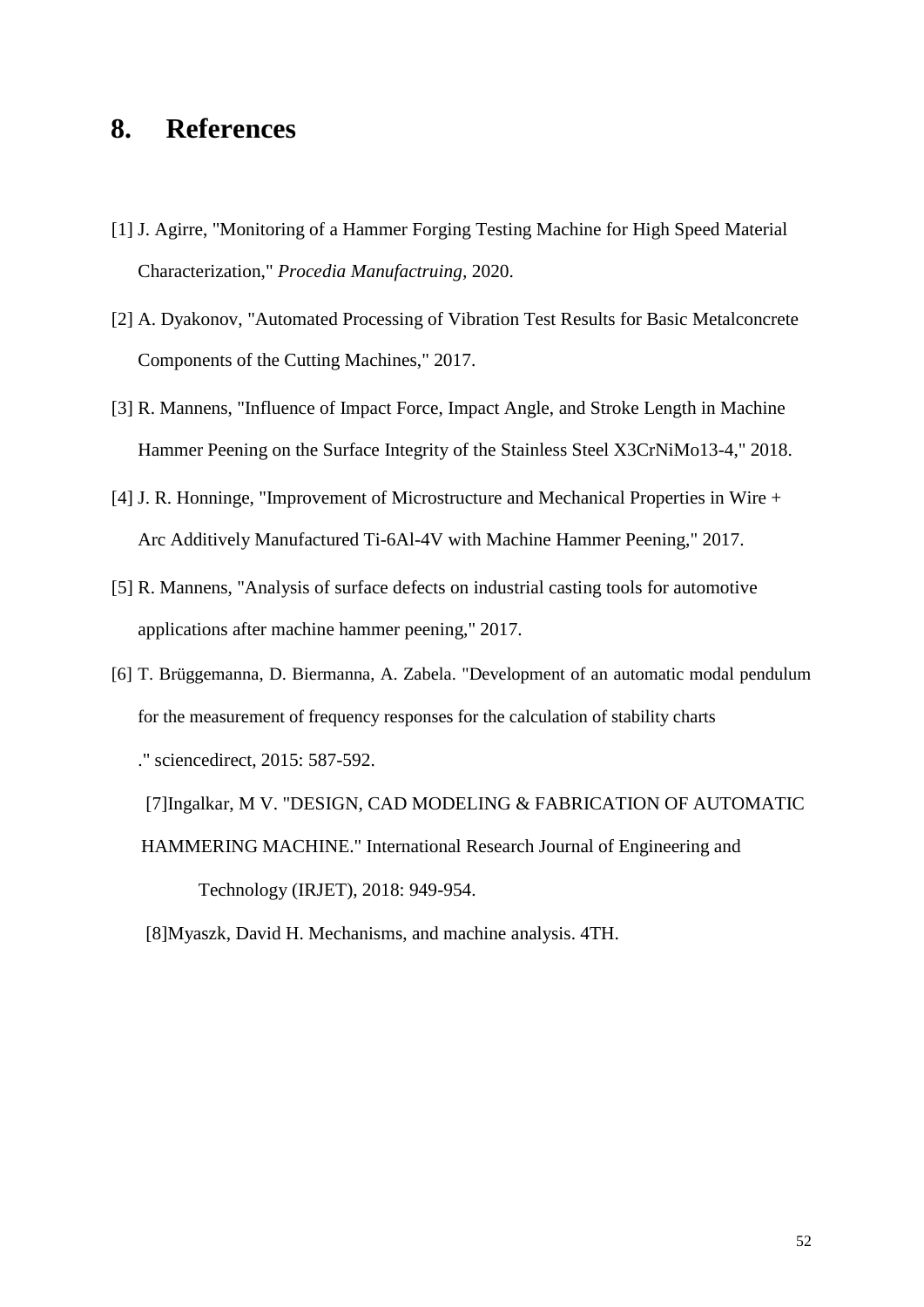

<span id="page-52-0"></span>**Appendix A: CAD drawings and Bill of Materials**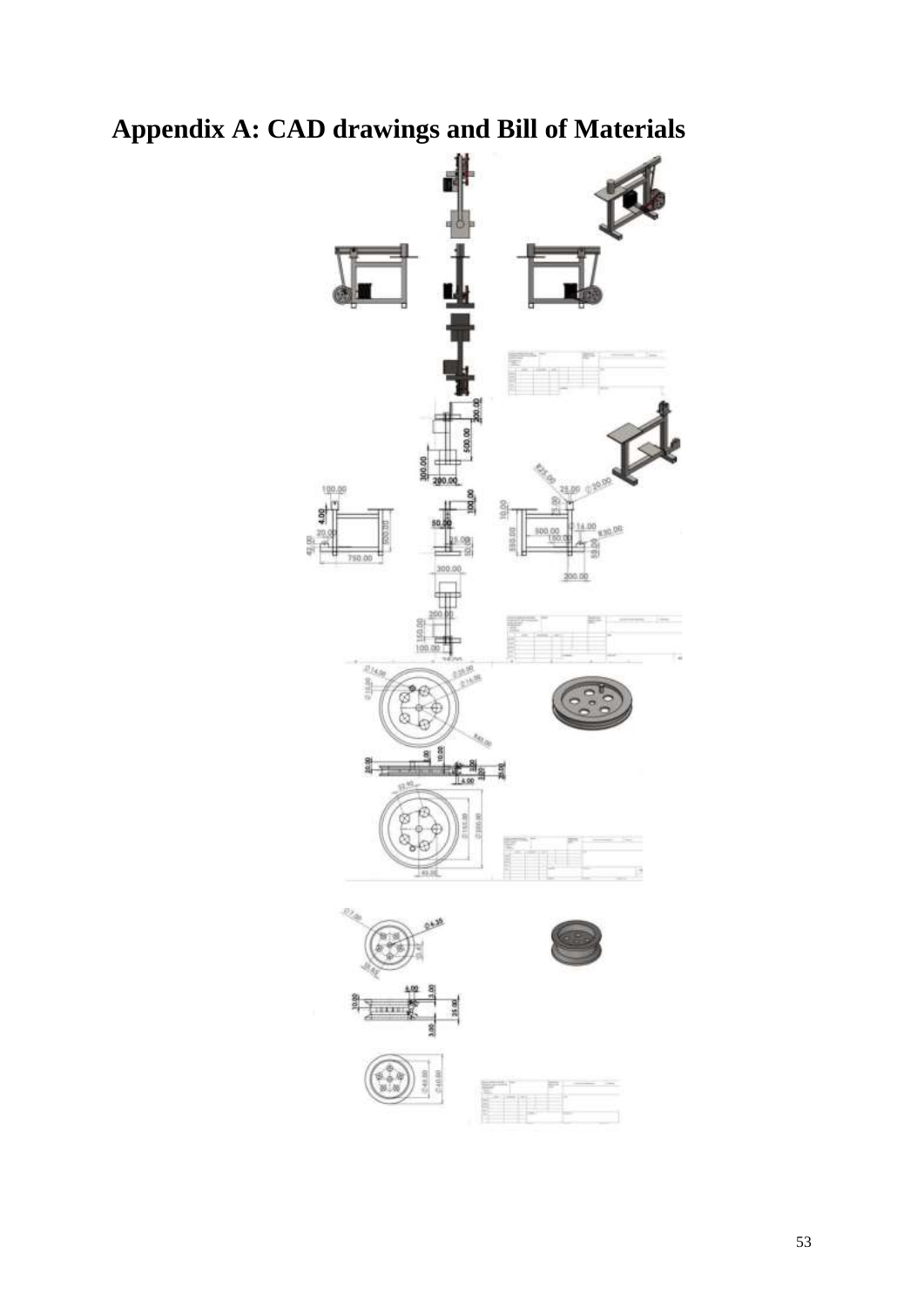



| н |  | Financia sono |
|---|--|---------------|
| ÷ |  |               |

|                                   | Unit  | Unit price | Total          | Total | Total | Grand |
|-----------------------------------|-------|------------|----------------|-------|-------|-------|
|                                   |       |            | quantity       | price | cost  | total |
| DC Motor                          | No.   | 55\$       |                | 55\$  |       |       |
| 16V battery                       | No.   | 20\$       | $\mathbf{1}$   | 20\$  |       |       |
| Square tube 50x50x2 Mild<br>steel | Meter | 20\$       | 3              | 60\$  |       |       |
| Toggle switch                     | No.   | 5\$        |                | 5\$   |       |       |
| Belt                              | No.   | 8\$        | $\mathbf{1}$   | 8\$   |       |       |
| Pulleys                           | No.   | 25\$       | 3              | 75\$  |       |       |
| 1"x1" mild steel channel          | $m^2$ | 21\$       | $\mathbf{1}$   | 21\$  |       |       |
| Nut bolts                         | No.   | 1\$        | $\overline{4}$ | 4\$   |       |       |
| 25mm bearing housing              | No.   | 27\$       | $\overline{2}$ | 54\$  |       |       |
| MS sheet                          | No.   | 14\$       | $\mathbf{1}$   | 14\$  |       |       |
| MS rod                            | No.   | 7\$        | $\mathbf{1}$   | 7\$   |       |       |
| Bush (M.S and gunmetal)           | No.   | 2\$        | $\mathbf{1}$   | 2\$   |       |       |
| <b>Total components cost</b>      |       |            |                |       | 325\$ |       |
| Lathe machining cost              | Job   | 30\$       | $\mathbf{1}$   | 30\$  |       |       |
| Welding                           | Job   | 40\$       | $\mathbf{1}$   | 40\$  |       |       |
| <b>Total Machining cost</b>       |       |            |                |       | 70\$  |       |
|                                   |       |            |                |       |       | 395\$ |